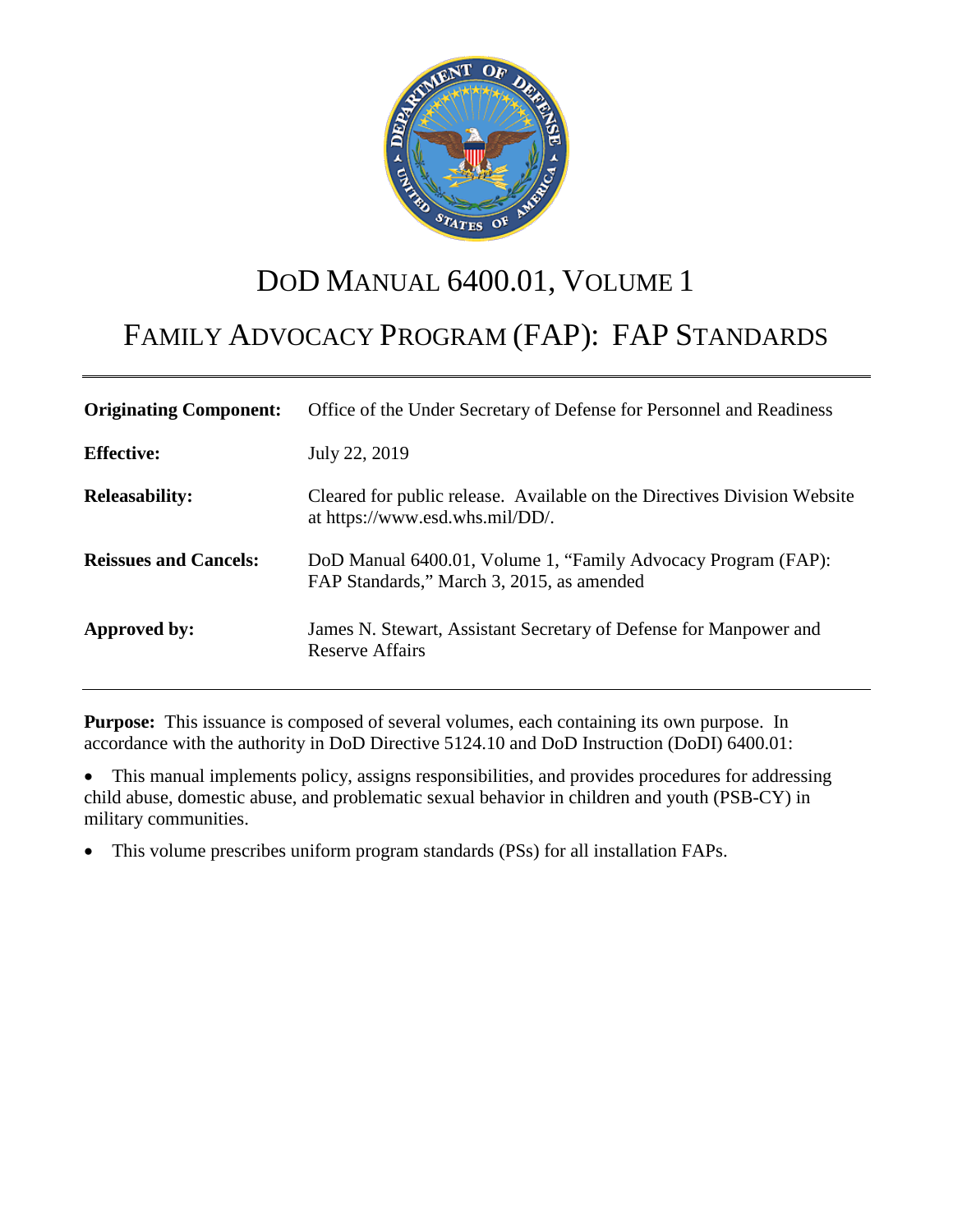# **TABLE OF CONTENTS**

| 2.1. Deputy Assistant Secretary of Defense for Military Community and Family Policy |  |
|-------------------------------------------------------------------------------------|--|
|                                                                                     |  |
|                                                                                     |  |
|                                                                                     |  |
| a. Quality Assurance (QA) to Address Child Abuse, Domestic Abuse, and PSB-CY 6      |  |
| b. Minimum Requirements for Oversight, Management, Logistical Support, Procedures,  |  |
|                                                                                     |  |
|                                                                                     |  |
|                                                                                     |  |
|                                                                                     |  |
|                                                                                     |  |
|                                                                                     |  |
|                                                                                     |  |
|                                                                                     |  |
|                                                                                     |  |
|                                                                                     |  |
|                                                                                     |  |
|                                                                                     |  |
|                                                                                     |  |
|                                                                                     |  |
|                                                                                     |  |
|                                                                                     |  |
|                                                                                     |  |
|                                                                                     |  |
|                                                                                     |  |
|                                                                                     |  |
| c. NPSP.                                                                            |  |
|                                                                                     |  |
|                                                                                     |  |
|                                                                                     |  |
| b. PS 83: Responsibilities in Responding to Reports of Domestic Abuse 29            |  |
|                                                                                     |  |
|                                                                                     |  |
|                                                                                     |  |
| f.                                                                                  |  |
|                                                                                     |  |
|                                                                                     |  |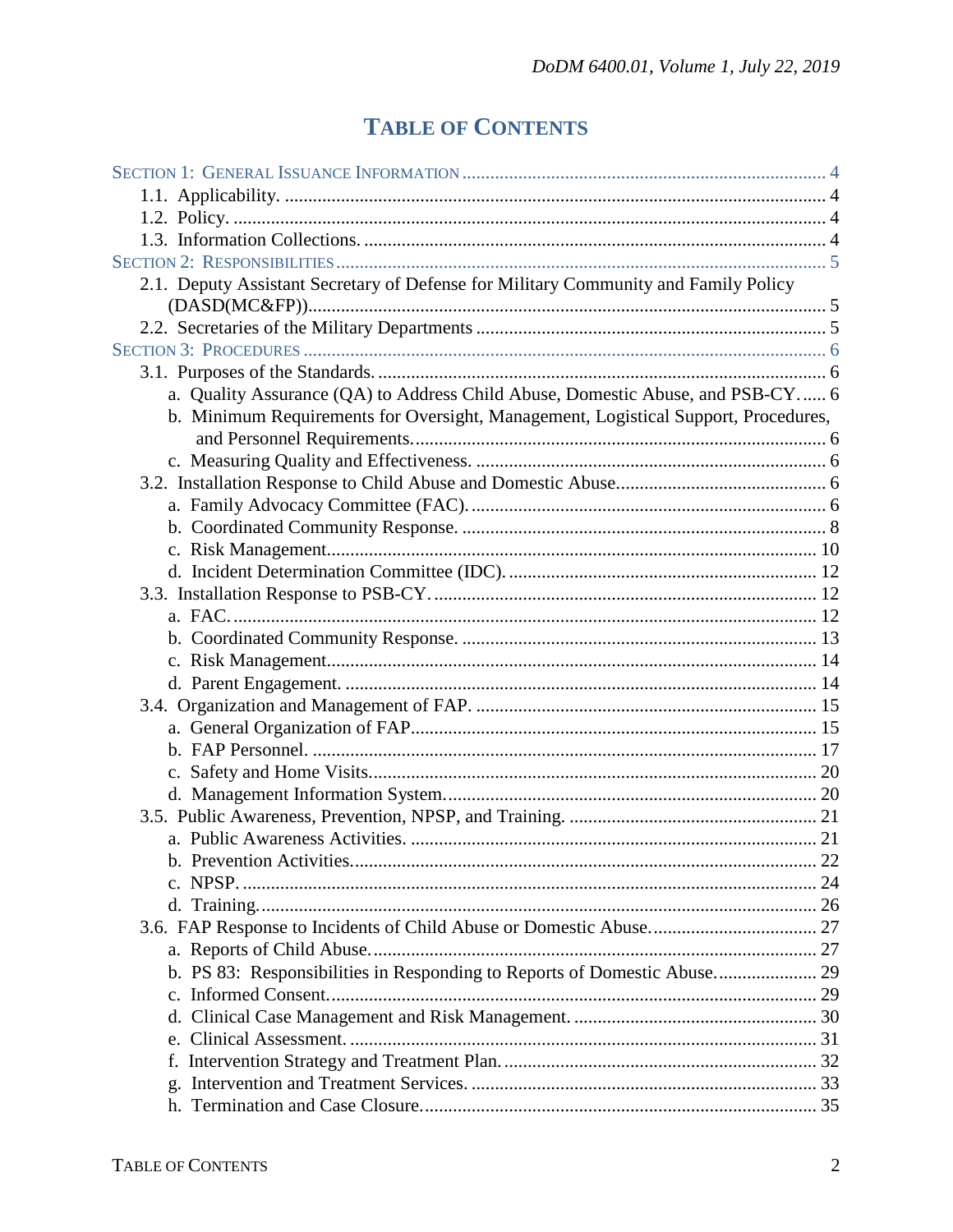| c. Central Registry of Child Abuse and Domestic Abuse Incidents 42 |  |
|--------------------------------------------------------------------|--|
|                                                                    |  |
|                                                                    |  |
|                                                                    |  |
|                                                                    |  |
|                                                                    |  |
|                                                                    |  |
|                                                                    |  |
|                                                                    |  |
|                                                                    |  |
|                                                                    |  |
|                                                                    |  |
|                                                                    |  |
|                                                                    |  |
|                                                                    |  |

# **TABLES**

|--|--|--|--|--|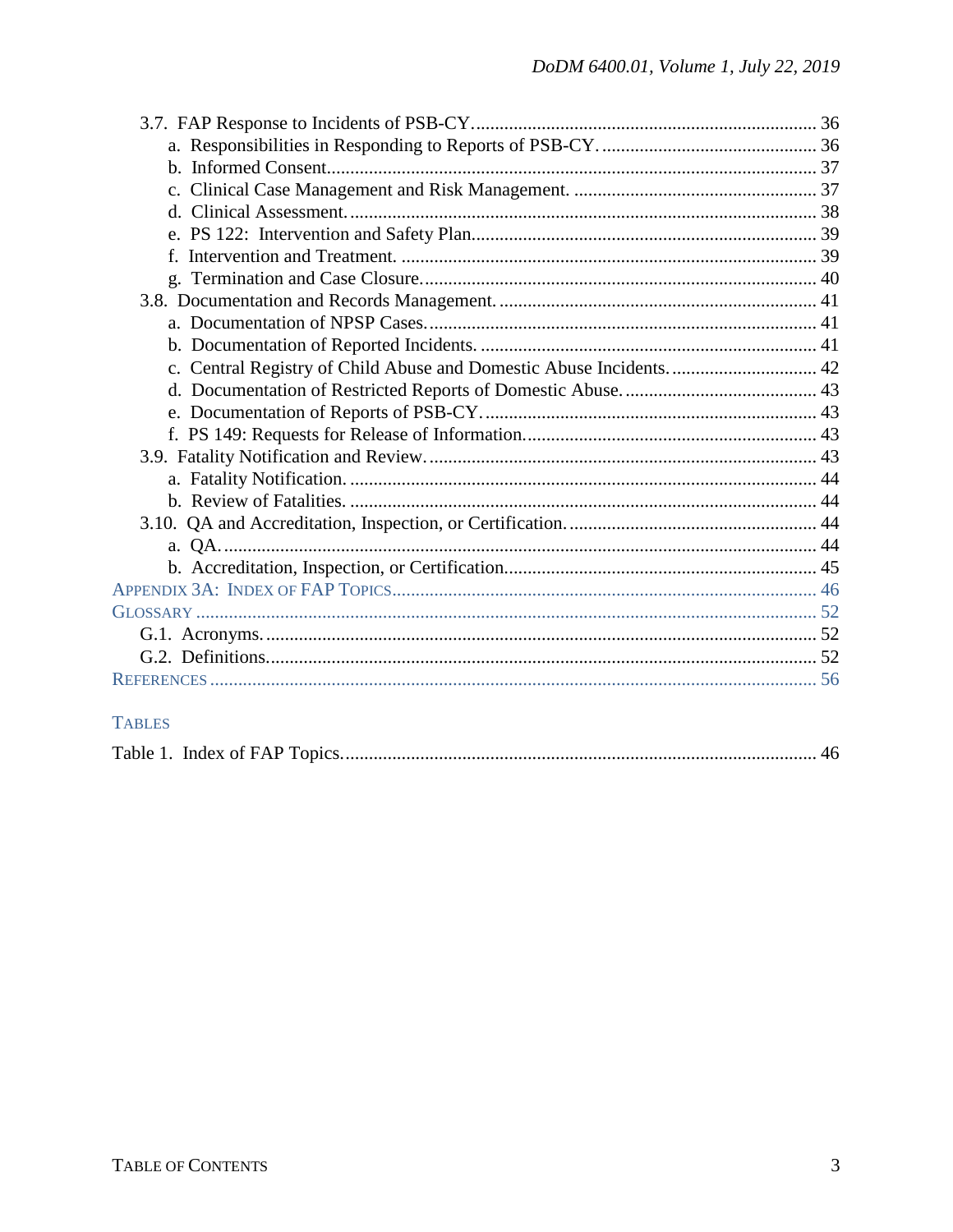# **SECTION 1: GENERAL ISSUANCE INFORMATION**

<span id="page-3-1"></span><span id="page-3-0"></span>**1.1. APPLICABILITY.** This issuance applies to OSD, the Military Departments, the Office of the Chairman of the Joint Chiefs of Staff and the Joint Staff, the Combatant Commands, the Office of the Inspector General of the Department of Defense, the Defense Agencies, the DoD Field Activities, and all other organizational entities within the DoD.

#### <span id="page-3-2"></span>**1.2. POLICY.** It is DoD policy to:

a. Promote early identification, reporting, and coordinated, comprehensive intervention, assessment, and support to victims of child abuse, domestic abuse, and children and youth exhibiting or impacted by PSB-CY.

b. Safeguard personally identifiable information collected in the course of FAP activities to prevent any unauthorized use or disclosure and collect, use, and release personally identifiable information in accordance with DoDI 5400.11 and DoD 5400.11-R.

#### <span id="page-3-3"></span>**1.3. INFORMATION COLLECTIONS.**

a. The Child Abuse and Domestic Abuse Incident Report and the DD Form 2901, "Child Abuse or Domestic Violence Related Fatality Notification," to be used in fulfilling the requirements of Paragraph 3.9.a. are exempt from licensing with a report control symbol in accordance with Paragraph 1.b.(8) in Enclosure 3 of Volume 1 of DoD Manual (DoDM) 8910.01.

b. The Child Abuse and Domestic Abuse Incident Reporting System, referred to in Paragraph 3.8.c., has been assigned Office of Management and Budget control number 0704- 0536 in accordance with Volume 2 of DoDM 8910.01 and is prescribed in DoDI 6400.01. The expiration date of this information collection is listed on the DoD Information Collections System at https://apps.sp.pentagon.mil/sites/dodiic/Pages/default.aspx.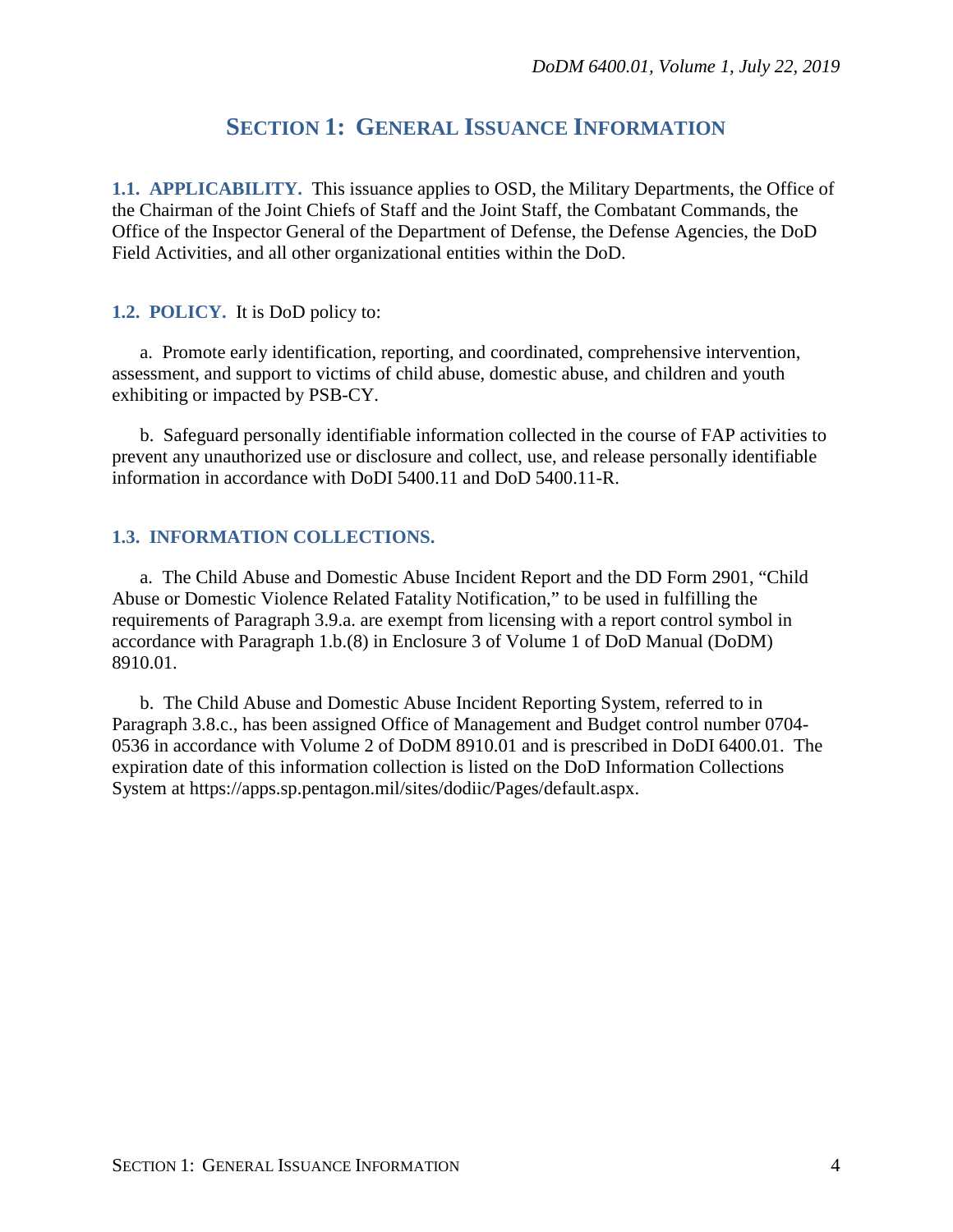# **SECTION 2: RESPONSIBILITIES**

<span id="page-4-1"></span><span id="page-4-0"></span>**2.1. DEPUTY ASSISTANT SECRETARY OF DEFENSE FOR MILITARY COMMUNITY AND FAMILY POLICY (DASD(MC&FP))** Under the authority, direction, and control of the Assistant Secretary of Defense for Manpower and Reserve Affairs, the DASD(MC&FP):

a. Monitors compliance with this volume.

b. Collaborates with the Secretaries of the Military Departments to develop policies and procedures for monitoring compliance with the PSs in this volume.

c. Convenes an annual DoD Accreditation, Inspection, and Certification Summit to review and respond to the findings and recommendations of the Military Departments' accreditation, inspection, or certification review results.

<span id="page-4-2"></span>**2.2. SECRETARIES OF THE MILITARY DEPARTMENTS** The Secretaries of the Military Departments:

a. Develop Service-wide FAP policy, supplementary standards, and instructions to provide for unique requirements within their respective installation FAPs to implement the PSs in this volume as appropriate.

b. Require that all installation personnel with responsibilities in this volume receive appropriate training to implement the PSs in this volume.

c. Conduct accreditation, inspection, or certification reviews to monitor compliance with the PSs outlined in this volume.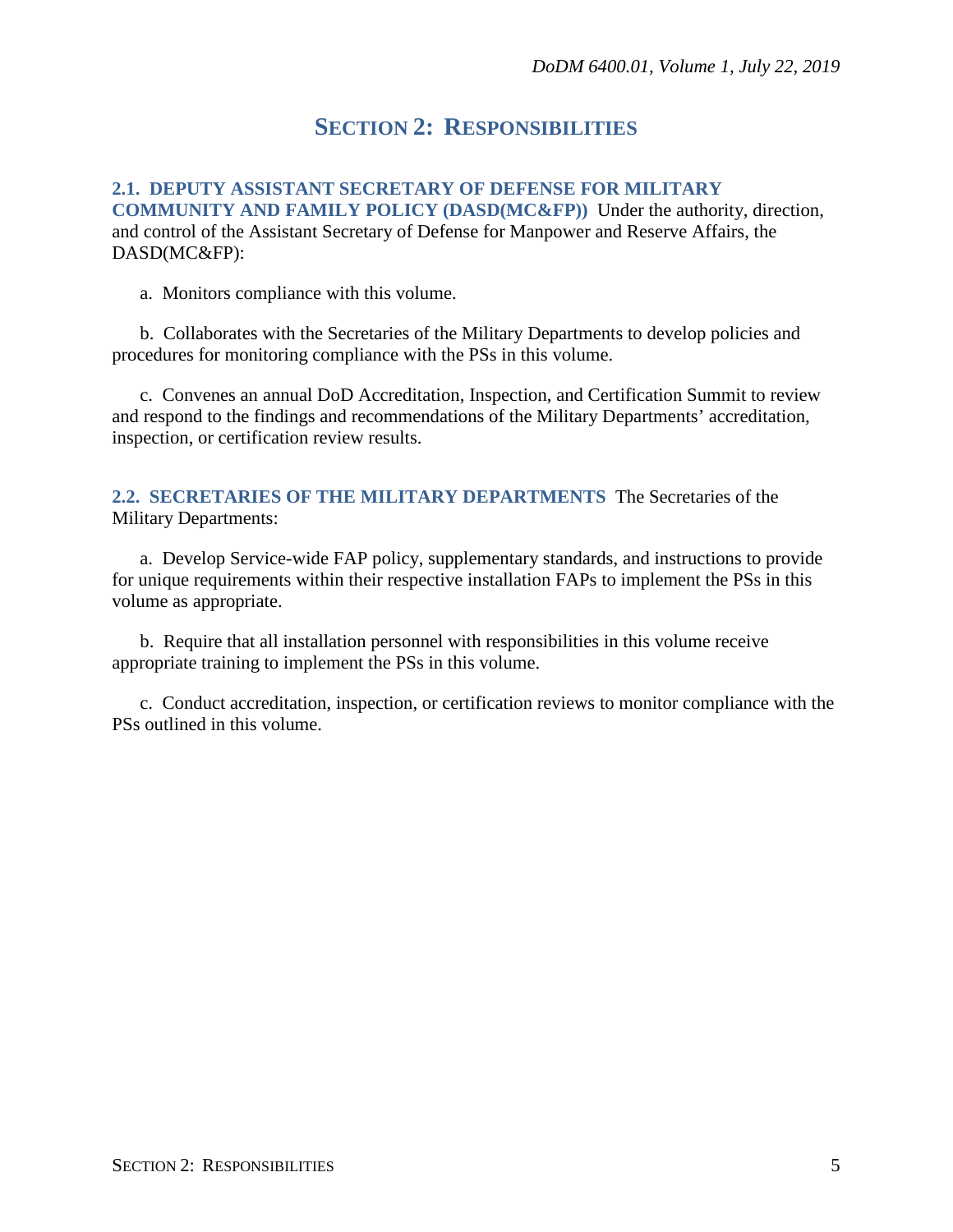# **SECTION 3: PROCEDURES**

#### <span id="page-5-1"></span><span id="page-5-0"></span>**3.1. PURPOSES OF THE STANDARDS.**

<span id="page-5-2"></span>**a. Quality Assurance (QA) to Address Child Abuse, Domestic Abuse, and PSB-CY.** The FAP PSs provide DoD and Service FAP headquarters QA guidelines for installation FAPsponsored prevention and clinical intervention programs. Therefore, the PSs presented in this section and cross-referenced in the Index of FAP Topics in Appendix 3A represent the minimal necessary elements for effectively dealing with child abuse, domestic abuse, and PSB-CY in installation programs in the military community.

<span id="page-5-3"></span>**b. Minimum Requirements for Oversight, Management, Logistical Support, Procedures, and Personnel Requirements.** The PSs set minimum requirements for oversight, management, logistical support, procedures, and personnel necessary to ensure all Service members and their family members receive family advocacy services that are informed by the best science and evidence available, as determined by an established clearinghouse that reviews the existing research.

<span id="page-5-4"></span>**c. Measuring Quality and Effectiveness.** The PSs provide a basis for:

(1) Measuring the quality and effectiveness of each installation FAP.

(2) Systematically projecting personnel and other fiscal resources needed to support worldwide DoD FAP efforts.

#### <span id="page-5-5"></span>**3.2. INSTALLATION RESPONSE TO CHILD ABUSE AND DOMESTIC ABUSE.**

#### <span id="page-5-6"></span>**a. Family Advocacy Committee (FAC).**

(1) PS 1: Establishment of the FAC. In accordance with DoDI 6400.01 and Service FAP headquarters implementing policies and guidance, the installation commander must establish an installation FAC and appoint a FAC chairperson to serve as the policyimplementing, coordinating, and advisory body to address child abuse and domestic abuse at the installation.

(2) PS 2: Coordinated Community Response and Risk Management Plan. The FAC must develop and approve an annual plan for the coordinated community response and risk management of child abuse and domestic abuse with specific objectives, strategies, and measurable outcomes. The plan is based on a review of:

(a) The most recent installation needs assessment.

(b) Research-supported protective factors that promote and sustain healthy family relationships and support the prevention of child abuse and domestic abuse.

(c) Risk factors for child abuse and domestic abuse.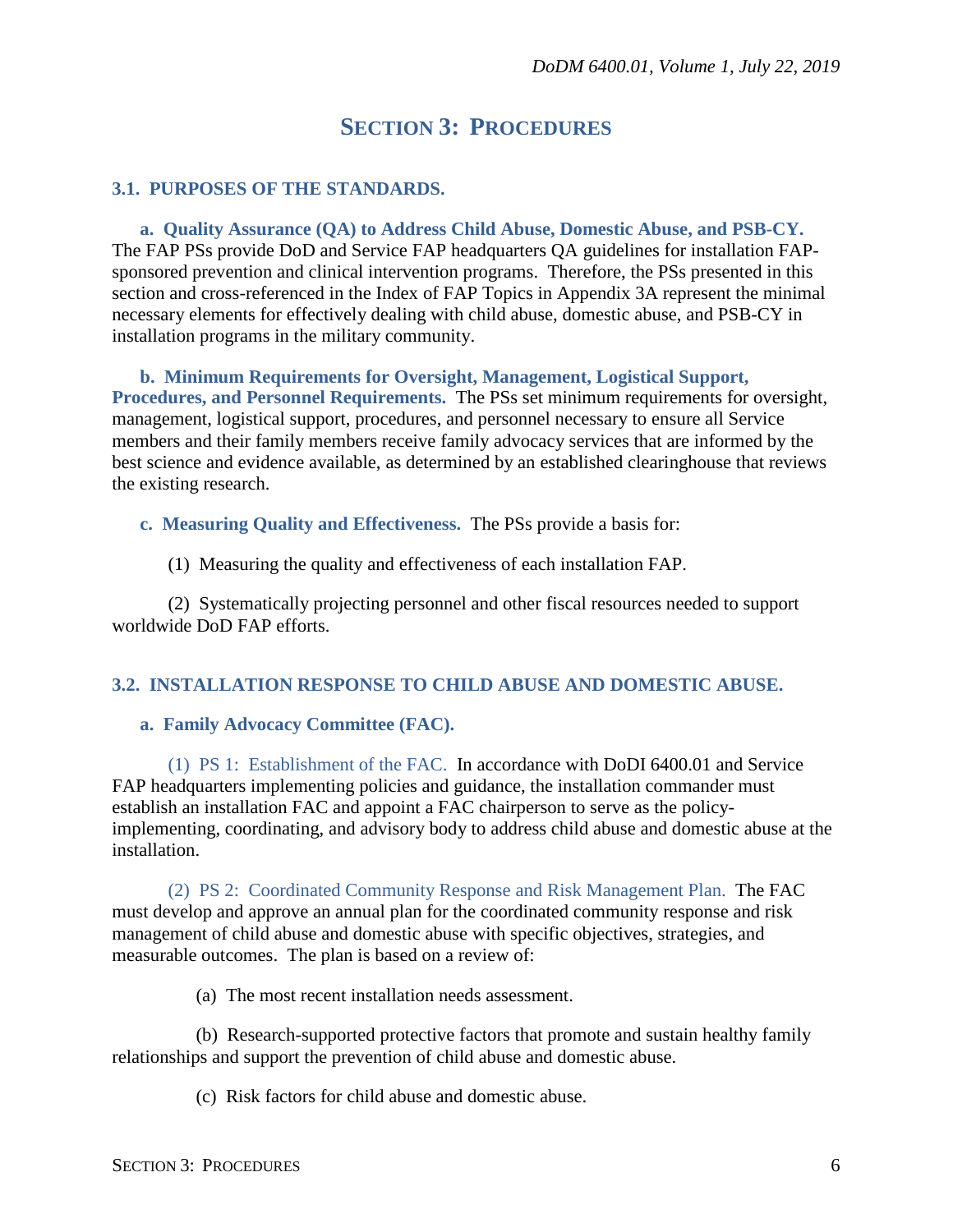(d) The most recent prevention strategy to include primary, secondary, and tertiary interventions.

(e) Trends in the installation's risk management approach to high risk for violence, child abuse, and domestic abuse incidents.

(f) The most recent accreditation, inspection, or certification review or DoD Component inspector general inspection of the installation agencies represented on the FAC.

(g) The evaluation of the installation's coordinated community response to child abuse and domestic abuse.

(h) Compliance with Section 575 of Public Law 114-328 which requires covered professionals to report all suspected incidents of child abuse in military families and homes.

(i) Compliance with DoD Directive 5205.16 and the February 2, 2017 Deputy Secretary of Defense Memorandum to report direct, indirect, or veiled threats of harm or violence and any acts of physical assault or wrongful physical violence to the installation prevention, assistance, and response capability and appropriate DoD Component insider threat office.

(3) PS 3: Monitoring Coordinated Community Response and Risk Management Plan. The FAC monitors the implementation of the coordinated community response and risk management plan. Such monitoring includes a review of:

(a) The development, signing, and implementation of formal memorandums of understanding (MOUs) among military activities and between military activities, civilian authorities, and agencies to address child abuse and domestic abuse.

(b) Steps taken to address problems identified in the most recent FAP accreditation, inspection, or certification review and evaluation of the installation's coordinated community response and risk management approach.

(c) FAP recommended criteria to identify populations at higher risk to commit or experience child abuse and domestic abuse, the special needs of such populations, and appropriate actions to address those needs.

(d) Effectiveness of the installation coordinated community response and risk management approach in responding to high risk for violence, child abuse, and domestic abuse incidents.

(e) Implementation of the installation prevention strategy to include primary, secondary, and tertiary interventions.

(f) The annual report of fatality reviews that Service FAP headquarters fatality review teams conduct. The FAC should also review the Service FAP headquarters' recommended changes for the coordinated community response and risk management approach. The coordinated community response will focus on strengthening protective factors that promote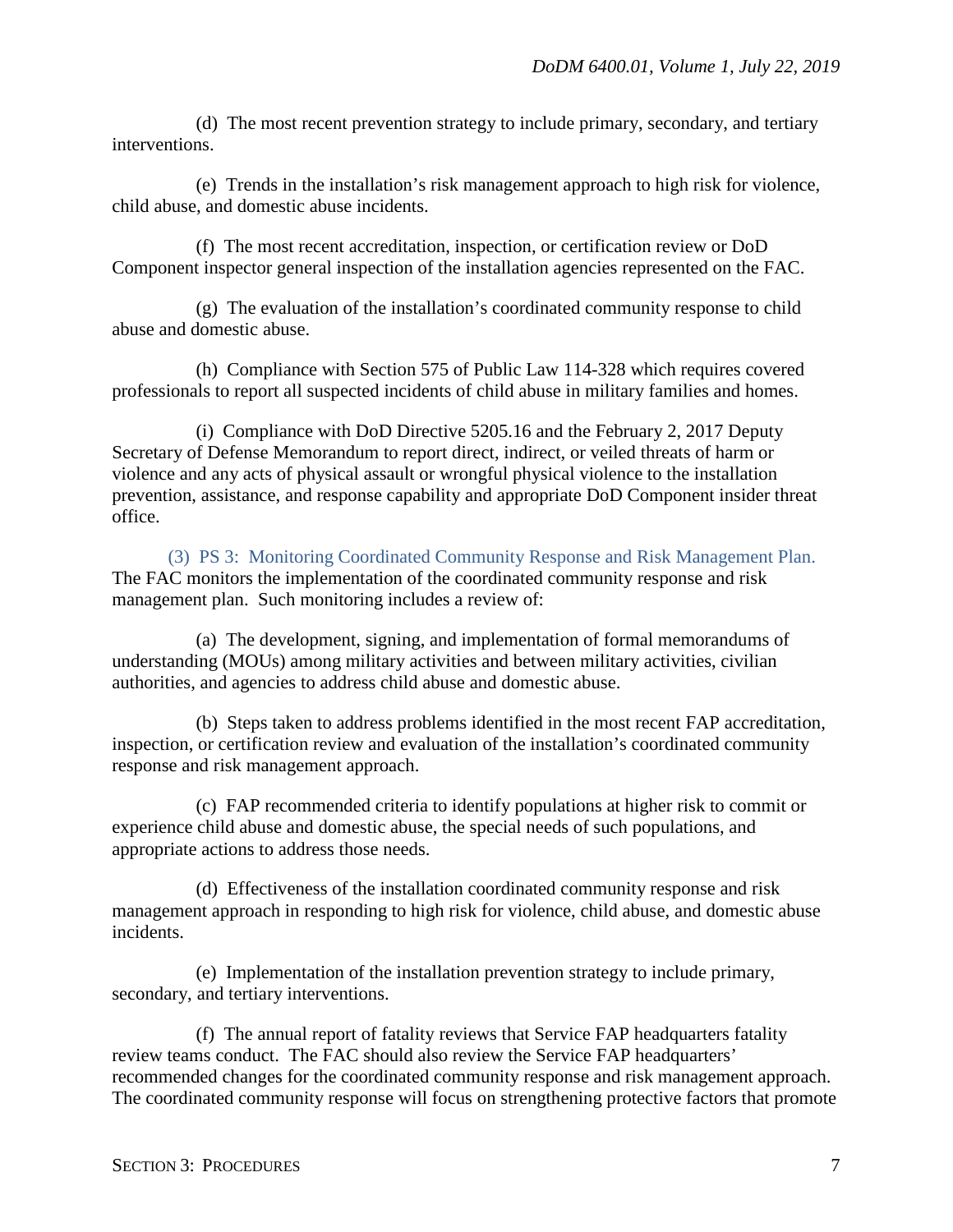and sustain healthy family relationships and reduce the risk factors for future child abuse and domestic abuse-related fatalities.

#### <span id="page-7-0"></span>**b. Coordinated Community Response.**

(1) PS 4: Roles, Functions, and Responsibilities. The FAC must monitor collaboration between all installation agencies involved with the coordinated community response to child abuse and domestic abuse in their respective roles, functions, and responsibilities as expressed in DoDI 6400.06 and Service FAP headquarters implementing policies and guidance.

#### (2) PS 5: MOUs. The FAC must verify that:

(a) Formal MOUs are established, as appropriate, with counterparts in the local civilian community to improve coordination on:

- 1. Trauma-informed assessment.
- 2. Care and support.
- 3. Child abuse and domestic abuse investigations.
- 4. PSB-CY assessment and intervention.
- 5. Emergency removal of children from homes.
- 6. Fatalities.
- 7. Criminal investigations and arrests.
- 8. Prosecutions.
- 9. Issuing and disseminating orders of protection involving Service members.

(b) Installation agencies have MOUs establishing the respective roles and functions of the installation and the appropriate federal, State, local, or foreign agencies or organizations (in accordance with status-of-forces agreements) that provide:

1. Child welfare services (CWS), including foster care, to ensure ongoing and active collaborative case management among the relevant courts, foster care agencies, and FAP.

- 2. Trauma-informed child abuse victim advocacy.
- 3. Medical examination and treatment.
- 4. Mental health examination and treatment.
- 5. Trauma-informed domestic abuse victim advocacy.
- 6. Related social services, including home visitation programs when appropriate.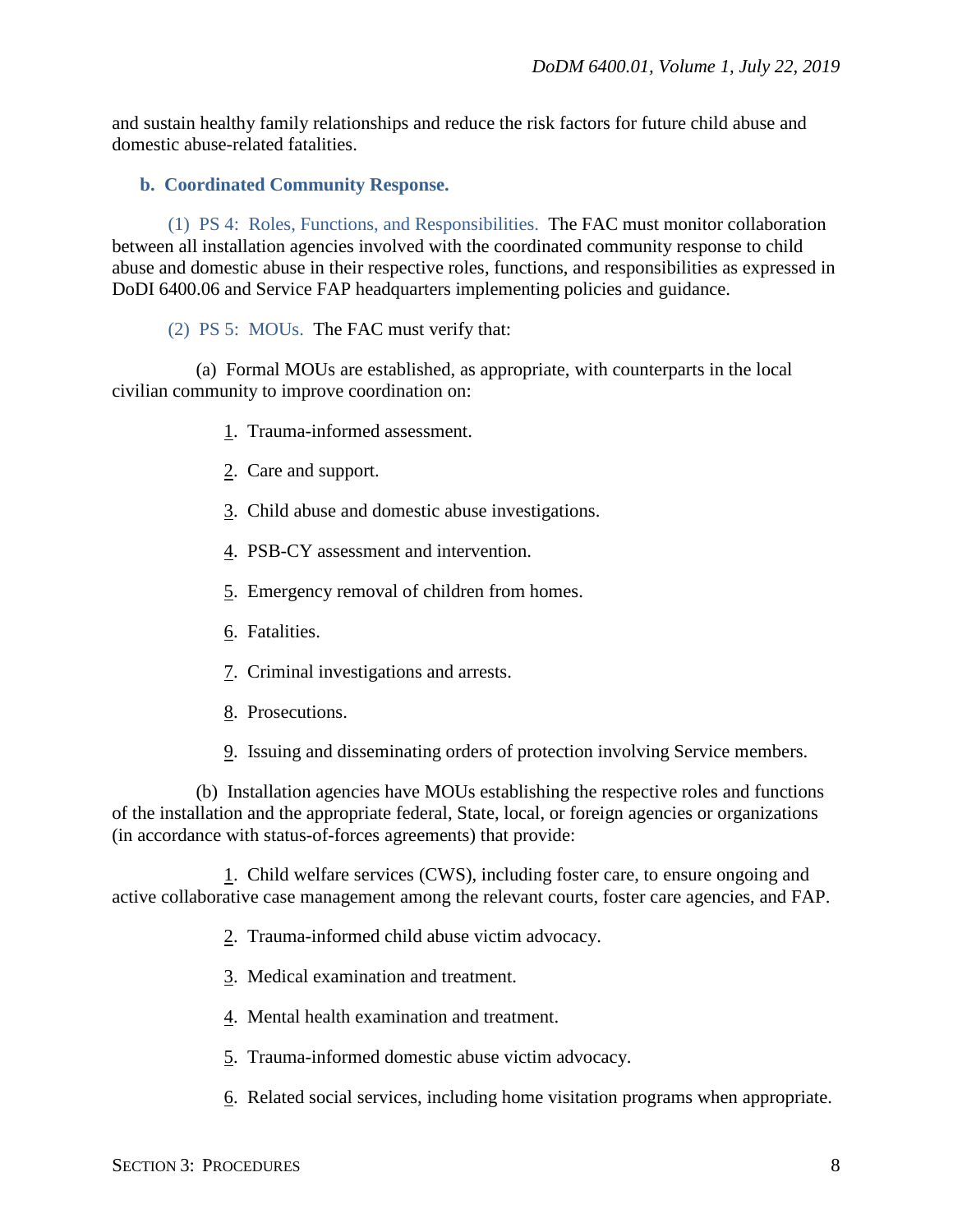### 7. Safe shelter.

(3) PS 6: Collaboration Between Military Installations. The installation commander must require that installation agencies have interfaced with counterpart agencies on military installations in geographical proximity and within joint bases to ensure coordination and collaboration in providing child abuse and domestic abuse services to military families. Collaboration includes developing MOUs, as appropriate.

(4) PS 7: Domestic Abuse Victim Advocacy Services. In accordance with Section 575 of Public Law 114-328 and Service FAP headquarters implementing policies and guidance, the installation FAC must establish 24-hour access to domestic abuse victim advocacy services through personal or telephone contact for unrestricted and restricted reports of domestic abuse and the domestic abuse victim advocate services.

(5) PS 8: Domestic Abuse Victim Advocate Personnel Requirements. The installation commander must require that qualified personnel provide domestic abuse victim advocacy services in accordance with DoDIs 6400.06 and 6400.07, and Service FAP headquarters implementing policies and guidance.

(a) Such personnel may include federal employees, civilians working under contract for the DoD, civilians providing services pursuant to a formal MOU between the installation and a local civilian victim advocacy service agency, volunteers, or a combination of such personnel, in accordance with Service FAP headquarters implementing policies and guidance.

(b) All domestic abuse victim advocates are supervised by the Family Advocacy Program Manager (FAPM) or clinical supervisor in accordance with Service FAP headquarters implementing policies and guidance.

(6) PS 9: 24-Hour Emergency Response Plan. An installation 24-hour emergency response plan to child abuse and domestic abuse incidents must be established in accordance with DoDI 6400.06 and Service FAP headquarters implementing policies and guidance. This plan may permit reporting of suspected child abuse through law enforcement as a designated intermediary to accomplish immediate reporting to FAP as required by Section 575 of Public Law 114-328. When FAP receives a report through law enforcement as a designated intermediary, FAP will contact the original referral source within 24 hours or the next available duty day to complete the referral.

### (7) PS 10: FAP Communication with CWS Agencies and Military Law Enforcement.

(a) Within 24 hours, FAP will communicate all reports of child abuse involving Service members or their family members to the appropriate civilian CWS agency and appropriate military law enforcement agency in accordance with DoDIs 6400.01 and 6400.06; Section 20341 of Title 34, United States Code (U.S.C.); and Part 81.2 of Title 28, Code of Federal Regulations (CFR).

(b) Within 24 hours, FAP will communicate all unrestricted reports of domestic abuse involving Service members and their current or former spouses or their current or former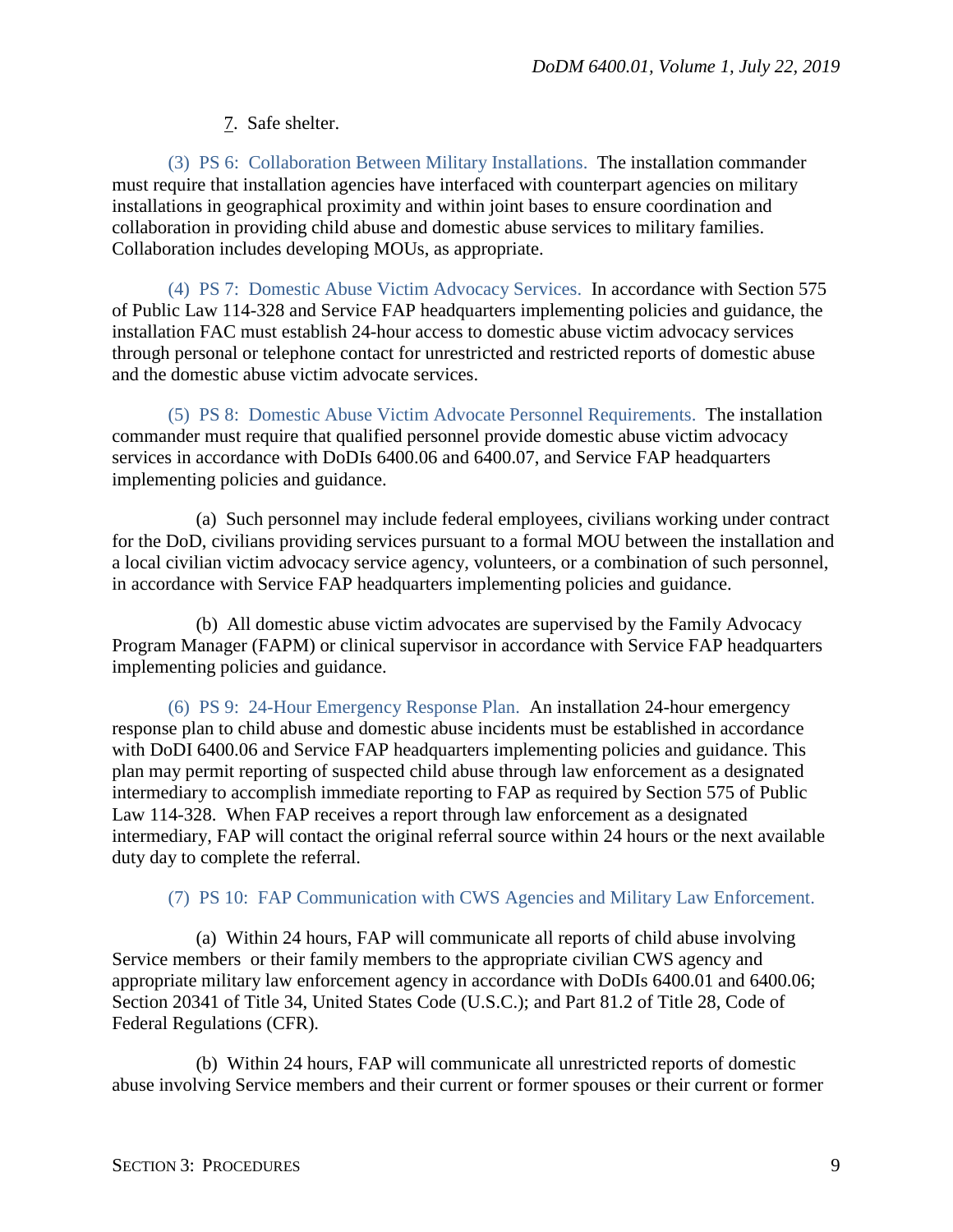intimate partners to the appropriate military law enforcement agency in accordance with DoDIs 6400.01 and 6400.06.

(c) Upon receipt of a referral involving allegations of sexual abuse, grievous bodily harm, or life-threatening neglect of a child, FAP will immediately notify the appropriate Military Criminal Investigative Organization and civilian CWS agency, and ensure that covered professionals on the installation are aware of mandatory reporting requirements for child abuse and neglect.

(8) PS 11: Protection of Children. In accordance with Service FAP headquarters implementing policies and guidance, the installation FAC must set forth the procedures and criteria for:

(a) The safety of child victim(s) of abuse or other children in the household when they are in danger of continued abuse or life-threatening child neglect.

(b) Safe transit of such child(ren) to appropriate care. When the installation is located outside the continental United States, the installation FAC must issue procedures for transit to a location of appropriate care within the United States.

(c) Ongoing collaborative case management between FAP, relevant courts, and the appropriate CWS agency when military children are placed in civilian foster care.

(d) Notification of the affected Service member's command when a dependent child has been taken into custody or foster care by local or State courts or a CWS agency.

#### <span id="page-9-0"></span>**c. Risk Management.**

(1) PS 12: Primary Managing Authority (PMA). When an installation FAP receives a report of a case of child abuse or domestic abuse where the victim is at a different location than the abuser, the PMA must be:

(a) In child abuse cases:

1. The sponsor's installation when the alleged abuser is the sponsor; a nonsponsor family member eligible to receive treatment at a military treatment facility (MTF); or a non-sponsor, status unknown.

2. The alleged abuser's installation when the alleged abuser is a non-sponsor active duty Service member; a non-sponsor, extra-familial caregiver eligible to receive treatment at an MTF; or a DoD-sanctioned out-of-home care provider.

3. The victim's installation when the alleged abuser is an extra-familial caregiver not eligible for treatment in an MTF.

(b) In domestic abuse cases: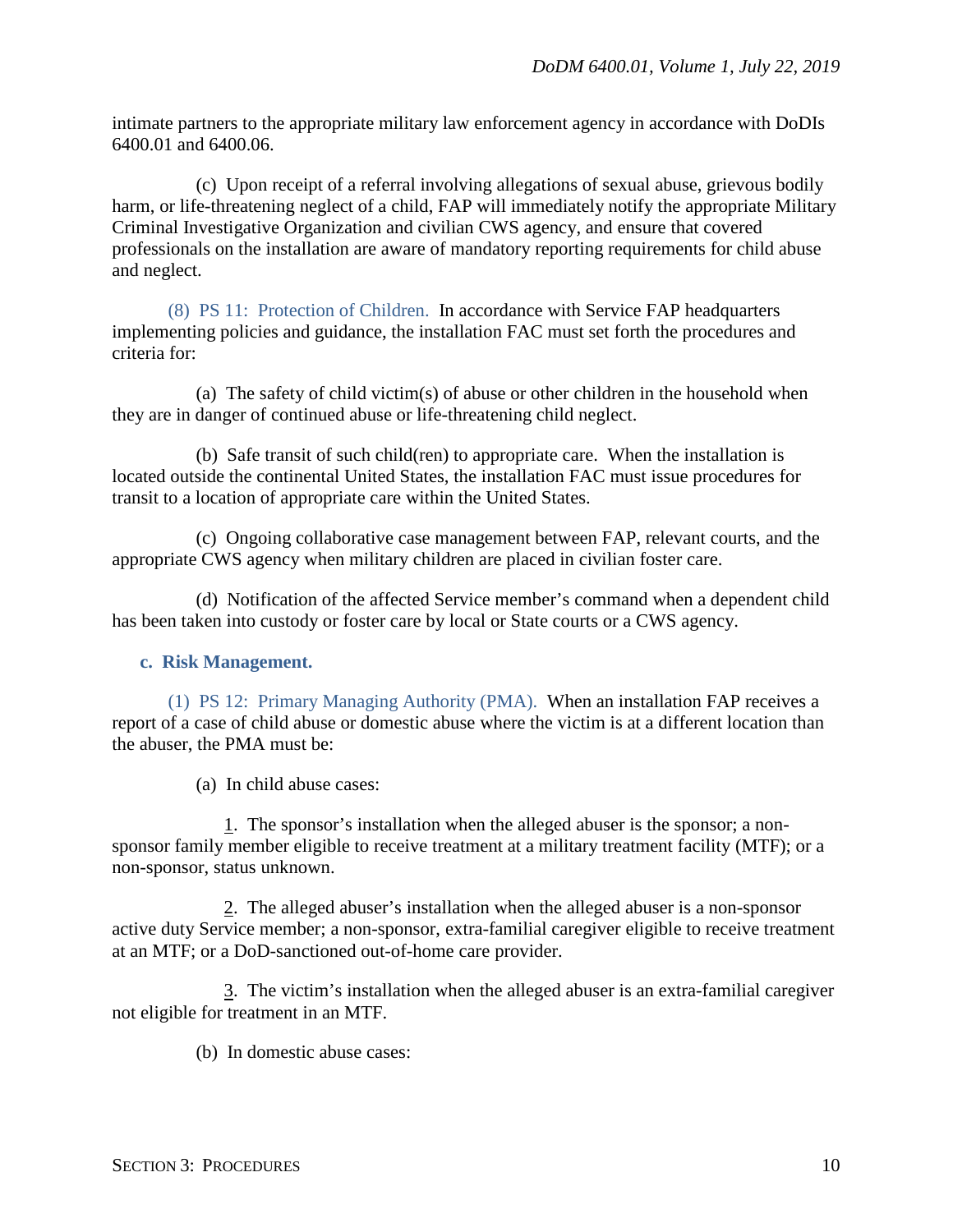1. The alleged abuser's installation when both the alleged abuser and the victim are active duty Service members.

2. The alleged abuser's installation when the alleged abuser is the only sponsor.

3. The victim's installation when the victim is the only sponsor.

4. The installation FAP who received the initial referral when both parties are alleged abusers in bi-directional domestic abuse involving dual military spouses or intimate partners.

(2) PS 13: Risk Management Approach.

(a) All installation agencies involved with the installation's coordinated community risk management approach to child abuse and neglect and domestic abuse must comply with their defined roles, functions, and responsibilities in accordance with DoDIs 6400.06 and 6400.07, Section 20341 of Title 34, U.S.C., and Service FAP headquarters implementing policies and guidance.

(b) When victim(s) and alleged abuser(s) are assigned to different servicing FAPs or are from different Military Services, the PMA is assigned in accordance with PS 12 at Paragraph 3.2.c.(1), and both servicing FAP offices and, if applicable, both Military Services are kept informed of the status of the case, regardless of PMA.

(c) When the issue at hand is sexual assault and it has been determined that it does not involve domestic abuse or domestic violence, the FAPM will issue installation FAP guidance directing the victim be referred to a sexual assault response coordinator or sexual assault prevention and response victim advocate.

(3) PS 14: Risk Assessments. FAP conducts risk assessments of alleged abusers, victims, and other family members to assess the risk of re-abuse and communicate any increased levels of risk to appropriate agencies for action, as appropriate. Risk assessments are conducted:

(a) Quarterly on all open FAP cases.

(b) Monthly on FAP cases assessed as high risk and those involving children placed in out-of-home care by court order, child sexual abuse, and severe child neglect.

(c) Within 30 days of any change since the last risk assessment that presents increased risk to the victim or warrants additional safety planning.

(4) PS 15: Disclosure of Information in Risk Assessments. Protected information collected during FAP referrals, intake, and risk assessments is only disclosed in accordance with DoDI 5400.11, DoD 5400.11-R, DoDM 6025.18 (when applicable), and Service FAP headquarters implementing policies and guidance.

(5) PS 16: Risk Management and Deployment. In accordance with DoDIs 6400.01 and 6400.06, as well as Service FAP headquarters implementing policies and guidance, procedures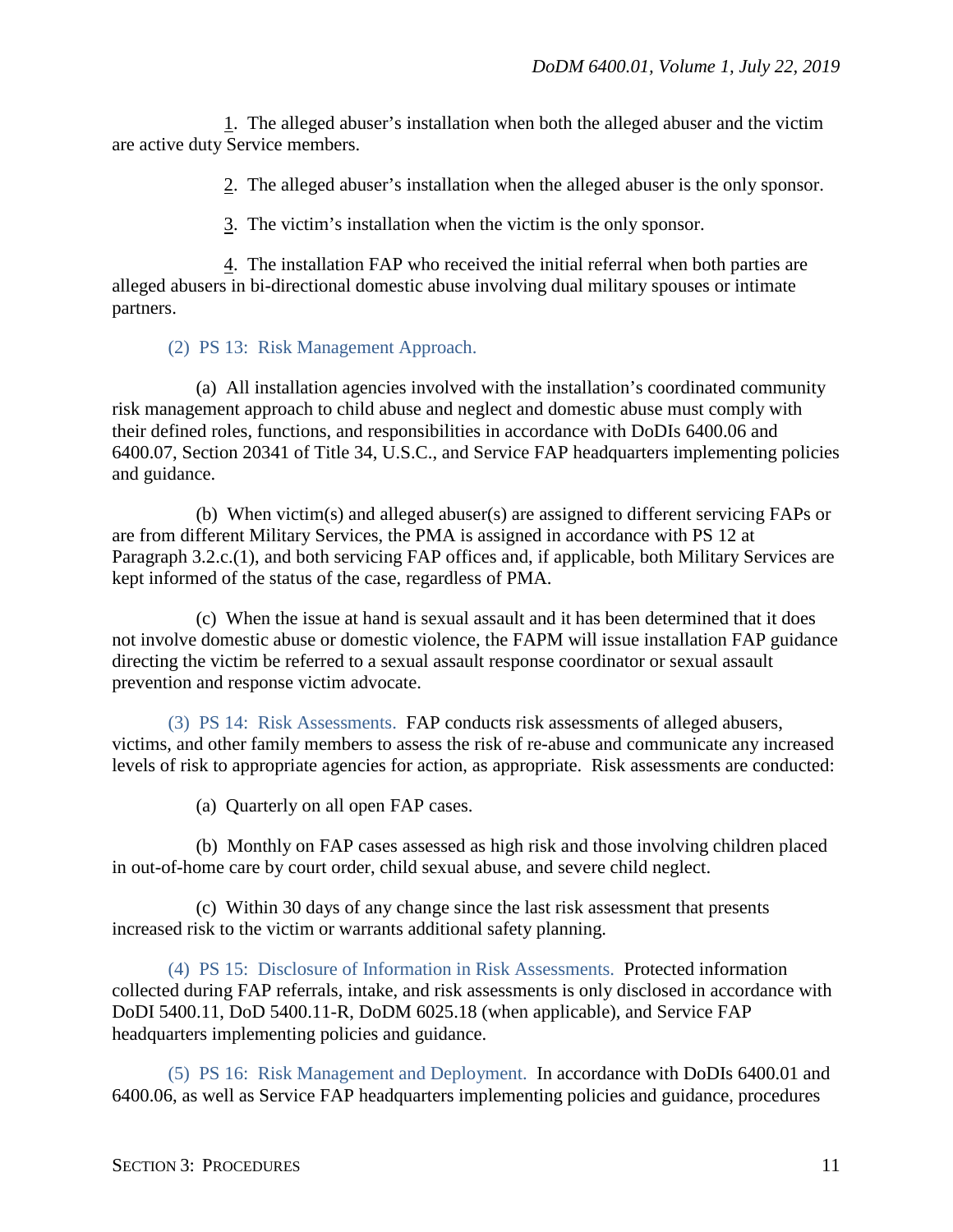are established to manage child abuse or domestic abuse incidents or high risk for violence situations that occur during the deployment cycle of a Service member, so that when an alleged Service member abuser is deployed:

(a) The forward command notifies the home station command when the deployed Service member will return to the home station command.

(b) The home station command implements procedures to reduce the risk of subsequent child abuse and domestic abuse during the reintegration of the Service member into the FAP case management process.

#### <span id="page-11-0"></span>**d. Incident Determination Committee (IDC).**

(1) PS 17: IDC Established. An installation IDC must be established to review reports of child abuse and unrestricted reports of domestic abuse.

(2) PS 18: IDC Operations. The IDC reviews reports of child abuse and unrestricted reports of domestic abuse to determine whether the reports meet the criteria for entry into the Service FAP headquarters central registry of child abuse and domestic abuse incidents in accordance with DoDI 6400.01 and Service FAP headquarters implementing policies and guidance.

(3) PS 19: Responsibility for Training FAC and IDC Members. All FAC and IDC members must receive:

(a) Training on their roles and responsibilities before assuming their positions on their respective teams.

(b) Annual training and periodic information on DoD policies and Service FAP headquarters implementing policies and guidance.

(4) PS 20: IDC QA. An IDC QA process must be established for monitoring and QA review of IDC decisions in accordance with Service FAP headquarters implementing policies and guidance.

#### <span id="page-11-1"></span>**3.3. INSTALLATION RESPONSE TO PSB-CY.**

### <span id="page-11-2"></span>**a. FAC.**

(1) PS 21: Multi-Disciplinary Team (MDT). The FAC will designate an MDT to respond to reports of PSB-CY using a trauma-informed coordinated community response model in accordance with DoD policy and Service FAP headquarters implementing policies and guidance.

(2) PS 22: Parent Engagement. The FAC must require that all installation agencies involved in the MDT coordinated community response to PSB-CY implement a traumainformed parent engagement strategy for all involved children and youth.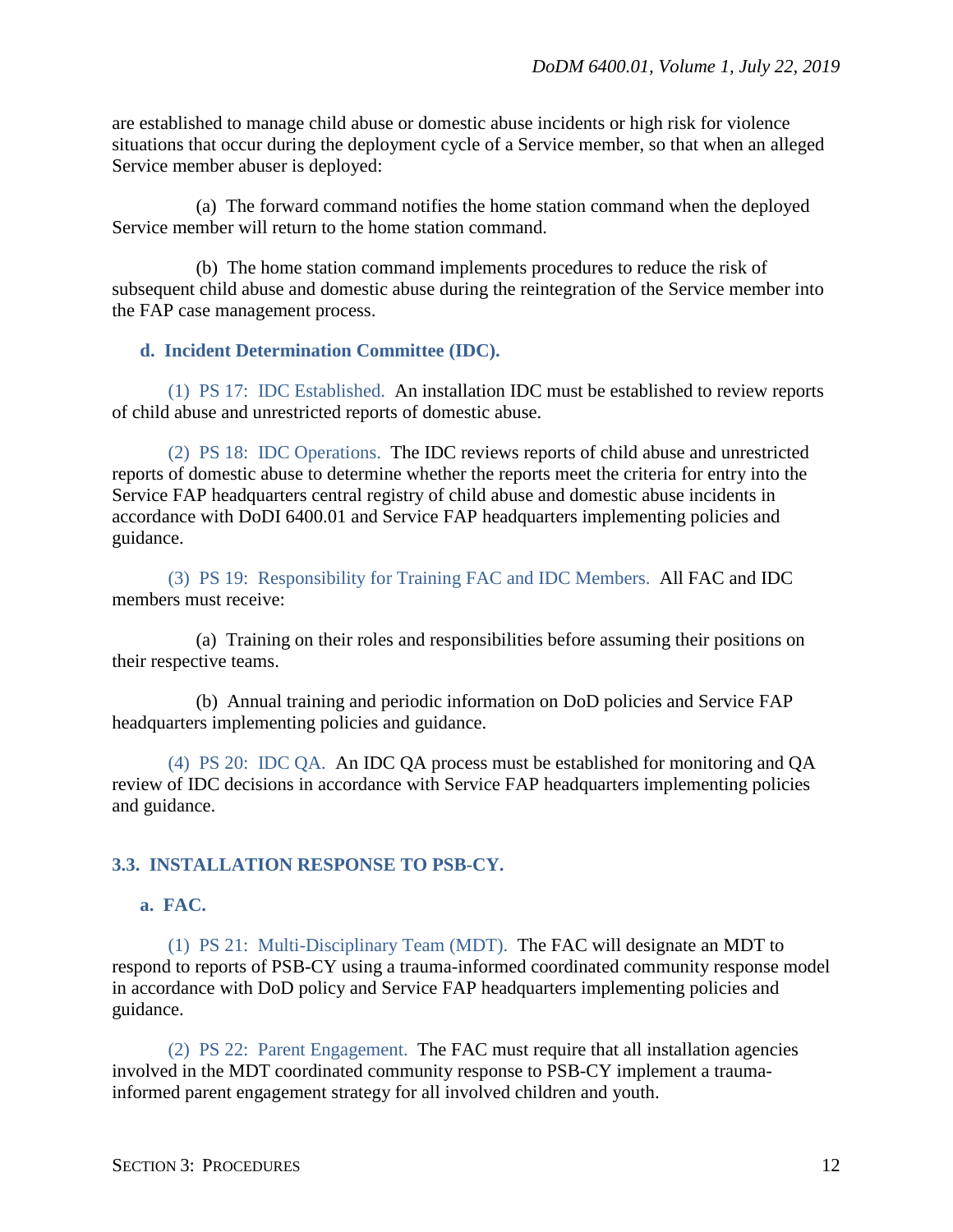#### <span id="page-12-0"></span>**b. Coordinated Community Response.**

(1) PS 23: Roles, Functions, and Responsibilities. The FAC must define the roles, functions, and responsibilities of each member of the MDT coordinated community response to PSB-CY in accordance with DoDI 6400.01, this volume, and Service-specific FAP implementing policies and guidance.

(2) PS 24: FAP Review of PSB-CY. Any report or other allegation of PSB-CY that is received by FAP, the installation commander, a law enforcement organization, a child development center, an MTF, or a DoD school operating on the installation or otherwise under DoD administration for the installation shall be reviewed by the installation FAP in accordance with Section 1089 of Public Law 115-232. FAP personnel conducting reviews shall have appropriate training and experience in working with children and youth in accordance with Section 1089 of Public Law 115-232.

(3) PS 25: MOUs. The FAC must seek to establish formal MOUs, as appropriate, with counterparts in the local civilian community to improve coordination on trauma-informed child advocacy, assessment, and treatment for all children and youth impacted by PSB-CY.

(4) PS 26: Collaboration Between Military Installations. The installation commander must require that installation agencies interface with counterpart agencies on military installations in geographical proximity and on joint bases to ensure coordination and collaboration in providing services to address PSB-CY. Collaboration includes developing MOUs, as appropriate.

## (5) PS 27: FAP Communication with Law Enforcement.

(a) Within 24 hours, FAP will communicate all reports of PSB-CY to the appropriate law enforcement agency.

(b) Within 24 hours after a trauma-informed assessment of any children or youth involved in PSB-CY, FAP will communicate:

1. All suspected incidents of child abuse and neglect in military families and homes to the appropriate civilian CWS agency and appropriate law enforcement agency in accordance with Section 20341 of Title 34, U.S.C.; Part 81.2 of Title 28, CFR; and PS 10.

2. In accordance with DoDI 6400.01; Section 20341 of Title 34, U.S.C.; and Part 81.2 of Title 28, CFR, all suspected incidents of co-occurring domestic abuse that involve children to the appropriate law enforcement agency for:

a. The safety of all children potentially impacted by PSB-CY and any other children living in the home of the child or youth exhibiting PSB-CY.

b. Safe transit of such child(ren) or youth to appropriate care when the installation is located within the continental United States. When the installation is located outside the continental United States, FAP must initiate procedures for transit to a location of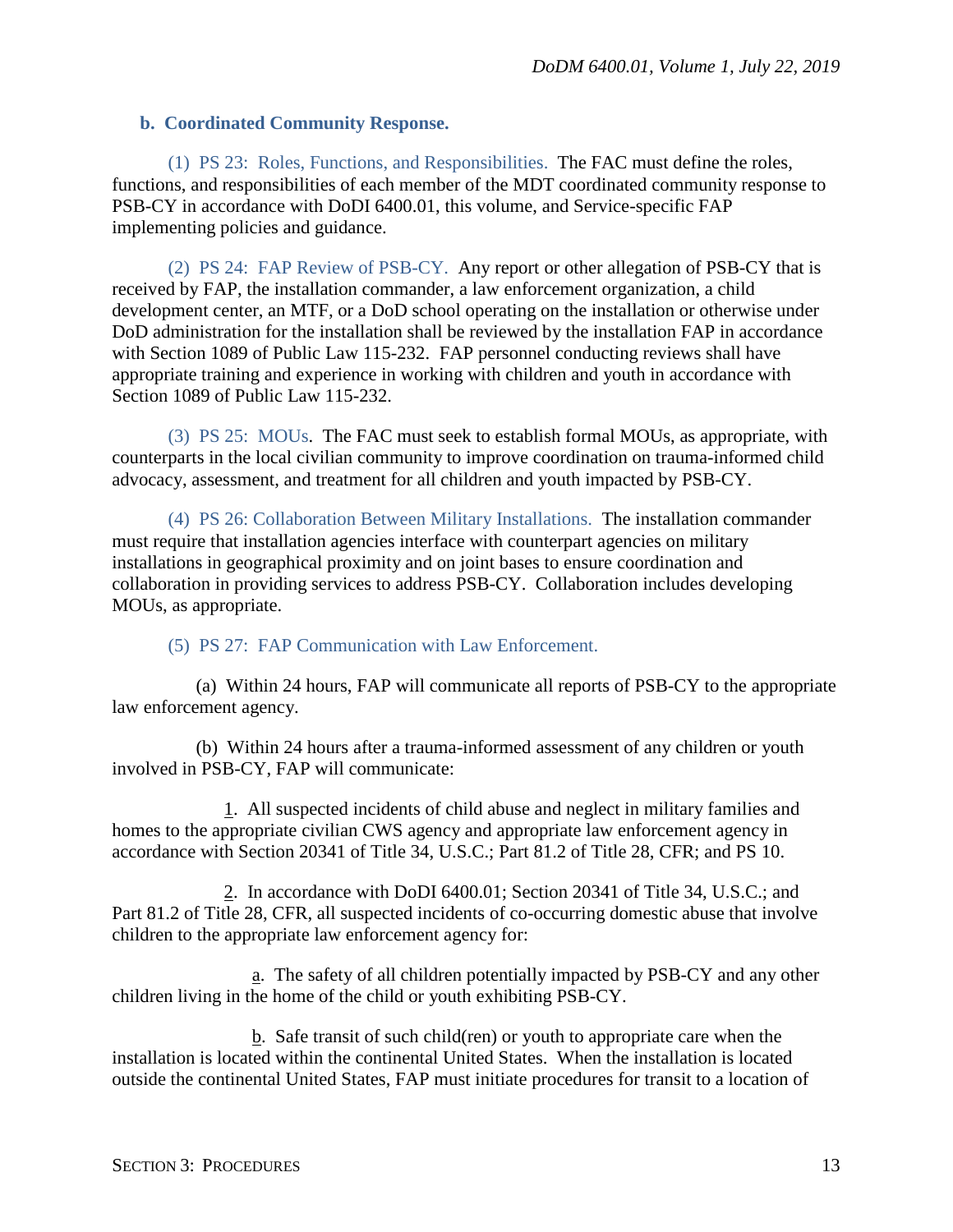appropriate care within the United States in accordance with Service FAP headquarters implementing policies and guidance.

c. Ongoing collaborative case management between FAP, relevant courts, and the appropriate CWS agency that may be serving children and youth impacted by PSB-CY.

### <span id="page-13-0"></span>**c. Risk Management.**

(1) PS 28: Primary Managing Authority. When an installation FAP receives a report of PSB-CY where the impacted child(ren) is at a different location than the exhibiting child(ren), the PMA must be:

(a) The sponsor's installation when the exhibiting child is the dependent of the sponsor, regardless of the dependency status of the impacted child.

(b) The sponsor's installation when the impacted child is the dependent of the sponsor and the exhibiting child is a non-dependent, ineligible to receive treatment in an MTF.

(c) When the impacted child(ren) and exhibiting child(ren) are assigned to different servicing FAPs or are from different Military Services, the PMA is assigned in accordance with Paragraph 3.3.c.(1), and both servicing FAP offices and, if applicable, both Military Services are kept informed of the status of the case, regardless of PMA.

(2) PS 29: MDT. In accordance with DoDI 6400.01, the installation MDT designated to respond to PSB-CY coordinates with the installation FAP to monitor ongoing risk and safety factors and communicates any increased levels of risk to appropriate agencies for action.

(3) PS 30: Risk Monitoring Frequency. Risk and safety are monitored monthly at minimum by the installation FAP in collaboration with the MDT.

(4) PS 31: Disclosure of Information in Risk Management. Protected information collected during FAP referrals, intake, and risk assessments is only disclosed in accordance with DoDI 5400.11, DoD 5400.11-R, DoDM 6025.18 (when applicable), and Service FAP headquarters implementing policies and guidance.

## <span id="page-13-1"></span>**d. Parent Engagement.**

(1) PS 32: Parent Engagement and the MDT. Parent engagement strategies must include a plan for how each agency involved in the coordinated community response to PSB-CY will engage parents about the agency's specific role and responsibilities and sustain communication with parents throughout the process.

(2) PS 33: FAP Parent Engagement Strategy. The installation FAP will develop a parent engagement strategy that is trauma-informed and developmentally aligned, and provides parents with the information and skills they need to support developmentally appropriate sexual behaviors in children and youth. Parent engagement strategies must include offering the following: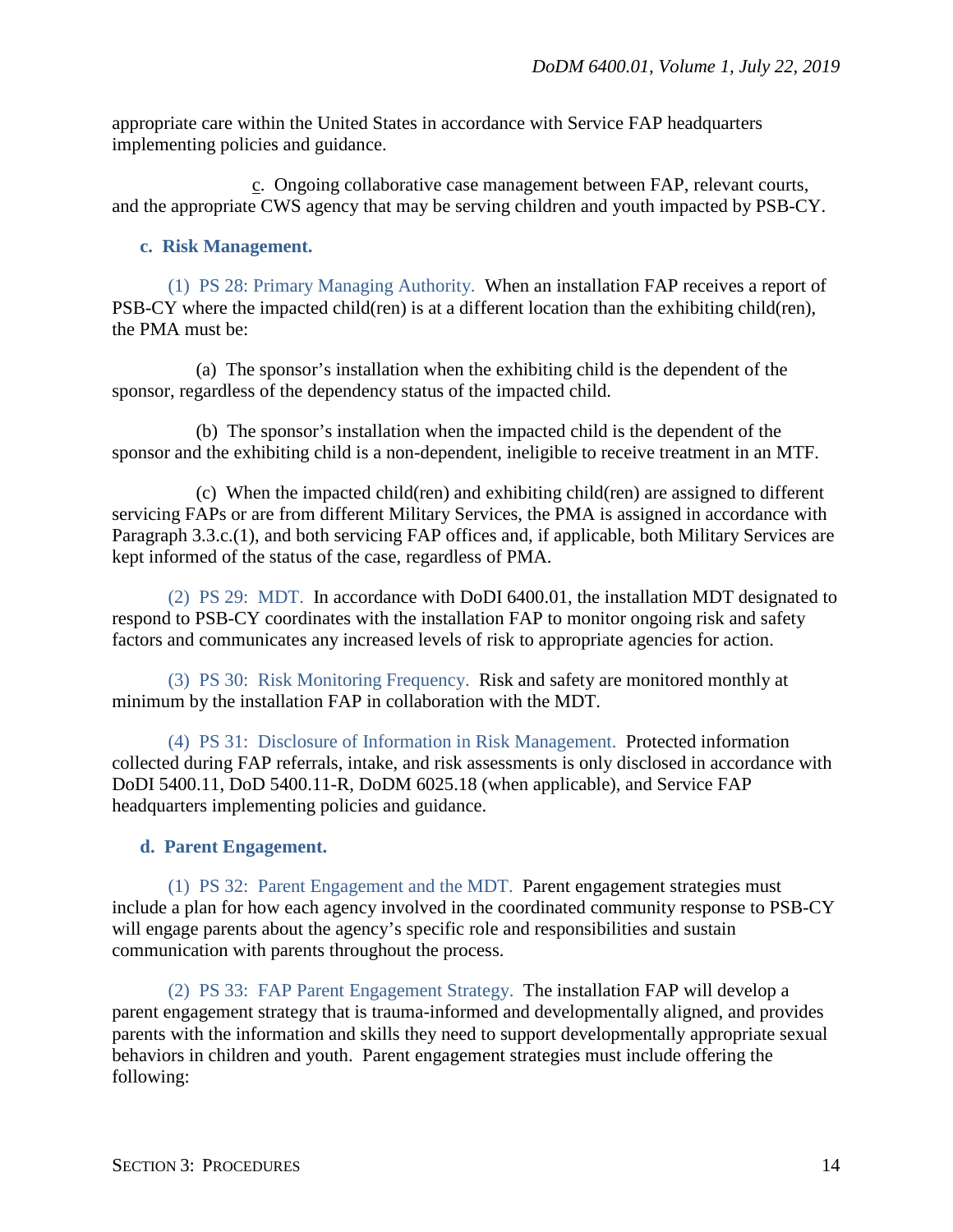- (a) Education on normative sexual behavior.
- (b) Information on indicators that sexual behavior may be problematic.
- (c) Information on additional resources and helping agencies.

#### <span id="page-14-0"></span>**3.4. ORGANIZATION AND MANAGEMENT OF FAP.**

#### <span id="page-14-1"></span>**a. General Organization of FAP.**

(1) PS 34: Establishment of FAP. The installation commander must establish a FAP to address child abuse and domestic abuse in accordance with DoDI 6400.01 and Service FAP headquarters implementing policies and guidance.

(2) PS 35: Operations Policy. In accordance with DoDIs 6400.01 and 6400.06, as well as Service FAP headquarters implementing policies and guidance, the installation FAC will establish coordination among the following key agencies interacting with FAP:

- (a) Family center(s).
- (b) Substance abuse prevention and treatment program(s).
- (c) Sexual assault response coordinator.
- (d) Child and youth program(s).
- (e) Program(s) that serve families with special needs.
- (f) Medical treatment facility, including:
	- 1. Mental health and behavioral health personnel.
	- 2. Social services personnel.
	- 3. Dental personnel.
- (g) Law enforcement.
- (h) Military Criminal Investigative Organization.
- (i) Staff judge advocate or servicing legal office.
- (j) Insider Threat Program Manager.
- (k) Chaplain(s).
- (l) DoD Education Activity (DoDEA) school personnel.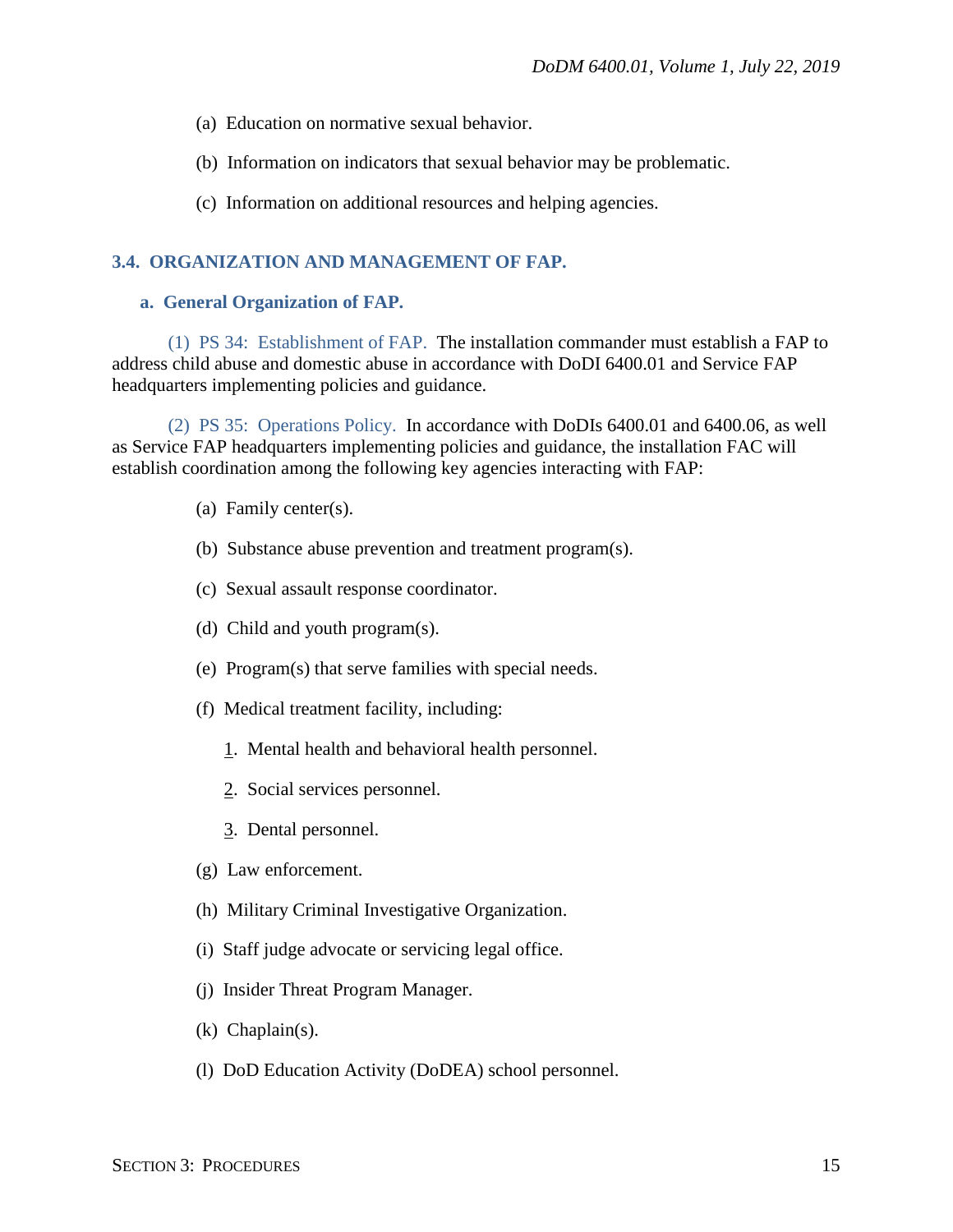- (m) Military housing personnel.
- (n) Transportation office personnel.

(3) PS 36: Appointment of an Installation FAPM. The installation commander or designee must appoint an installation FAPM to implement and manage FAP, in accordance with Service FAP headquarters implementing policy and guidance. The FAPM must direct the development, oversight, coordination, administration, and evaluation of the installation FAP in accordance with DoDI 6400.01 and Service FAP headquarters implementing policies and guidance.

(4) PS 37: Funding. Funds received for prevention, treatment, counseling, and case management activities for child abuse, domestic abuse, and PSB-CY must be programmed and allocated in accordance with DoDI 6400.01 and Service FAP headquarters implementing policies and guidance, and the plan developed under PS 2, described in Paragraph 3.2.a.(2).

(a) Funds that OSD provides for FAP must be used in direct support of the prevention of and response to child abuse, domestic abuse, and PSB-CY, including but not limited to:

- 1. Management.
- 2. Staffing.
- 3. Victim advocate services.
- 4. Public awareness.
- 5. Prevention.
- 6. Training.
- 7. Intensive risk-focused secondary prevention services.
- 8. Intervention.
- 9. Record keeping.

10. Evaluation in accordance with this volume.

(b) Funds that OSD provides for the New Parent Support Program (NPSP) must be used only for secondary prevention activities to support the screening, assessment, and provision of home visitation services to prevent child abuse and neglect in vulnerable families in accordance with DoDI 6400.05.

(5) PS 38: Other Resources. FAP services must be housed and equipped in a manner suitable to the delivery of services, including but not limited to:

(a) Adequate telephones.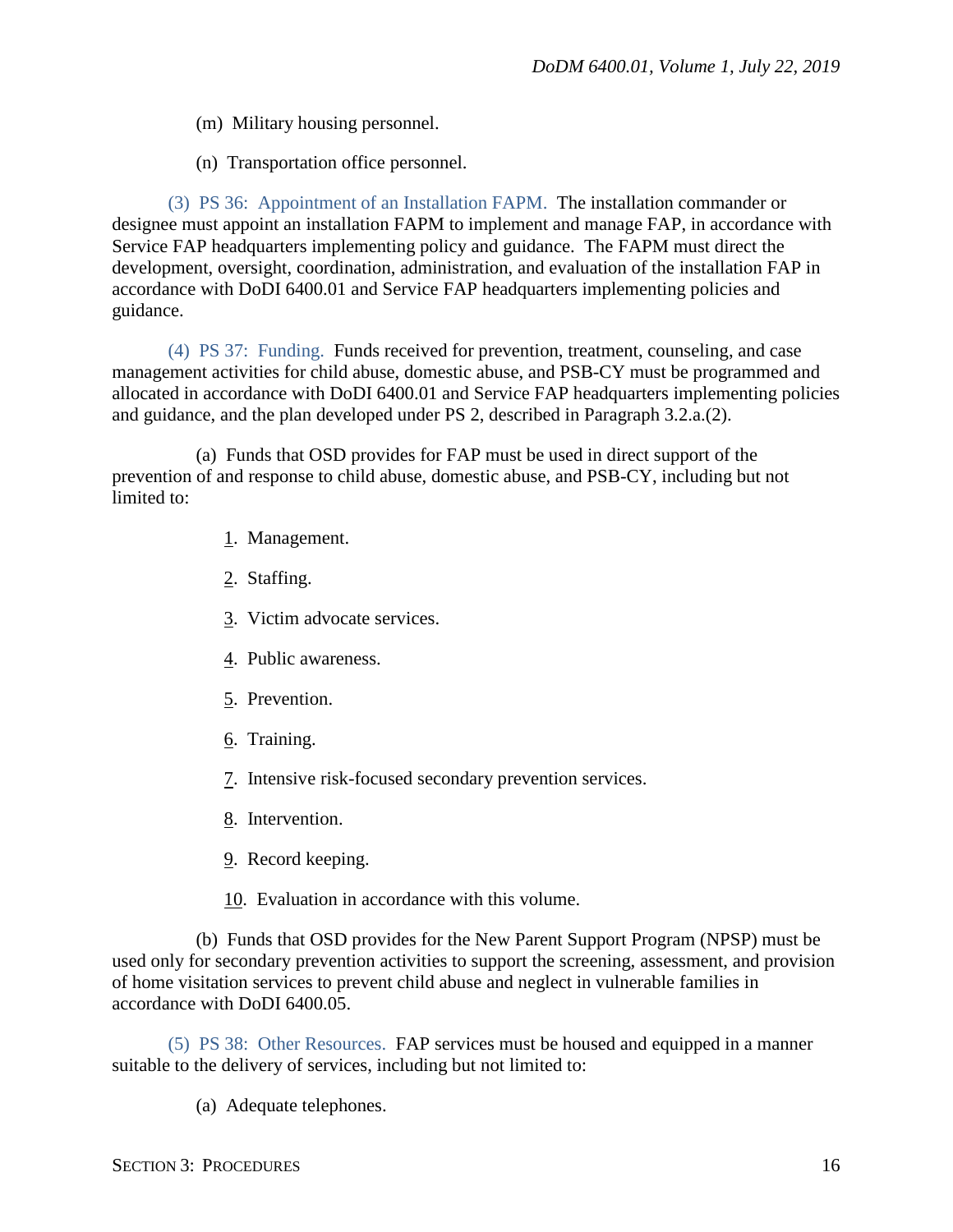(b) Office automation equipment.

(c) Access to facilities for those with disabilities.

(d) Access to emergency transport.

(e) Private offices and rooms available for interviewing and counseling victims, alleged abusers, and other family members in a safe and confidential setting.

(f) Appropriate equipment for 24-hour accessibility.

#### <span id="page-16-0"></span>**b. FAP Personnel.**

(1) PS 39: Personnel Requirements. The installation commander is responsible for ensuring there is a sufficient number of qualified FAP personnel in accordance with DoDIs 6400.01, 6400.06, and 6400.05, as well as Service-specific FAP implementing policy and guidance. FAP personnel may consist of Service members on active duty, employees of the federal civil service, contractors, volunteers, or a combination of such personnel.

(2) PS 40: Criminal History Record Check. All FAP personnel whose duties involve services to children require a criminal history record check in accordance with DoDI 1402.05.

(3) PS 41: Clinical Staff Qualifications. All FAP personnel who conduct clinical assessment of, or provide counseling or clinical treatment to, victims of child abuse or domestic abuse, alleged abusers, or their family members must have all of the following qualifications:

(a) A Master of Social Work, Master of Science, Master of Arts, or doctoral-level degree in human service or mental health from an accredited university or college.

(b) The highest licensure by a State regulatory board that authorizes independent clinical practice and is current, valid, and unrestricted.

(c) Two years of experience working in the field of child abuse and domestic abuse.

(d) Clinical privileges or credentialing in accordance with Service FAP headquarters policies.

(4) PS 42: Additional Clinical Staff Qualifications for PSB-CY. All FAP personnel who provide direct services to children, youth, and families impacted by PSB-CY must meet the qualifications in PS 41, described in Paragraph 3.4.b.(3), and have or obtain, within 1 year of employment, training in all of the following:

(a) Child and adolescent development.

- (b) PSB-CY.
- (c) Trauma-informed care.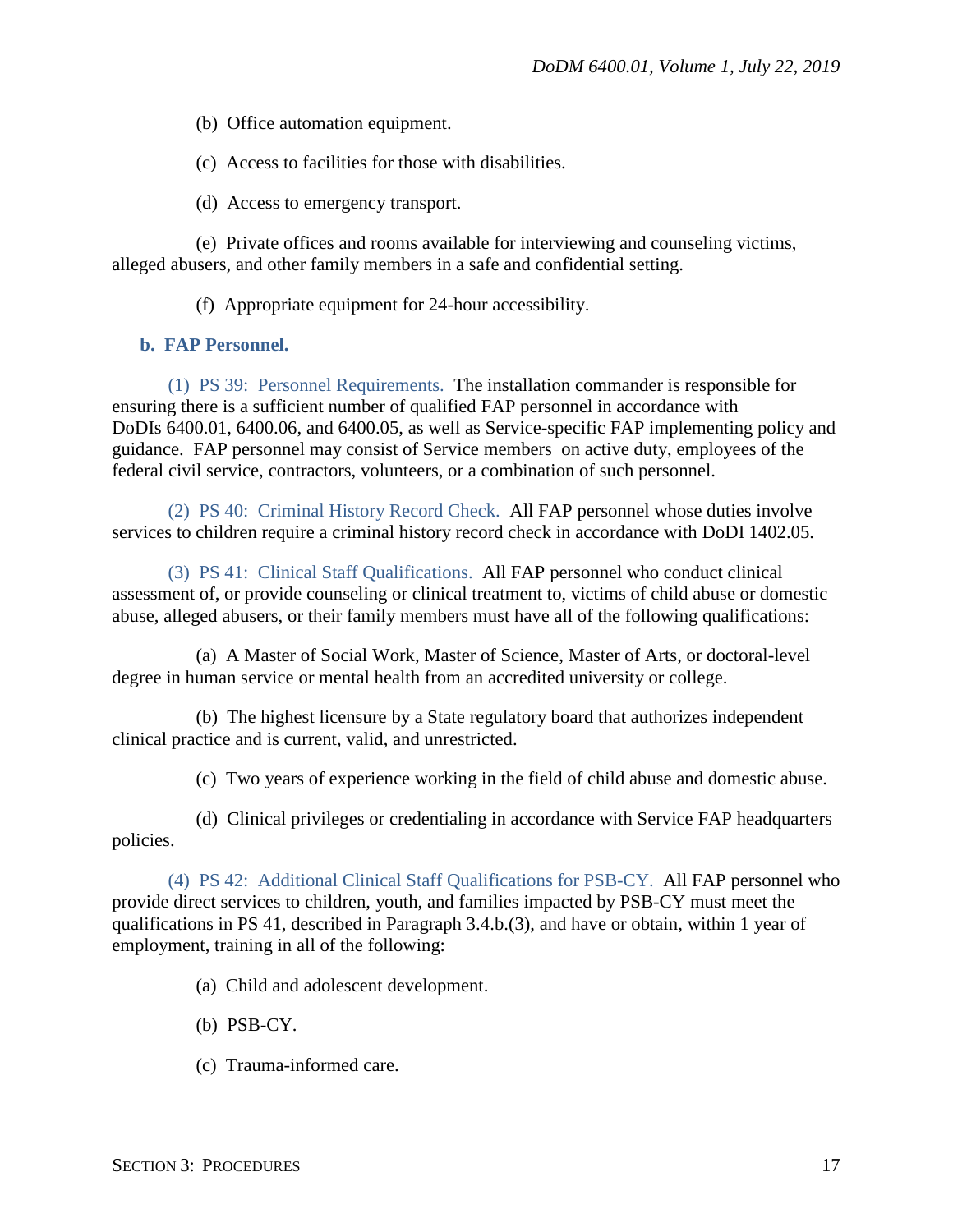(5) PS 43: Pre-licensed Clinical Staff Qualifications. Pre-licensed clinical staff work under the direct supervision of a FAPM or clinical supervisor who meets the requirements in PS 40 and any applicable requirements for supervision set forth by the state licensing board.

(a) All FAP personnel who provide direct services under the supervision of a FAPM or clinical supervisor must have all of the following qualifications:

1. A Master of Social Work, Master of Science, Master of Arts, or doctoral-level degree in human service or mental health from an accredited university or college.

2. Experience working or serving as a volunteer or intern in the field of child abuse and domestic abuse, or with contemporary social issues involving families.

(b) Pre-licensed clinical staff are responsible for obtaining supervision under an approved supervision plan as required by the state licensing board from which they are seeking licensure, and meet any applicable requirements related to credentialing and privileging in accordance with Service FAP headquarters policies.

(6) PS 44: Prevention and Education Staff Qualifications. All FAP personnel who provide prevention and education services must have all of the following qualifications:

(a) A bachelor's degree from an accredited university or college in any of the following disciplines:

- 1. Social work.
- 2. Psychology.
- 3. Marriage and family therapy
- 4. Child and adolescent counseling.
- 5. Counseling or behavioral science.
- 6. Nursing.
- 7. Education.
- 8. Community health or public health.

(b) Two years of experience in a public family and children's services agency or family and children's services community organization, 1 year of which is in prevention, intervention, counseling, or treatment of child abuse and domestic abuse.

(c) Supervision by the FAPM or clinical supervisor.

(7) PS 45: Victim Advocate Staff Qualifications. All FAP personnel who provide victim advocacy services must have all of the following qualifications: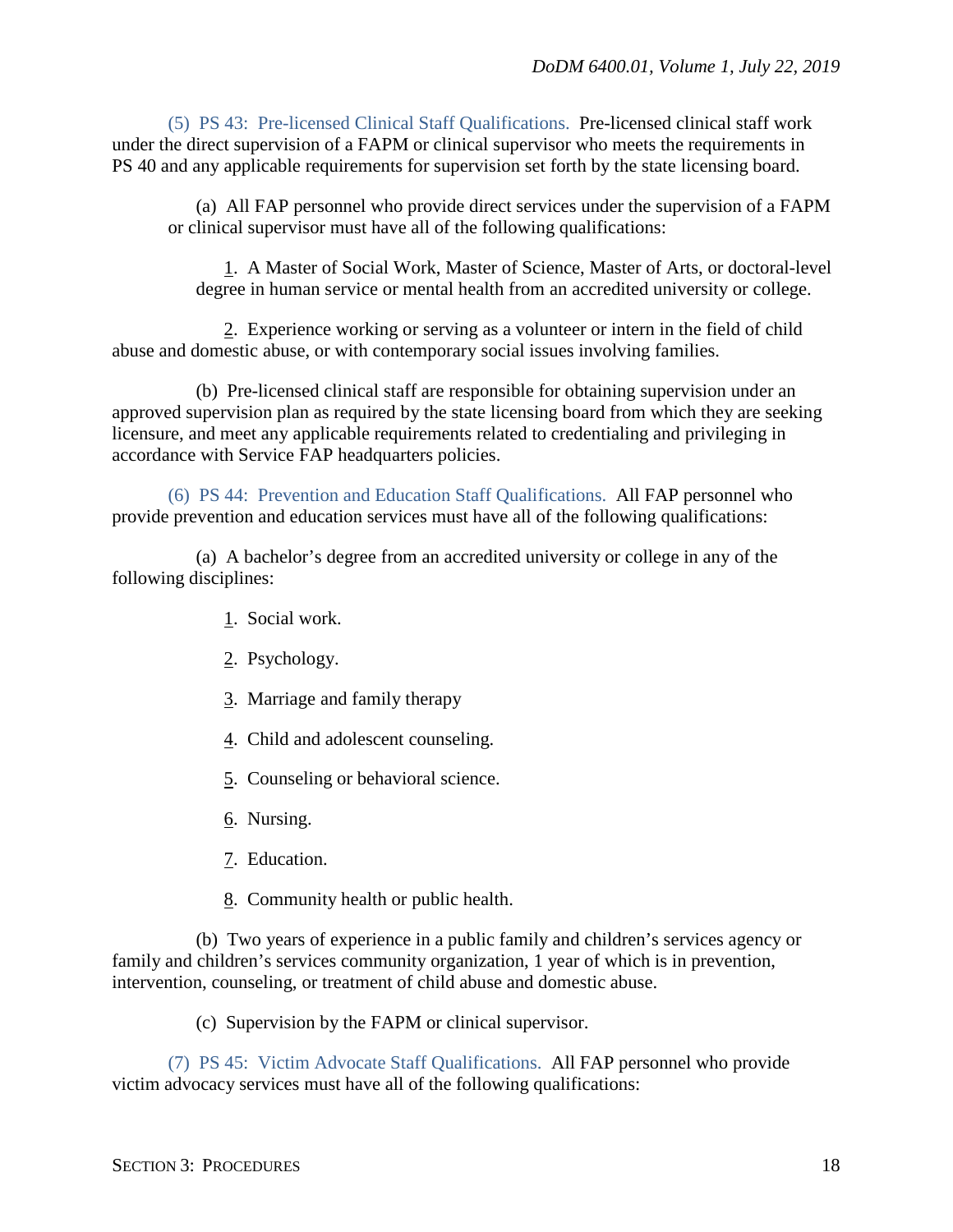(a) A bachelor's degree from an accredited university or college in any of the following disciplines:

- 1. Social work.
- 2. Psychology.
- 3. Marriage and family therapy
- 4. Child and adolescent counseling.
- 5. Counseling or behavioral science.
- 6. Criminal justice.

(b) Two years of experience in assisting and providing advocacy services to victims of domestic abuse or sexual assault.

(c) Supervision by the FAPM or clinical supervisor.

(8) PS 46: Victim Advocate Staff Qualifications for PSB-CY. All FAP personnel who provide advocacy services to parents or guardians of children and youth impacted by PSB-CY must meet the qualifications in PS 45, described in Paragraph 3.4.b.(7), and have or obtain, within 1 year of employment, training in all of the following:

- (a) Child and adolescent development.
- (b) PSB-CY.
- (c) Trauma-informed care.

(9) PS 47: Non-clinical Case Manager Staff Qualifications. Non-clinical case managers work under the direct supervision of the FAPM or clinical supervisor and provide administrative support for clinical case management without any direct service to individuals or families. Nonclinical case managers must have all of the following qualifications:

(a) A bachelor's degree from an accredited university or college in any of the following disciplines:

- 1. Social work.
- 2. Psychology.
- 3. Marriage and family therapy
- 4. Child and adolescent counseling.
- 5. Counseling or behavioral science.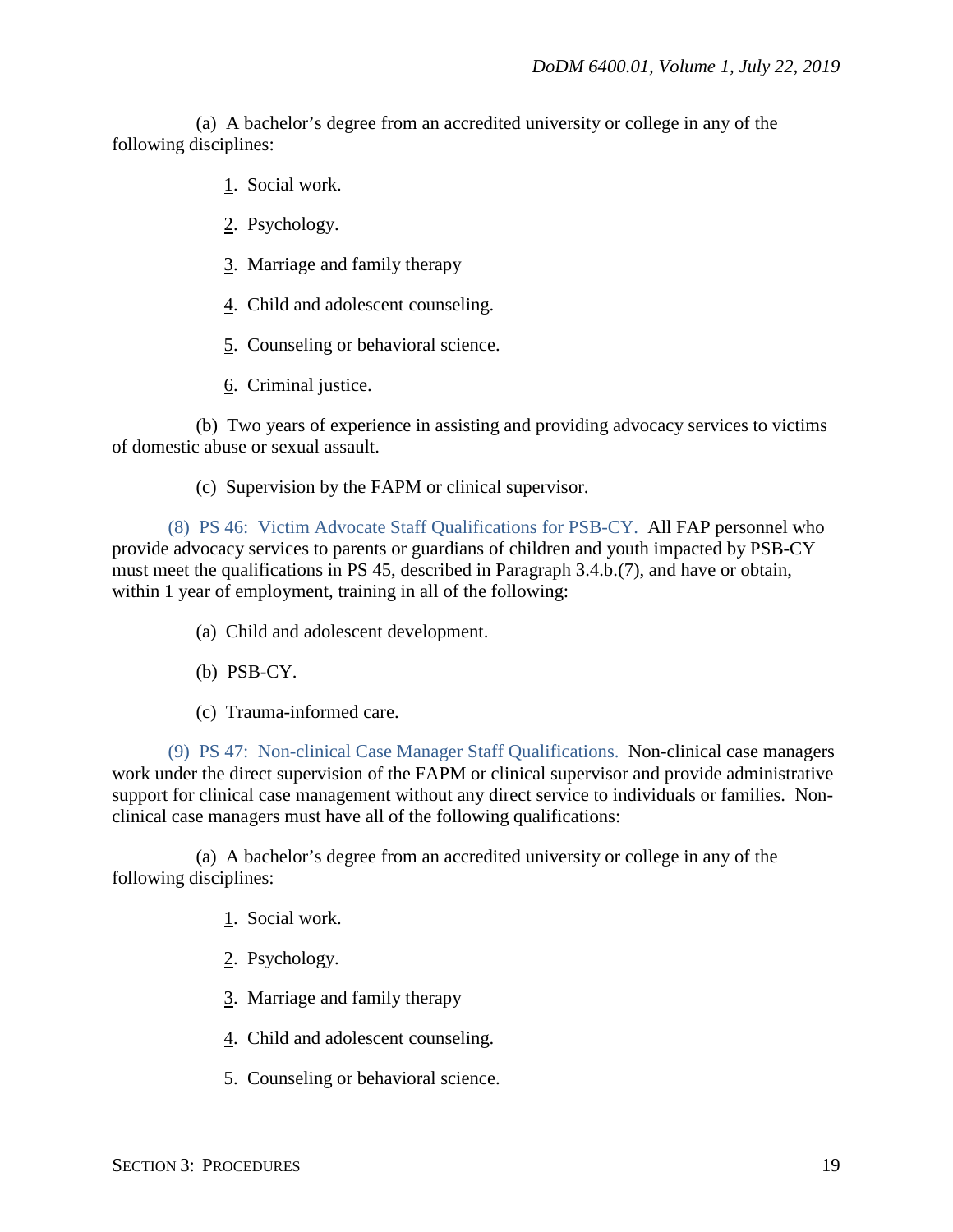6. Criminal justice.

(b) Two years of experience in providing case management in a clinical environment.

(10) PS 48: NPSP Staff Qualifications. All FAP personnel who provide services in the NPSP must have qualifications in accordance with DoDI 6400.05 and be supervised by the FAPM or clinical supervisor.

#### <span id="page-19-0"></span>**c. Safety and Home Visits.**

(1) PS 49: Internal and External Duress System Established. The installation FAPM must establish a system to:

(a) Identify and manage potentially violent clients.

(b) Promote the safety of, and reduce the risk of harm to, staff working with clients and to others when inside the office and when conducting official business outside the office.

(2) PS 50: Protection of Home Visitors. The installation FAPM must:

(a) Issue written FAP procedures to minimize risk and maximize personal safety when FAP or NPSP staff perform home visits.

(b) Require all FAP and NPSP personnel who conduct home visits to be trained in FAP procedures to minimize risk and maximize personal safety before conducting a home visit.

(3) PS 51: Home Visitors' Reporting of Known or Suspected Child Abuse and Domestic Abuse. All FAP and NPSP personnel who conduct home visits must report all:

(a) Known or suspected child abuse in accordance with DoDI 6400.01 and Section 20341 of Title 34, U.S.C.

(b) Domestic abuse in accordance with DoDI 6400.06 and Service FAP headquarters implementing policies and guidance.

## <span id="page-19-1"></span>**d. Management Information System.**

(1) PS 52: Management Information System Policy. The installation FAPM must establish procedures for the collection, use, analysis, reporting, and distributing of FAP information in accordance with DoDI 6400.01, DoDI 5400.11, DoD 5400.11-R, DoDM 6025.18 (when applicable), Volume 2 of DoDM 6400.01, and Service FAP headquarters implementing policies and guidance. This information must provide accurate and comparable statistics needed for planning, implementing, assessing, and evaluating the installation coordinated community response to child abuse and domestic abuse.

(2) PS 53: Reporting of Statistics. FAP reports statistics annually to the Service FAP headquarters, including the accurate and timely reporting of FAP metrics as required by the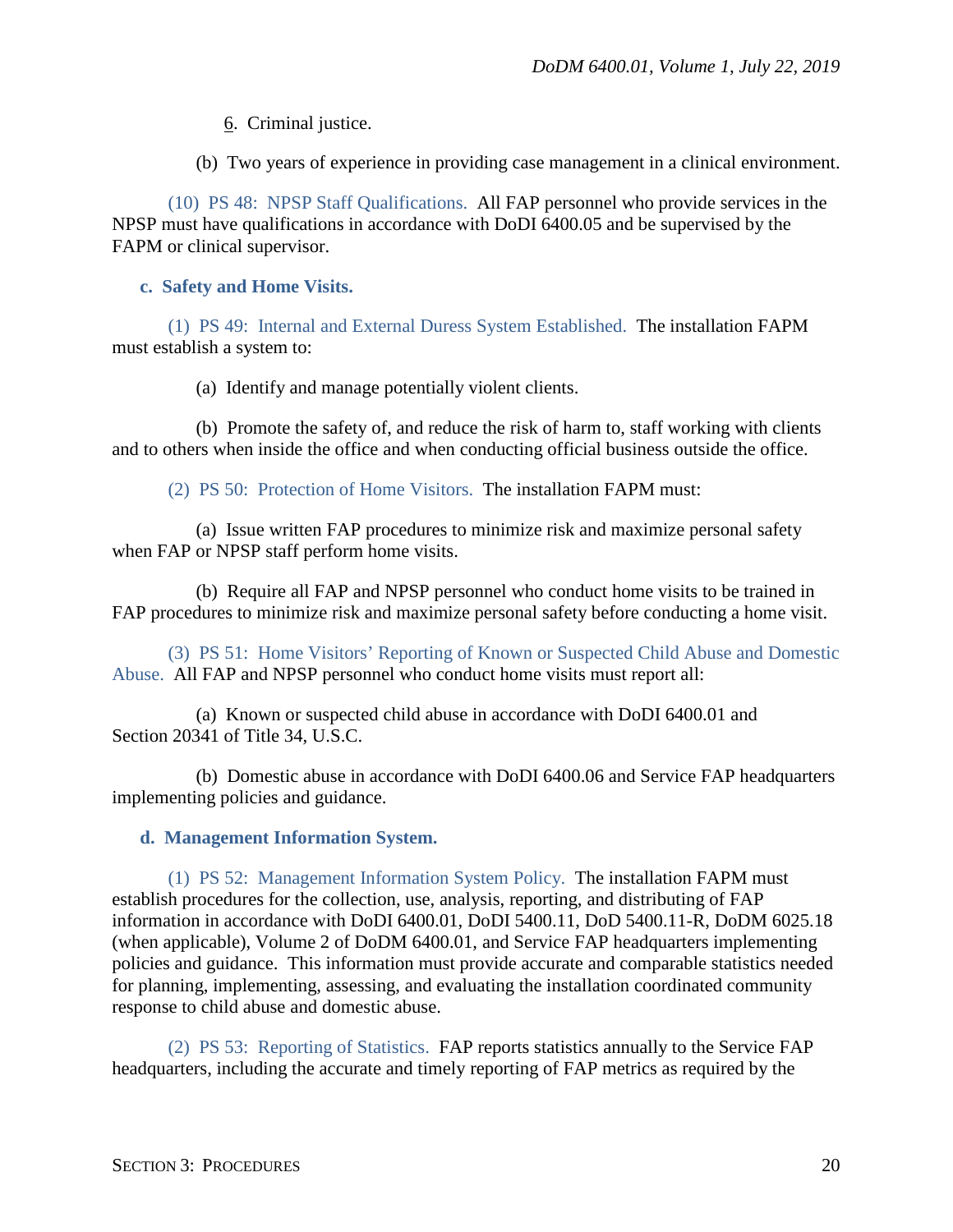DASD(MC&FP) in accordance with DoDI 6400.01, Volume 2 of DoDM 6400.01, and Service FAP headquarters implementing policies and guidance.

#### <span id="page-20-0"></span>**3.5. PUBLIC AWARENESS, PREVENTION, NPSP, AND TRAINING.**

#### <span id="page-20-1"></span>**a. Public Awareness Activities.**

(1) PS 54: Implementation of Public Awareness Activities in the Coordinated Community Response and Risk Management Plan. FAP will conduct public awareness activities that:

- (a) Highlight community strengths.
- (b) Promote FAP core concepts and messages.
- (c) Advertise specific services.

(d) Use appropriate available techniques to reach out to the military community, especially to military families who reside outside of the military installation.

(e) Are customized to the local population and its needs.

(2) PS 55: Collaboration to Increase Public Awareness of Child Abuse and Domestic Abuse. FAP partners and collaborates with other military and civilian organizations to conduct public awareness activities.

(3) PS 56: Components of Public Awareness Activities. Installation public awareness activities promote community awareness of:

(a) Protective factors that promote and sustain healthy parent and child relationships, such as:

1. The importance of nurturing and attachment in the development of young children.

2. Infant, childhood, and teen development.

3. Programs, strategies, and opportunities to build parental resilience.

4. Opportunities for social connections and mutual support.

5. Programs and strategies to facilitate children's social and emotional development.

6. Information about access to community resources in times of need.

(b) The dynamics of risk factors for different types of child abuse and domestic abuse, including information for teenage family members on teen dating violence.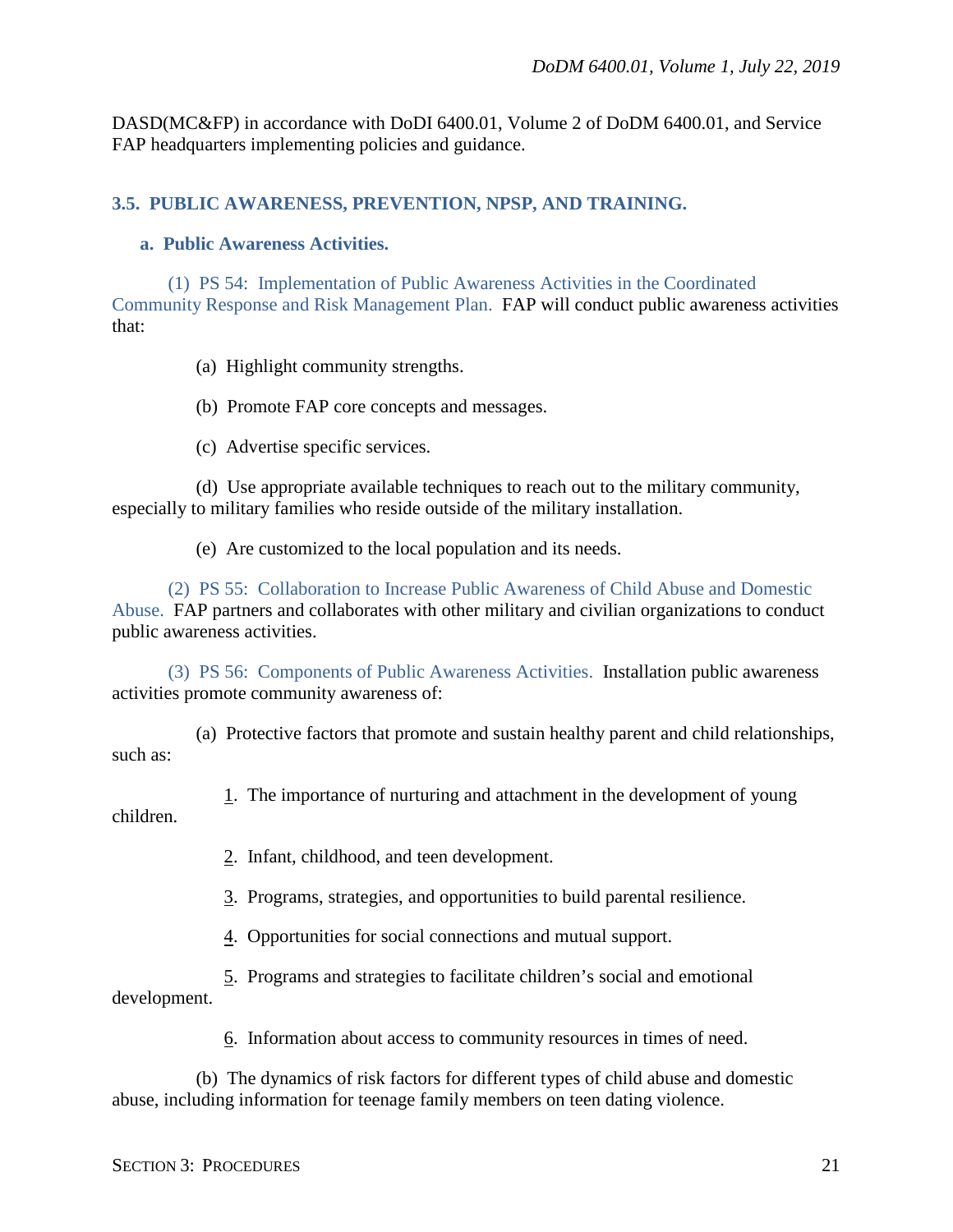(c) Developmentally appropriate supervision of children.

(d) Creating safe sleep environments for infants.

(e) How incidents of suspected child abuse should be reported in accordance with DoDIs 6400.01, 6400.03, and 6400.06; Section 20341 of Title 34, U.S.C.; Part 81.2 of Title 28, CFR; and Service FAP headquarters implementing policies and guidance.

(f) The availability of domestic abuse victim advocates.

(g) Hotlines and crisis lines that provide 24/7 support to families in crisis.

(h) How victims of domestic abuse may make restricted reports of incidents of domestic abuse in accordance with DoDI 6400.06.

(i) The availability of FAP clinical assessment, counseling, and treatment.

(j) The availability of NPSP home visitation services.

(k) The availability of transitional compensation for victims of child abuse and domestic abuse in accordance with DoDI 1342.24 and Service FAP headquarters implementing policies and guidance.

#### <span id="page-21-0"></span>**b. Prevention Activities.**

(1) PS 57: Implementation of Prevention Activities in the Coordinated Community Response and Risk Management Plan. FAP implements coordinated child abuse and domestic abuse primary and secondary prevention activities identified in the annual plan formed in accordance with PS 2 in Paragraph 3.2.a.(2).

(2) PS 58: Collaboration for Prevention of Child Abuse and Domestic Abuse. FAP collaborates with other military and civilian organizations to implement primary and secondary child abuse and domestic abuse prevention activities, and to provide other services that are available on a voluntary basis, to all persons eligible for services in a military medical treatment facility.

(3) PS 59: Primary Prevention Activities. Primary prevention activities include, but are not limited to:

(a) Information, classes, and non-medical counseling as defined in the Glossary to assist Service members and their family members in:

1. Strengthening their interpersonal relationships and marriages.

2. Building their parenting skills.

3. Adapting successfully to military life.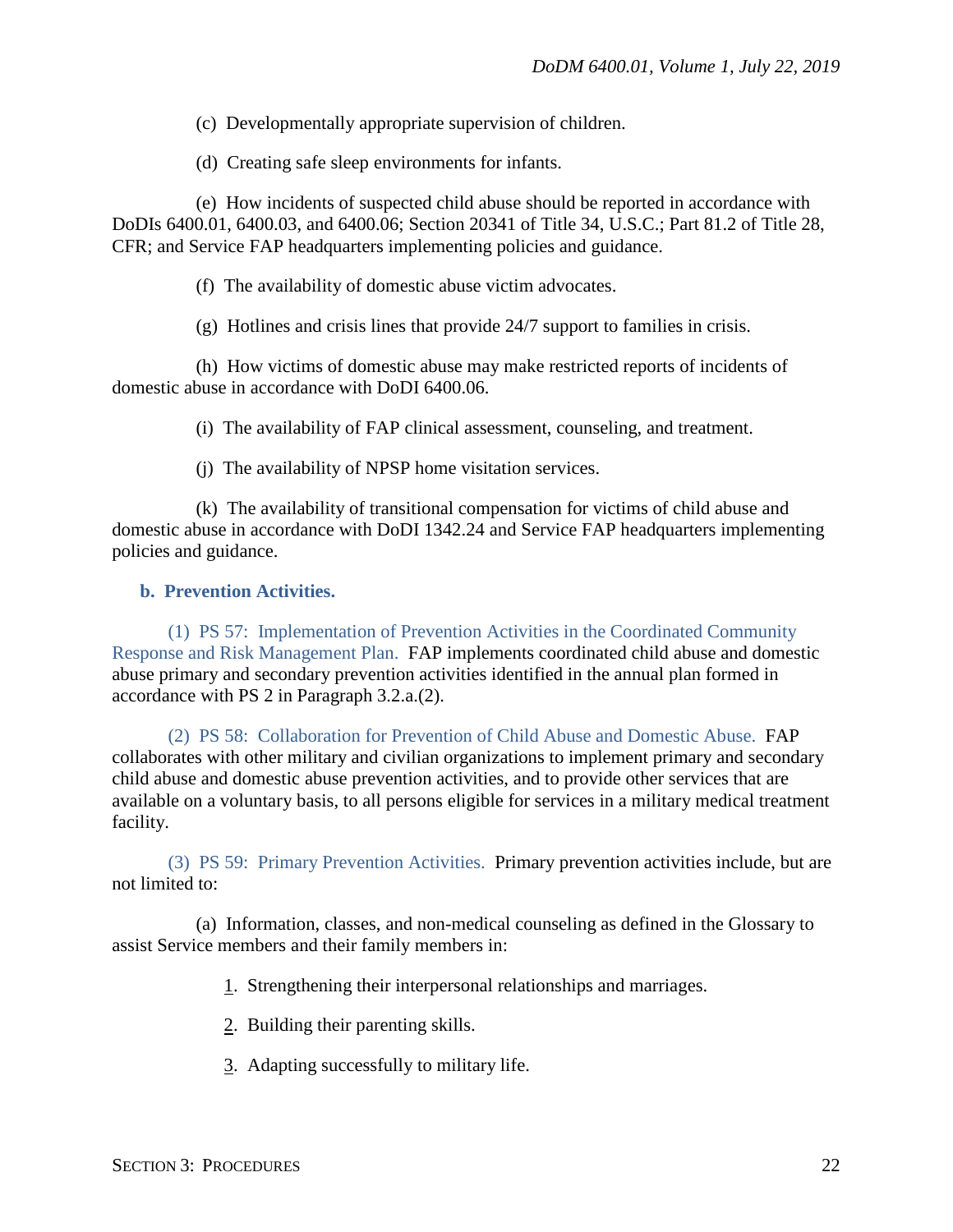(b) Proactive outreach to identify and engage families during pre-deployment, deployment, and reintegration timeframes to decrease the negative effects of deployment and other military operations on parenting and family dynamics.

(c) Family strengthening programs and activities that:

- 1. Facilitate social connections and mutual support.
- 2. Link families to services and opportunities for growth.
- 3. Promote children's social and emotional development.
- 4. Promote safe, stable, and nurturing relationships.
- 5. Encourage parental involvement.

(4) PS 60: Identification of Populations for Secondary Prevention Activities. FAP identifies populations at higher risk for child abuse or domestic abuse from a review of:

- (a) Relevant research findings.
- (b) One or more relevant needs assessments in the locality.
- (c) Data from unit deployments and returns from deployment.
- (d) Data of expectant parents and parents of children 3 years of age or younger.
- (e) Lessons learned from Service FAP headquarters and local fatality reviews.
- (f) Feedback from the FAC, the IDC, and the command.
- (5) PS 61: Secondary Prevention Activities.
	- (a) FAP implements secondary prevention activities that:
		- 1. Are results-oriented, trauma-informed, and evidence-supported.
		- 2. Stress the positive benefits of seeking help.

3. Promote available resources to build and sustain protective factors for healthy family relationships.

- 4. Reduce risk factors for child abuse or domestic abuse.
- (b) Such activities include, but are not limited to:

1. Educational classes and counseling to assist Service members and their family members with troubled interpersonal relationships and marriages in improving their interpersonal relationships and marriages.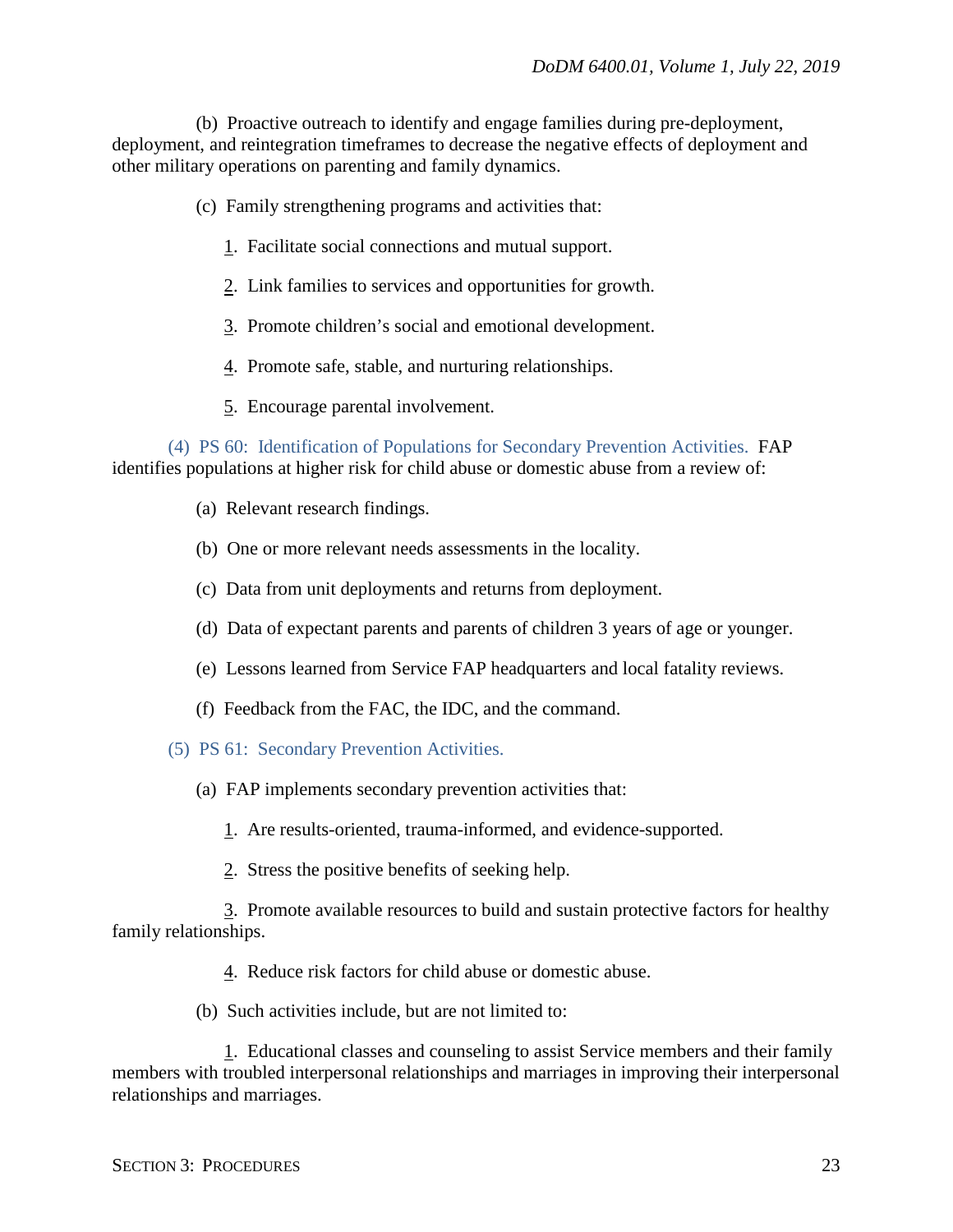2. The NPSP, in accordance with DoDI 6400.05 and Service FAP headquarters implementing policies and guidance.

3. Educational classes and counseling to help improve the parenting skills of Service members and their family members who experience parenting problems.

4. Health care screening for signs of domestic abuse.

5. Referrals to essential services, supports, and resources when needed.

#### <span id="page-23-0"></span>**c. NPSP.**

(1) PS 62: Referrals to NPSP. The installation FAPM issues local procedures through which expectant parents and parents with children ages birth to 3 years may self-refer to the NPSP or be encouraged to participate by a health care provider, the commander of an active duty Service member parent or expectant parent, the staff of a family support program, or community professionals.

(2) PS 63: Informed Consent for NPSP. In accordance with DoDIs 6400.01 and 6400.05, as well as Service FAP headquarters implementing policies and guidance, the FAPM issues local procedures that parents who ask to participate in the NPSP provide informed consent.

(3) PS 64: Eligibility for NPSP. Contingent upon adequate staffing and other fiscal capabilities, the installation FAPM prioritizes NPSP intensive home visiting services on a voluntary basis to expectant parents and parents with children ages 0 to 3 years who:

(a) Are eligible to receive services in an MTF.

(b) Have been assessed by NPSP staff as:

1. At-risk for child abuse or domestic abuse.

2. Displaying some indicators of high risk for child abuse or domestic abuse but whose overall assessment does not place them in the at-risk category.

3. Previous recipients of NPSP services for a report to FAP for an incident of abuse of a child age 0 to 3 years in their care.

(4) PS 65: Review of NPSP Screening. Results of NPSP screening are reviewed within 3 business days of completion. If the screening indicates potential for risk, parents are invited to participate in further assessment by a NPSP home visitor using standardized, in-depth measurements as prescribed in Service FAP headquarters implementing policies and guidance.

(5) PS 66: NPSP Services. The NPSP offers expectant parents and parents with children ages 0 to 3 years who are eligible for the NPSP access to intensive home visiting services that: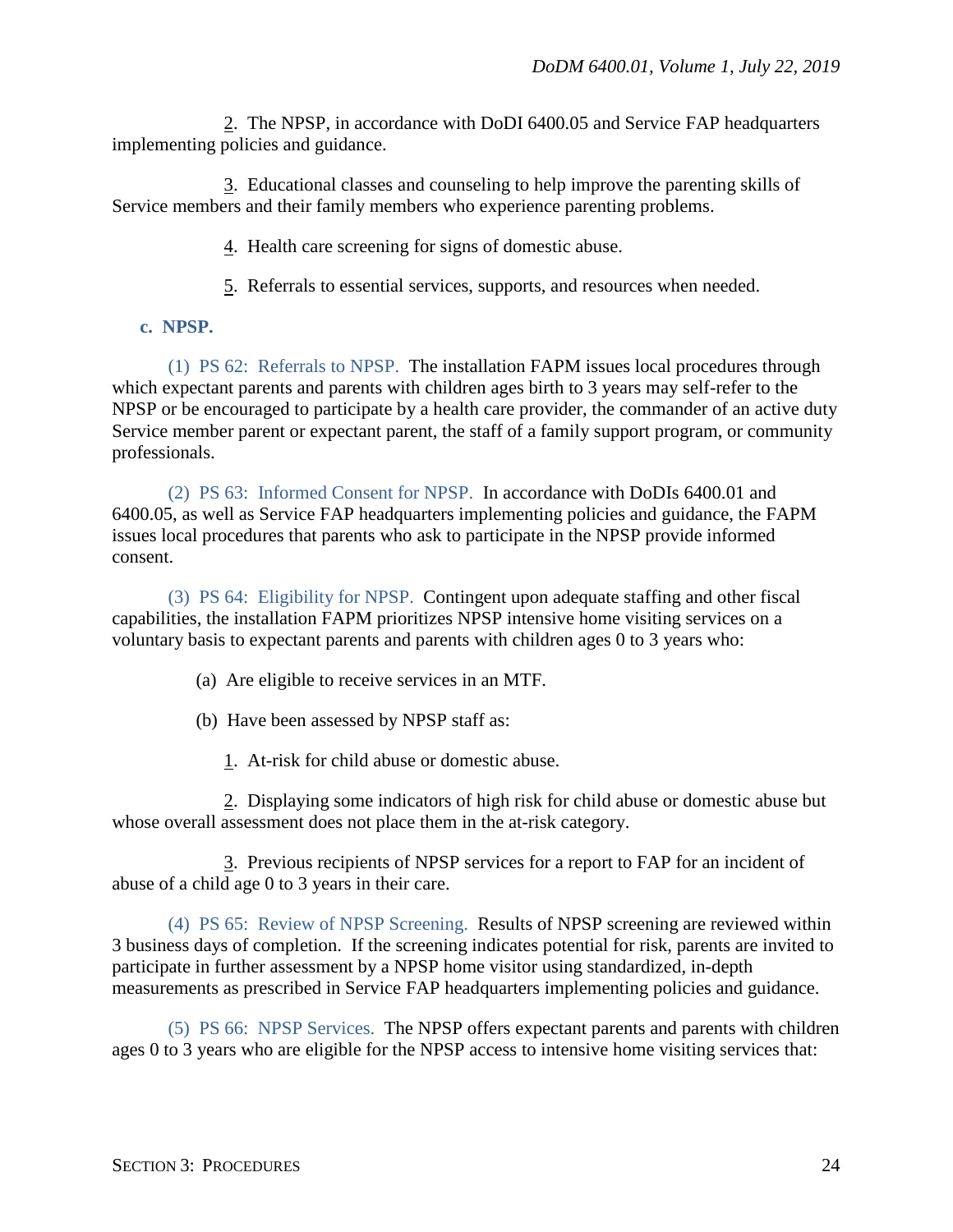(a) Are sensitive to cultural attitudes and practices, to include the need for interpreter or translation services.

(b) Are based on a comprehensive assessment of research-based protective and risk factors.

(c) Emphasize developmentally appropriate parenting skills that build on the strengths of the parent(s).

(d) Support the dual roles of the parent(s) as Service member(s) and parent(s).

(e) Promote the involvement of both parents when applicable.

(f) Decrease any negative effects of deployment and other military operations on parenting.

(g) Provide education to parent(s) on how to adapt to parenthood, children's developmental milestones, age-appropriate expectations for their child's development, parentchild communication skills, parenting skills, and effective discipline techniques.

(h) Empower parents to seek support and take steps to build proactive coping strategies in all domains of family life.

(i) Provide referral to additional community resources to meet identified needs.

(6) PS 67: NPSP Protocol. The installation FAPM requires NPSP personnel to implement Service FAP headquarters protocol for NPSP services, which includes the NPSP intervention plan with clearly measurable goals. Such goals are based on needs identified by standardized screening instruments, assessment tools, the NPSP staff member's assessment, and active input from the family.

(7) PS 68: Frequency of NPSP Home Visits. NPSP personnel exercise professional judgment in determining the frequency of home visits based on the assessment of the family but make a minimum of two home visits to each family per month. If at least two home visits are not provided to a high-risk family enrolled in the program, NPSP personnel will document what circumstance(s) occurred to preclude twice monthly home visits and what services or contacts were provided instead.

(8) PS 69: Continuing NPSP Risk Assessment. The installation FAPM requires NPSP personnel to assess risk and protective factors impacting parents receiving NPSP home visitation services on an ongoing basis to continuously monitor progress toward intervention goals.

(9) PS 70: Opening, Transferring, or Closing NPSP Cases. NPSP home visitors open, transfer, or close cases in accordance with Service FAP headquarters implementing policy and guidance.

(10) PS 71: Disclosure of Information in NPSP Cases. Information gathered during NPSP screening, assessments, and in the provision of supportive services, counseling, or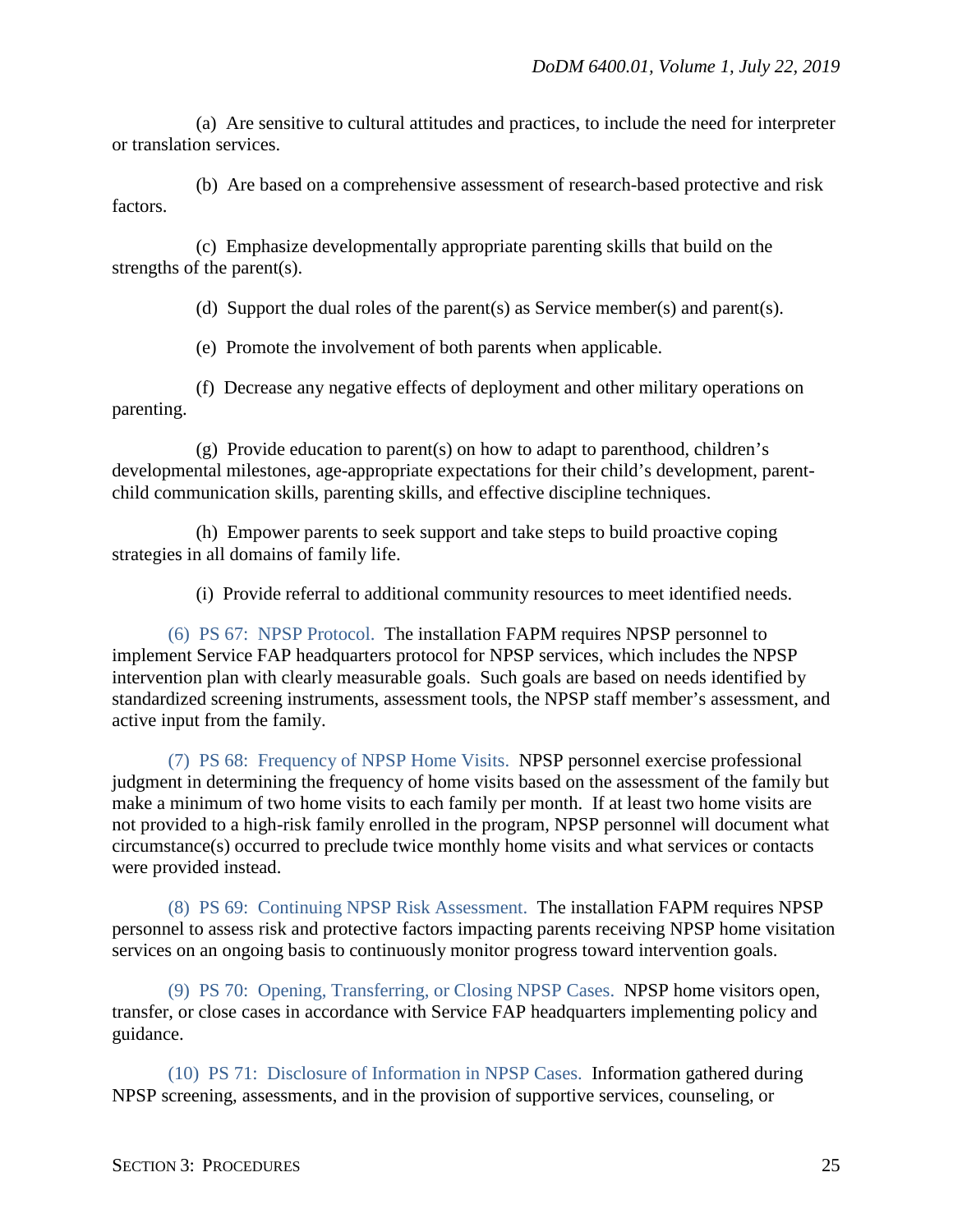treatment is only disclosed in accordance with DoDI 5400.11, DoD 5400.11-R, DoDM 6025.18 (when applicable), and Service FAP headquarters implementing policies and guidance.

#### <span id="page-25-0"></span>**d. Training.**

(1) PS 72: Implementation of Training Requirements. FAP implements coordinated training activities for commanders, senior enlisted advisors, Service members and their family members, DoD civilians, and contractors.

(2) PS 73: Training for Commanders and Senior Enlisted Advisors. The installation commander or senior mission commander must require that qualified FAP trainers, defined in accordance with Service FAP headquarters implementing policies and guidance, provide training on the prevention of, and response to, child abuse and domestic abuse to:

- (a) Commanders within 90 days of assuming command.
- (b) Noncommissioned officers who are senior enlisted advisors annually.

(3) PS 74: Training for Other Installation Personnel. Qualified FAP trainers, defined in accordance with Service FAP headquarters implementing policies and guidance, conduct training (or help provide subject matter experts who conduct training) on child abuse and domestic abuse in the military community to installation:

- (a) Law enforcement and investigative personnel.
- (b) Health care personnel.
- (c) Sexual assault prevention and response personnel.
- (d) Chaplains.
- (e) Personnel in DoDEA schools.
- (f) Personnel in child development centers.
- (g) Family home care providers.
- (h) Personnel and volunteers in youth programs.
- (i) Family center personnel.
- (j) Service members.

(4) PS 75: Content of Training. FAP training for personnel, in accordance with PS 73 and PS 74 in Paragraphs 3.5.d.(2) and (3), includes:

(a) Research-supported protective factors that promote and sustain healthy family relationships.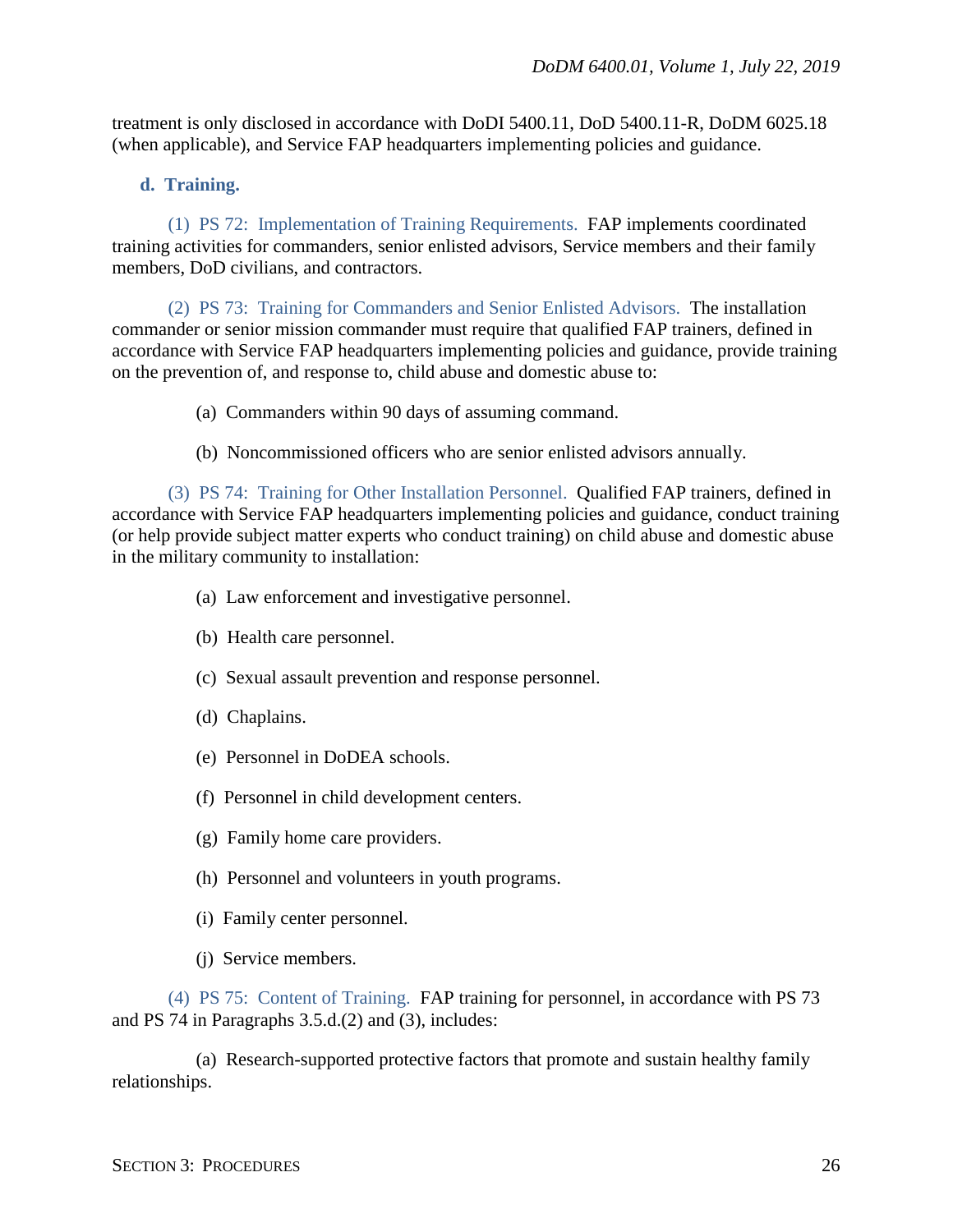(b) Risk factors for, and the dynamics of, child abuse and domestic abuse.

(c) Requirements and procedures for reporting child abuse in accordance with DoDIs 6400.01 and 6400.03; Section 20341 of Title 34, U.S.C.; and Part 81.2 of Title 28, CFR.

(d) The availability of domestic abuse victim advocates and their response to restricted and unrestricted reports of incidents of domestic abuse in accordance with DoDI 6400.06.

(e) The dynamics of domestic abuse, reporting options, safety planning, and response unique to the military culture that establishes and supports competence in performing core victim advocacy duties.

(f) Roles and responsibilities of FAP and the command under the installation's coordinated community response to a report of child abuse or unrestricted domestic abuse, including:

1. The response to a report of child sexual abuse in a DoD-sanctioned child or youth activity in accordance with DoDIs 6400.01 and 1342.24, or domestic abuse incident.

2. Actions that may be taken to protect the victim in accordance with DoDIs 6400.01 and 6400.06.

(g) Available resources on and off the installation that promote protective factors and support families at risk before abuse occurs.

(h) Procedures for the management of child abuse and domestic abuse incidents that happen before a Service member is deployed, in accordance with PS 16 in Paragraph 3.2.c.(5).

(i) The availability of transitional compensation for victims of child abuse and domestic abuse in accordance with DoDI 1342.24 and Service FAP headquarters implementing policies and guidance.

(5) PS 76: Additional FAP Training for NPSP Personnel. The installation FAPM requires that all personnel offering NPSP services are trained in accordance with DoDI 6400.05 and PS 74 in Paragraph 3.5.d.(4).

(6) PS 77: Additional FAP Training for Members of the Installation Multi-Disciplinary Team Designated to Respond to PSB-CY. The installation FAPM requires that all members, including principals of DoDEA schools and directors of DoD-sanctioned activities, are trained in PSB-CY prior to participating on the MDT.

#### <span id="page-26-0"></span>**3.6. FAP RESPONSE TO INCIDENTS OF CHILD ABUSE OR DOMESTIC ABUSE.**

#### <span id="page-26-1"></span>**a. Reports of Child Abuse.**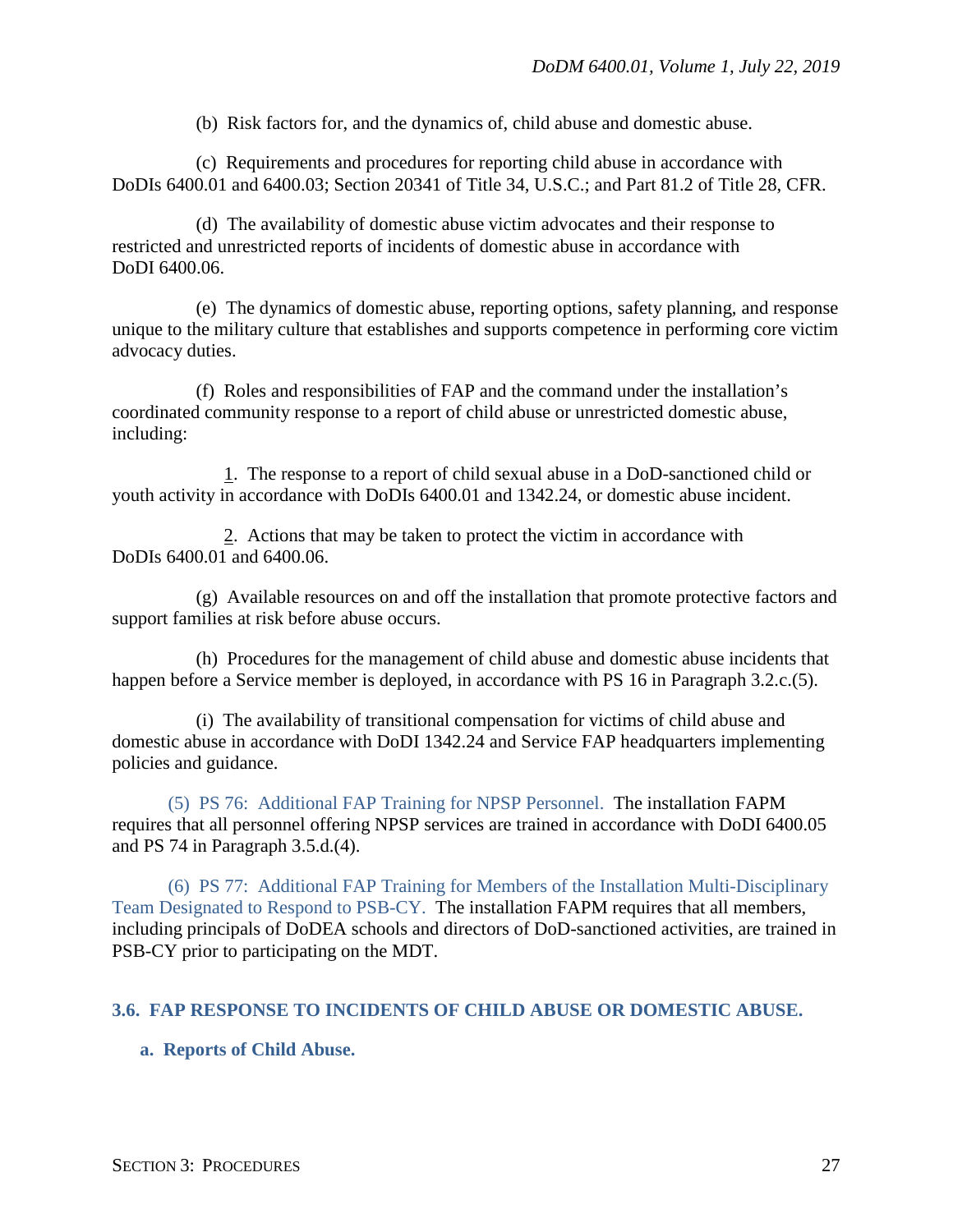(1) PS 78: Responsibilities in Responding to Reports of Child Abuse. In accordance with DoDI 6400.01 and Service FAP headquarters implementing policy and guidance, the installation commander monitors compliance with the specified role and responsibility of each member of the multi-disciplinary coordinated community response when responding to reports of:

(a) Suspected incidents of child abuse in accordance with DoDI 6400.01; Section 20341 of Title 34, U.S.C.; Part 81.2 of Title 28, CFR; Service FAP headquarters implementing policies and guidance, other federal and State laws, and applicable status-of-forces agreements.

(b) Suspected incidents of child abuse involving students, ages 3 to 18 years, enrolled in a DoDEA school, or any children participating in DoD-sanctioned child or youth activities or programs.

(c) Suspected incidents of the sexual abuse of a child in DoD-sanctioned child or youth activities or programs that must be reported to the DASD(MC&FP) in accordance with DoDI 6400.03 and Service FAP headquarters implementing policies and guidance.

(d) Suspected incidents involving fatalities or serious injuries involving child abuse that must be reported to OSD FAP in accordance with DoDI 6400.01 and Service FAP headquarters implementing policies and guidance.

(2) PS 79: Responsibilities During Emergency Removal of a Child From the Home.

(a) When responding to reports of child abuse, FAP complies with DoDI 6400.01, Service-specific FAP implementing policy and guidance, and installation policies, procedures, and criteria in accordance with PS 11 in Paragraph 3.2.b.(8) during emergency removal of a child from the home.

(b) FAP:

1. Provides ongoing and direct case management and coordination of care of children placed in foster care in collaboration with CWS and foster care agencies.

in place.

2. Will not close the FAP case until a permanent plan for all involved children is

(3) PS 80: Coordination with Other Authorities to Protect Children. FAP coordinates with the appropriate law enforcement agencies, Military Criminal Investigative Organizations, and CWS agencies in response to reports of child abuse incidents in accordance with DoDI 6400.01; Section 20341 of Title 34, U.S.C.; Part 81.2 of Title 28, CFR; Volume 2 of DoDM 6400.01; and appropriate MOUs in accordance with PS 5 in Paragraph 3.2.b.(2).

(4) PS 81: Responsibilities in Responding to Reports of Child Abuse Involving Infants and Toddlers from Birth to Age 3 Years. FAP delivers services and support in a developmentally appropriate manner to infants, toddlers, and their families to meet the social and emotional needs of this vulnerable population.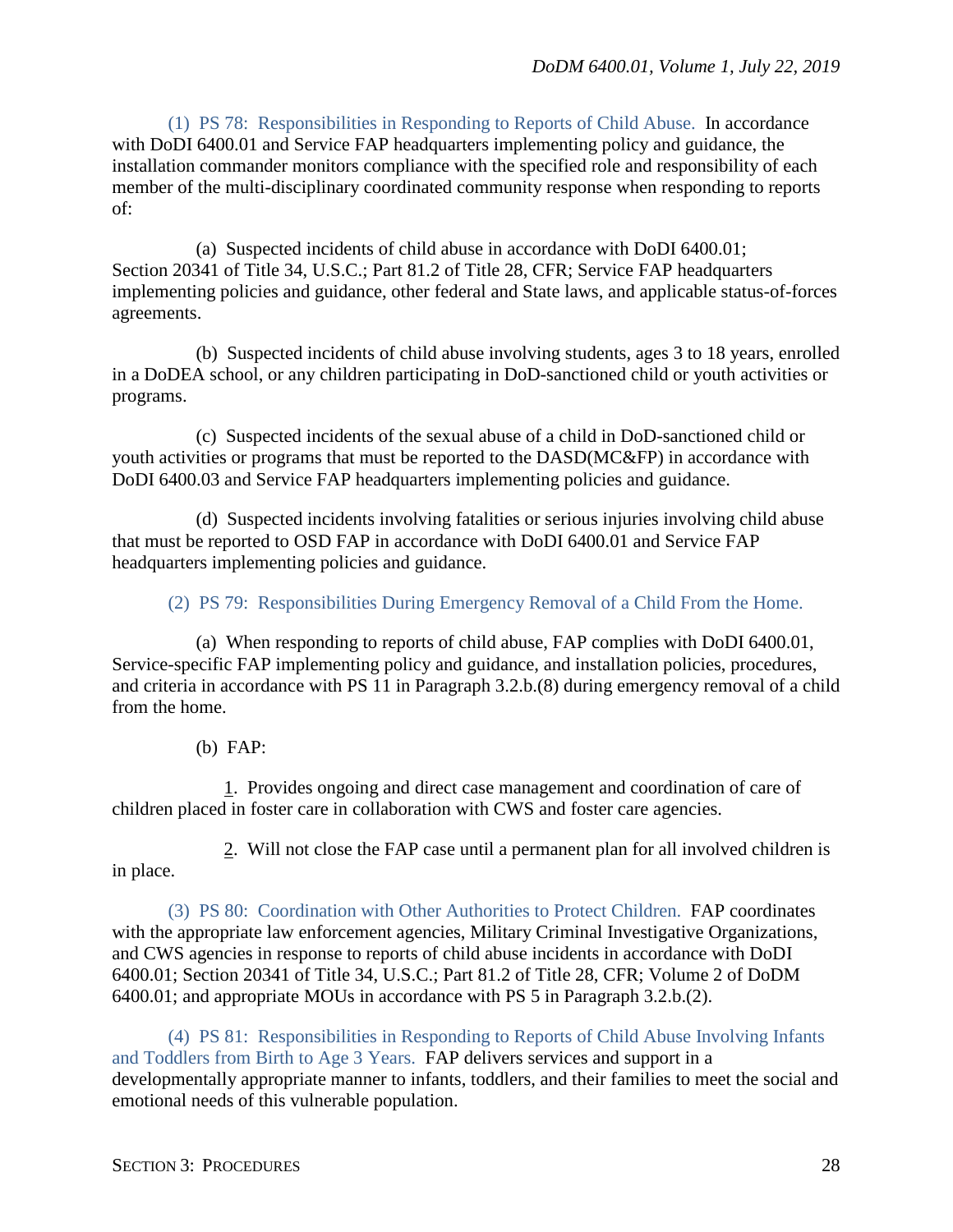(a) FAP makes a direct referral to the servicing early intervention agency, such as the educational and developmental intervention services where available, for infants and toddlers from birth to 3 years of age who are involved in an incident of child abuse in accordance with DoDI 1342.12.

(b) FAP provides ongoing and direct case management services to families and their infants and toddlers placed in foster care or other out-of-home placements to ensure the unique developmental, physical, social-emotional, and mental health needs of such families are addressed in CWS agency-initiated care plans.

(5) PS 82: Assistance in Responding to Reports of Multiple Victim Child Sexual Abuse in DoD Sanctioned Activities and PSB-CY Occurring on Military Installations.

(a) The installation FAPM assists the installation commander in assessing the need for and implementing procedures for requesting deployment of a DoD family advocacy command assistance team (FACAT) in cases of multiple-victim child sexual abuse occurring in DoD-sanctioned or operated activities or PSB-CY occurring on military installations, in accordance with DoDI 6400.03 and Service FAP headquarters implementing policies and guidance.

(b) The installation FAPM acts as the installation coordinator for the FACAT before it arrives to the installation.

<span id="page-28-0"></span>**b. PS 83: Responsibilities in Responding to Reports of Domestic Abuse.** Installation procedures for responding to unrestricted and restricted reports of domestic abuse are established in accordance with DoDI 6400.06 and Service FAP headquarters implementing policies and guidance.

#### <span id="page-28-1"></span>**c. Informed Consent.**

(1) PS 84: Informed Consent for FAP Clinical Assessment, Intervention Services, and Supportive Services, Counseling, or Clinical Treatment. Every person referred for FAP clinical intervention and supportive services must give informed consent for such assessment or services. Clients are considered voluntary, non-mandated recipients of services except when the person is:

(a) Issued a lawful order by a military commander to participate.

(b) Ordered by a court of competent jurisdiction to participate.

(c) A child, and the parent or legal guardian has authorized such assessment or services.

(2) PS 85: Documentation of Informed Consent. FAP staff document when a person gives informed consent in the FAP case record, in accordance with DoDI 6400.06 and Service FAP headquarters implementing policies and guidance.

(3) PS 86: Privileged Communication. Every person referred for FAP clinical intervention and support services is informed of their right to assert privilege with respect to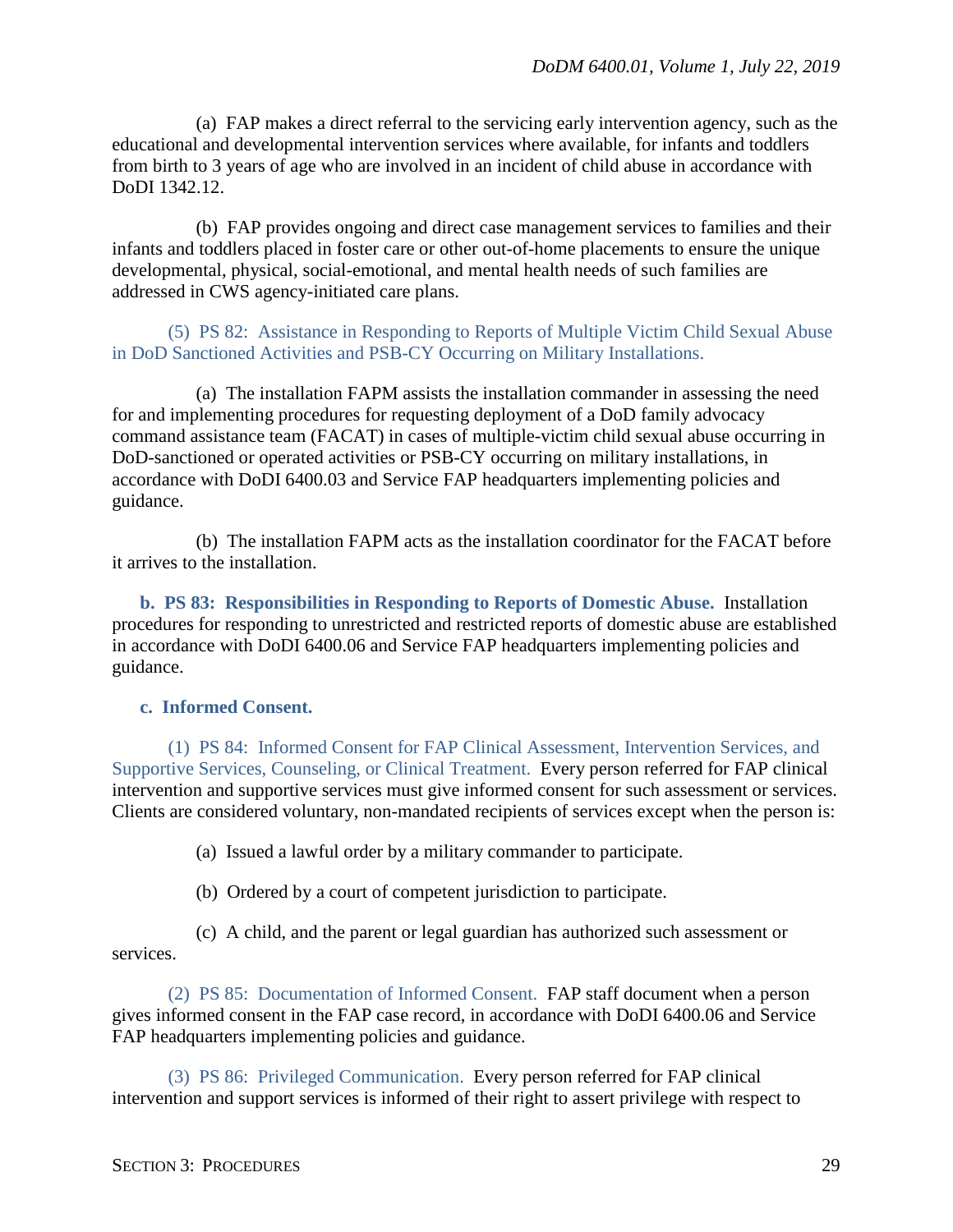communications with specified service providers as expressed in Military Rules of Evidence Rules 513 and 514.

(4) PS 87: FAP Clients Receiving FAP Clinical Services in the MTF. Patients have the right to be informed in advance of making a sensitive disclosure during a health care encounter that in certain circumstances a health care provider is mandated to make a notification to an individual, agency, or service, without requiring the patient's permission or consent. For example, types of sensitive disclosures that may lead to notification include, but are not limited to, reports of sexual assault or harassment, domestic violence, substance misuse or abuse, or intent to harm self or others.

#### <span id="page-29-0"></span>**d. Clinical Case Management and Risk Management.**

(1) PS 88: FAP Case Manager. A clinical service provider is assigned to each FAP referral immediately when the case enters the FAP system in accordance with Service FAP headquarters implementing policies and guidance.

(2) PS 89: Initial Risk Monitoring. FAP monitoring of the risk of further abuse begins when the report of suspected child abuse or domestic abuse is received and continues through the initial clinical assessment. The FAP case manager:

(a) Requests information from a variety of sources, in addition to the victim and the abuser (whether alleged or adjudicated), to identify additional risk factors and to clarify the context of the use of any violence.

(b) Ascertains the level of risk and the risk of lethality using standardized instruments in accordance with DoDIs 6400.01 and 6400.06, as well as Service FAP headquarters implementing policies and guidance.

(3) PS 90: Ongoing Risk Assessment.

(a) FAP risk assessment activities are conducted from the clinical assessment until the case closes:

1. During each contact with the victim;

2. During each contact with the abuser (whether alleged or adjudicated);

3. Whenever the abuser is alleged to have committed a new incident of child abuse or domestic abuse;

4. During significant transition periods for the victim or abuser;

5. When destabilizing events for the victim or abuser occur; or

6. When any clinically relevant issues are uncovered during clinical intervention services.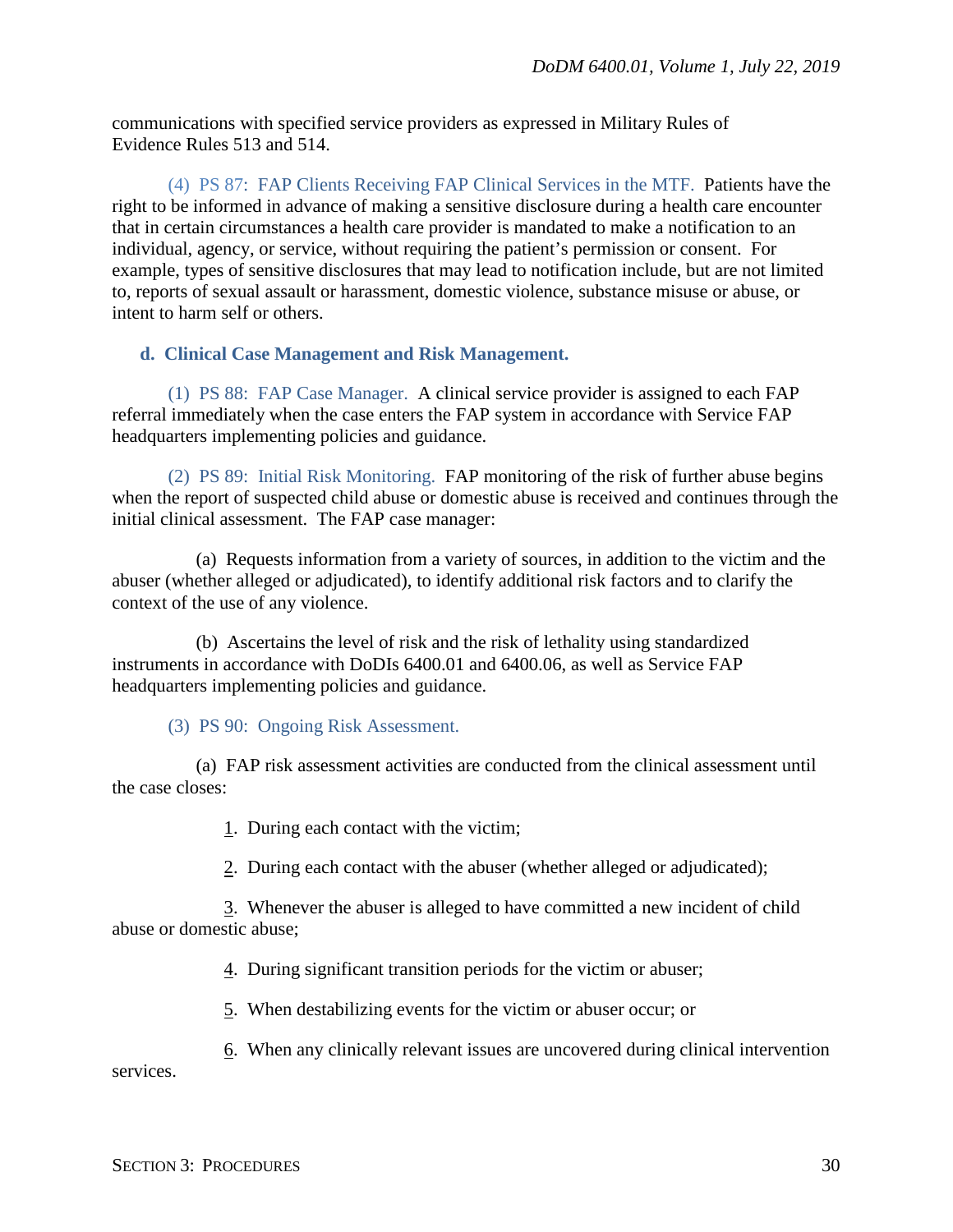(b) The FAP case manager monitors risk at least quarterly when civilian agencies provide clinical intervention services or CWS through MOUs with such agencies.

(c) The FAP case manager monitors risk at least monthly when the case is high risk or involves serious child neglect or child sexual abuse.

(4) PS 91: Communication of Increased Risk. The FAPM communicates increases in risk to the appropriate commander(s), law enforcement, or civilian officials for the purposes of updating safety plans and notifying the individual targets of any threats. FAP clinical staff assess whether the increased risk requires the victim or the victim advocate to review the victim's safety plan urgently.

### <span id="page-30-0"></span>**e. Clinical Assessment.**

(1) PS 92: Clinical Assessment Policy. In accordance with DoDI 6400.01, DoDM 6025.18 (when applicable), and Service FAP headquarters implementing policies and guidance, the installation FAPM establishes procedures for the prompt clinical assessment of victims, abusers (whether alleged or adjudicated), and other family members who are eligible to receive treatment in an MTF, following reports of child abuse and unrestricted reports of domestic abuse, including:

(a) Methods for prioritizing assessments based on the severity of the alleged abuse and further risk of child abuse or domestic abuse.

(b) Developmentally appropriate clinical tools and measures to be used, including those that take into account relevant cultural attitudes and practices.

(c) Timelines for FAP staff to complete the assessment of an alleged abuse incident.

(2) PS 93: Gathering and Disclosure of Information. Service members who conduct clinical assessments and provide clinical services to Service member abusers (whether alleged or adjudicated) must adhere to Service policies with respect to advisement of rights in accordance with Chapter 47 of Title 10, U.S.C., also known and referred to in this issuance as "The Uniform Code of Military Justice." Clinical service providers must also seek guidance from the servicing legal office when a question of applicability arises. Before obtaining information about and from the person being assessed, FAP staff fully discuss with such person:

- (a) The nature of the information that is being sought.
- (b) The sources from which such information will be sought.
- (c) The reason(s) why the information is being sought.

(d) The circumstances in which the information may be released to others in accordance with DoDI 5400.11, DoD 5400.11-R, DoDM 6025.18 (when applicable), and Service FAP headquarters implementing policies and guidance.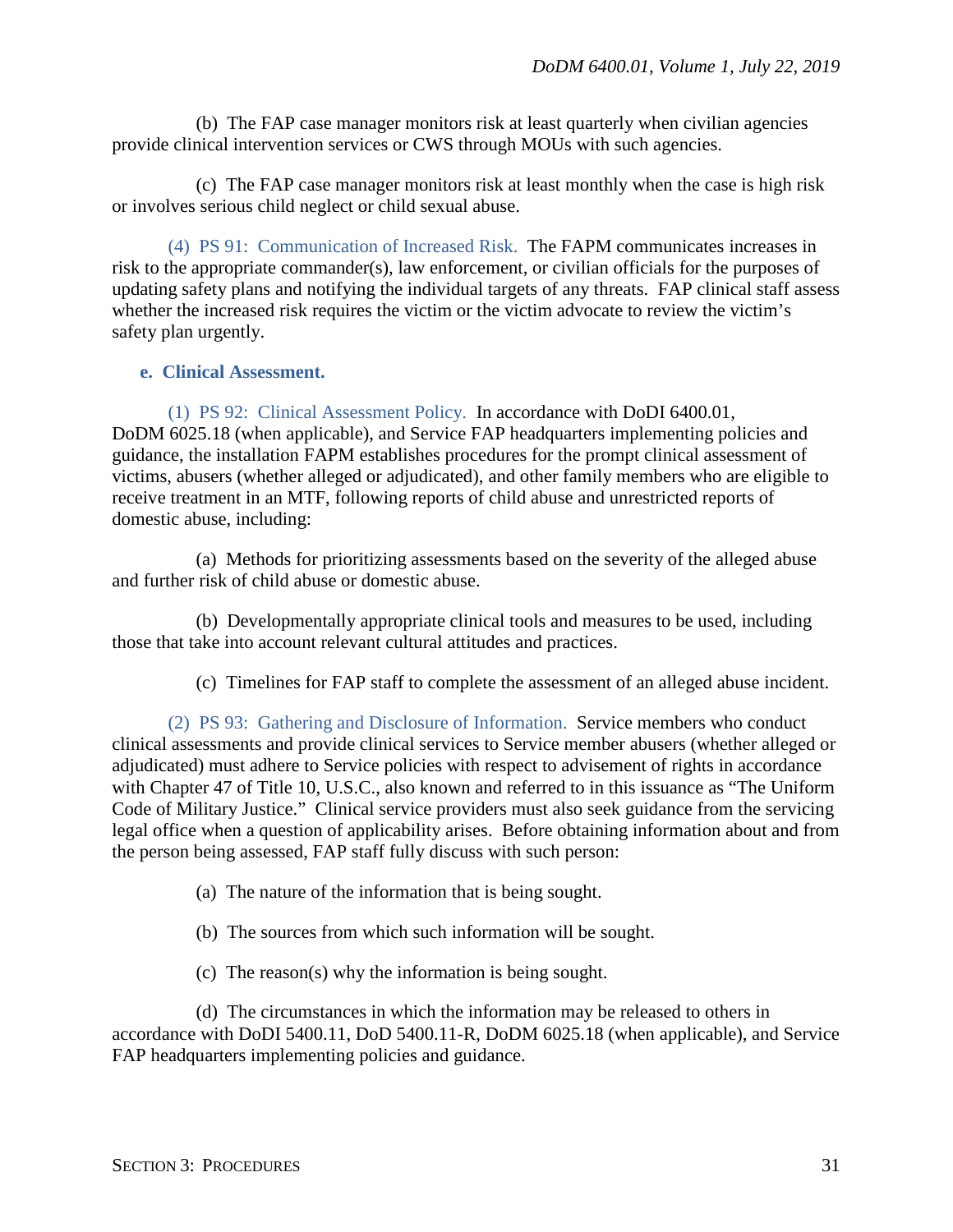(e) The procedures for requesting the person's authorization for release of information in accordance with DoDI 5400.11, DoD 5400.11-R, DoDM 6025.18 (when applicable), and Service FAP headquarters implementing policies and guidance.

(f) The procedures where a person may request access to his or her record in accordance with DoDI 5400.11, DoD 5400.11-R, DoDM 6025.18 (when applicable), and Service FAP headquarters implementing policies and guidance.

(3) PS 94: Components of Clinical Assessment. In accordance with PS 88 in Paragraph 3.6.e.(1), a FAP clinical service provider conducts a clinical assessment of each victim, abuser (whether alleged or adjudicated), and other family member who is eligible for treatment in a military medical treatment facility, including:

(a) An interview.

(b) A review of pertinent records.

(c) A review of information obtained from collateral contacts, including, but not limited to, medical providers, schools, child development centers, and youth programs.

(d) A psychosocial assessment, including developmentally appropriate assessment tools for infants, toddlers, and children.

(e) An assessment of the basic health, developmental, safety, and special and mental health needs of infants and toddlers.

(f) An assessment of the presence and balance of risk and protective factors.

- (g) A safety assessment.
- (h) A lethality assessment.

(4) PS 95: Ethical Conduct in Clinical Assessments. When conducting FAP clinical assessments, FAP staff treat those being clinically assessed with respect, fairness, and in accordance with professional ethics.

#### <span id="page-31-0"></span>**f. Intervention Strategy and Treatment Plan.**

(1) PS 96: Intervention Strategy and Treatment Plan for the Alleged Abuser. The FAP case manager prepares an appropriate intervention strategy based on the clinical assessment for every abuser (whether alleged or adjudicated) who is eligible to receive treatment in an MTF and for whom a FAP case is opened. The intervention strategy documents the client's goals for self and the level of client involvement in developing the treatment goals and recommends appropriate:

(a) Actions that may be taken by appropriate authorities under the coordinated community response, including safety and protective measures, to reduce the risk of another act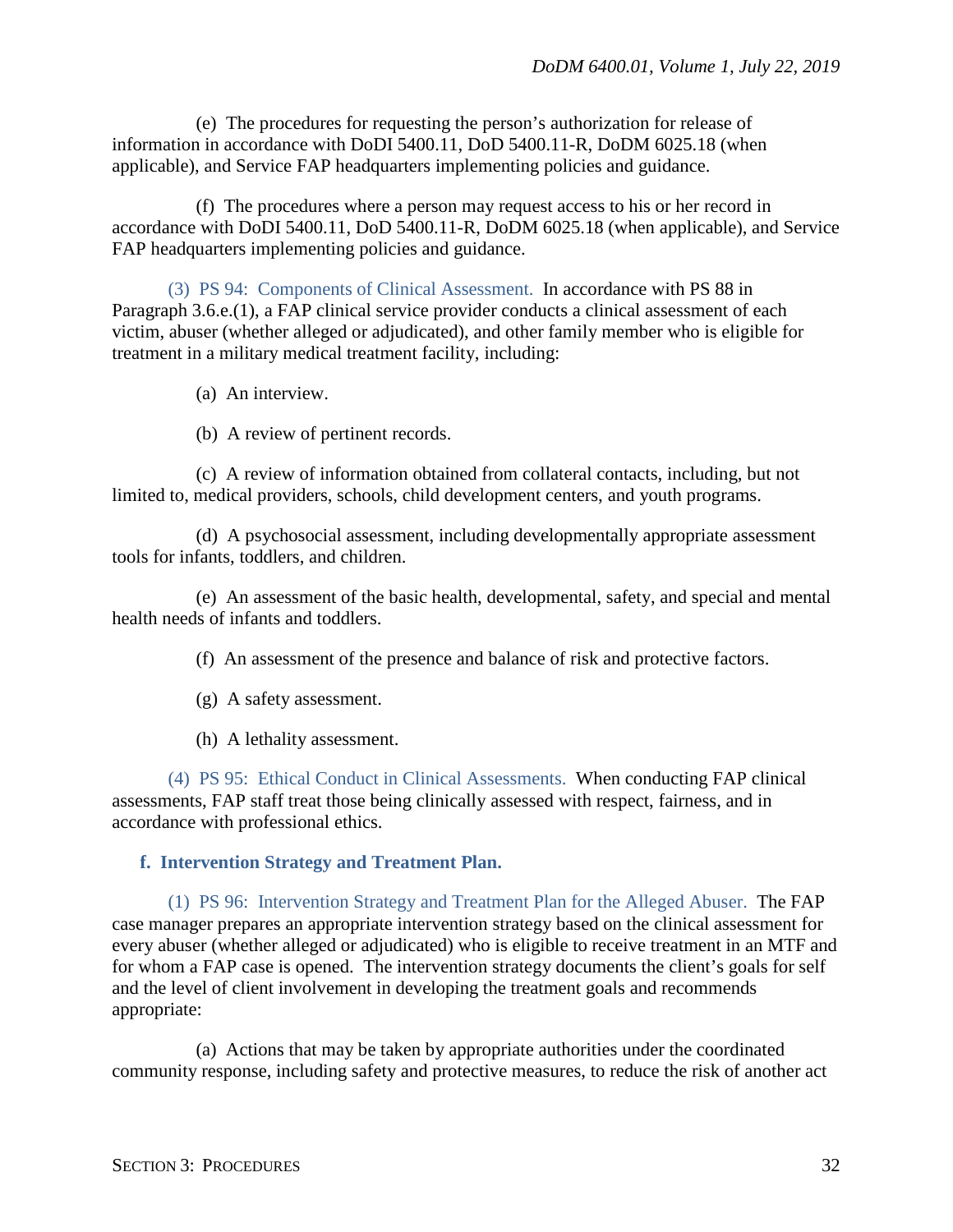of child abuse or domestic abuse, and assignments of responsibilities for carrying out such actions.

(b) Intervention strategies based on the clinical assessment that may assist the abuser (whether alleged or adjudicated) in ending his or her abusive behavior.

(c) Actions that may be taken by appropriate authorities to assess and monitor the risk of recurrence.

(2) PS 97: Commanders' Access to Relevant Information for Disposition of Allegations. FAP provides commanders and senior enlisted personnel timely access to relevant information on child abuse incidents and unrestricted reports of domestic abuse incidents to support appropriate disposition of allegations. Relevant information includes:

(a) The intervention goals and activities described by PS 96 in Paragraph 3.6.f.(1).

(b) The alleged abuser's prognosis for rehabilitation, as determined from a clinical assessment.

(c) The extent to which the alleged abuser accepts responsibility for his or her behavior and expresses a genuine desire for change, provided that such information from the alleged abuser was obtained in accordance with Article 31 of the Uniform Code of Military Justice.

(d) Status of any child taken into protective custody.

(e) Other factors considered appropriate for the command, including the results of any previous intervention with the alleged abuser for child abuse or domestic abuse and his or her compliance with the previous intervention or treatment plan, and the estimated time the alleged abuser will be required to be away from military duties to fulfill intervention or treatment commitments.

(3) PS 98: Supportive Services Plan for the Victim and Other Family Members. The FAP case manager prepares a plan for appropriate supportive services, counseling, or clinical treatment, based on clinical assessments, for every victim or family member who is eligible to receive treatment in an MTF, who expresses a desire for FAP services, and for whom a FAP case is opened. The plan recommends appropriate counseling or treatment modalities or support services, in accordance with DoDIs 6400.01, 6400.05, and Service FAP headquarters implementing policies and guidance.

(4) PS 99: Clinical Consultation. All FAP clinical assessments and intervention or treatment plans for persons in incidents of child abuse or domestic abuse are reviewed in the clinical case staff meeting (CCSM), in accordance with DoDI 5400.11, DoD 5400.11-R, DoDM 6025.18 (when applicable), and Service-specific FAP policies and guidance.

<span id="page-32-0"></span>**g. Intervention and Treatment Services.**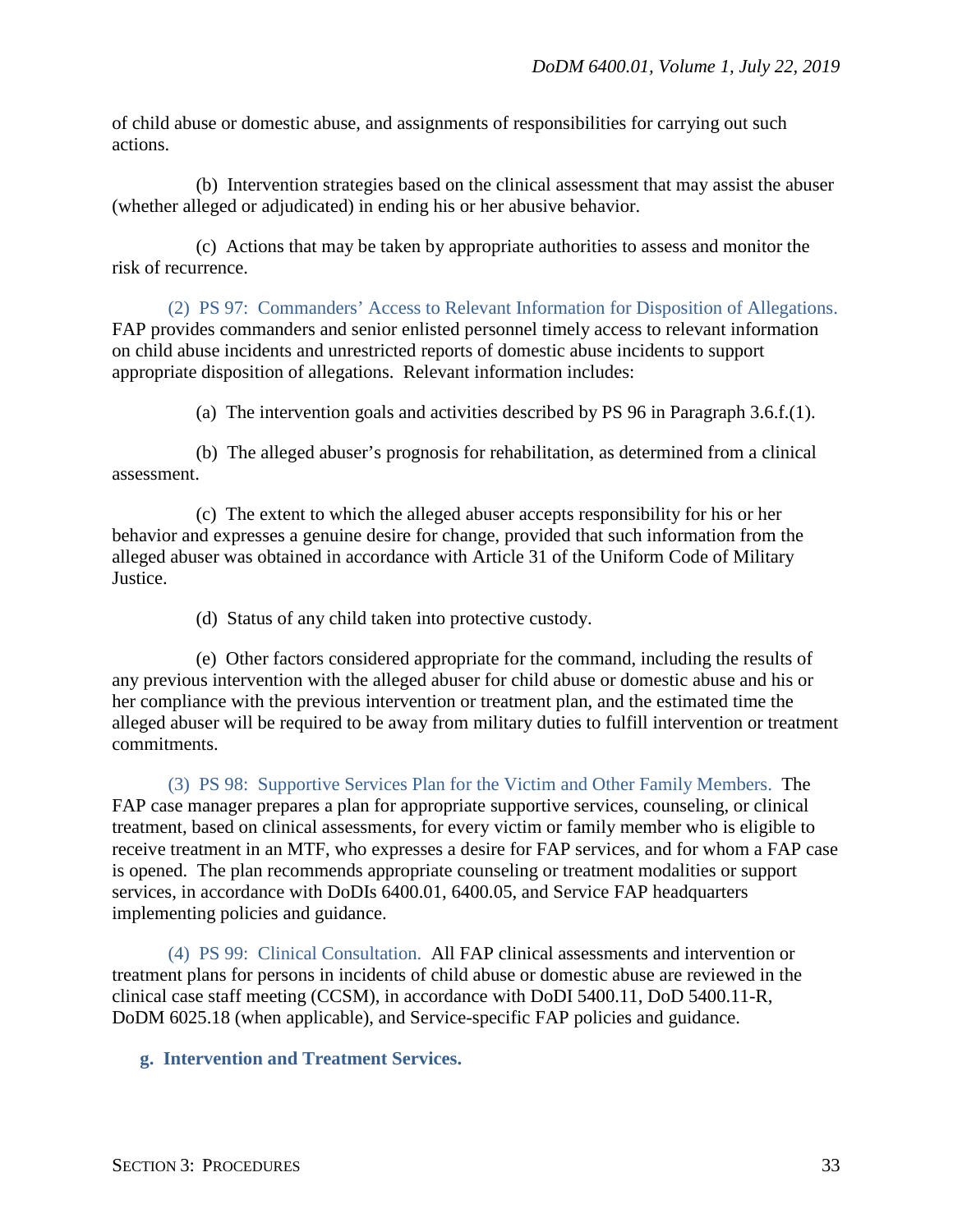(1) PS 100: Intervention Services for Abusers. Appropriate intervention services for an abuser (whether alleged or adjudicated) who is eligible to receive treatment in an MTF are available either from FAP or from contractors or civilian services providers, including:

(a) Psycho-educationally based programs and services.

(b) Supportive services that may include financial counseling and spiritual support.

(c) Clinical intervention specifically designed to address risk and protective factors and dynamics associated with child abuse or domestic abuse.

(d) Trauma-informed clinical treatment, when appropriate.

(2) PS 101: Supportive Services, Counseling, or Treatment for Victims Who Are Eligible to Receive Treatment in an MTF. Appropriate supportive services, counseling, and treatment are available either from FAP or from other military agencies, contractors, or civilian services providers, including:

(a) Immediate and ongoing domestic abuse victim advocacy services, available 24 hours per day through personal or telephone contact, in accordance with DoDI 6400.06 and Service FAP headquarters implementing policies and guidance.

(b) Supportive services that may include financial counseling and spiritual support.

(c) Psycho-educationally based programs and services.

(d) Appropriate trauma-informed clinical intervention specifically designed to address risk and protective factors and dynamics associated with child abuse or domestic abuse victimization.

(e) Supportive services, information and referral, safety planning, counseling, and treatment (when appropriate) for child victims and their family members of abuse by noncaretaking alleged abusers.

(3) PS 102: Supportive Services for Victims or Alleged Abusers Who Are Not Eligible to Receive Treatment in an MTF. Victims must receive initial safety-planning services only and must be referred to civilian support services for all follow-on care. Alleged abusers must receive referrals to appropriate civilian intervention or treatment programs.

(4) PS 103: Ethical Conduct in Supportive Services, Counseling, and Treatment for Abusers and Victims. When providing FAP supportive services, counseling, and treatment, FAP staff treat those receiving such services with respect, fairness, and in accordance with professional ethics.

(5) PS 104: CCSM Review of Counseling or Treatment Progress. Counseling or treatment progress and the results of the latest risk assessment are reviewed periodically in the CCSM in accordance with DoDI 6400.01.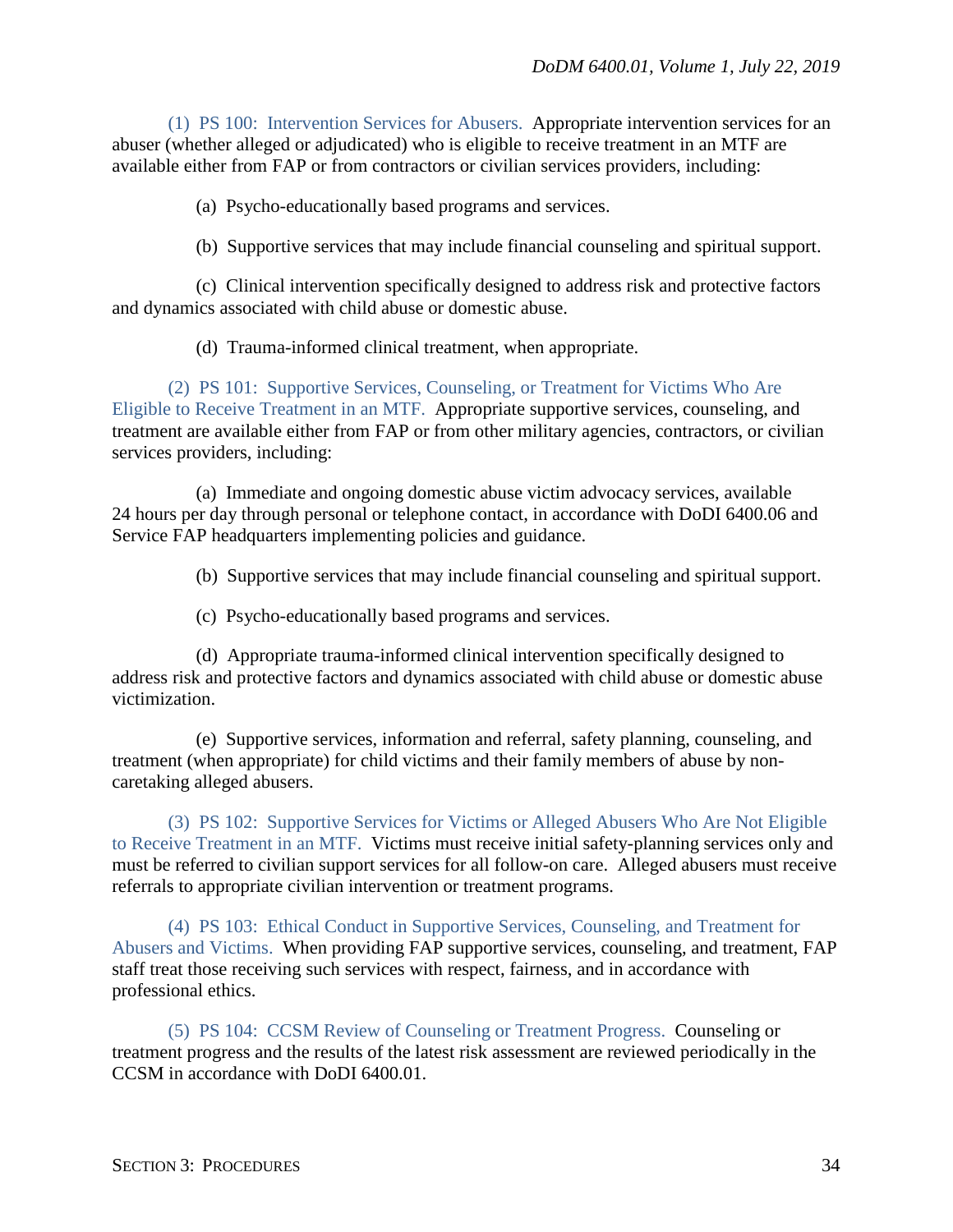(a) Cases involving child sexual abuse, high risk for violence or injury, or chronic child neglect, as well as foster care placement and civilian court-involved child abuse cases, are reviewed monthly in the CCSM.

(b) All other cases are reviewed at least quarterly in the CCSM.

(c) Cases must be reviewed within 30 days of any significant event or a pending significant event that would impact care, including, but not limited to:

- 1. A subsequent maltreatment incident;
- 2. Geographic move;
- 3. Deployment;
- 4. Pending separation from the Military Service; or
- 5. Retirement.

(6) PS 105: Continuity of Services. The FAP case manager establishes continuity of services before the transfer or referral of open child abuse or domestic abuse cases to other service providers:

(a) At the same installation or other installations of the same Service FAP headquarters.

- (b) At installations of other Service FAP headquarters.
- (c) In the civilian community.
- (d) In CWS agencies in the civilian community.

#### <span id="page-34-0"></span>**h. Termination and Case Closure.**

(1) PS 106: Criteria for Case Closure. FAP services are terminated and the case is closed when intervention or treatment provided to the abuser (whether alleged or adjudicated) is terminated and counseling, treatment, or supportive services provided to the victim are terminated.

(a) Intervention or treatment provided to the abuser(s) (whether alleged or adjudicated) is terminated only if either:

1. The CCSM discussion produced a consensus that clinical objectives have been substantially met and the results of a current risk assessment indicate that the risk of additional abuse and risk of lethality have declined; or

2. The CCSM discussion produced a consensus that clinical objectives have not been met due to: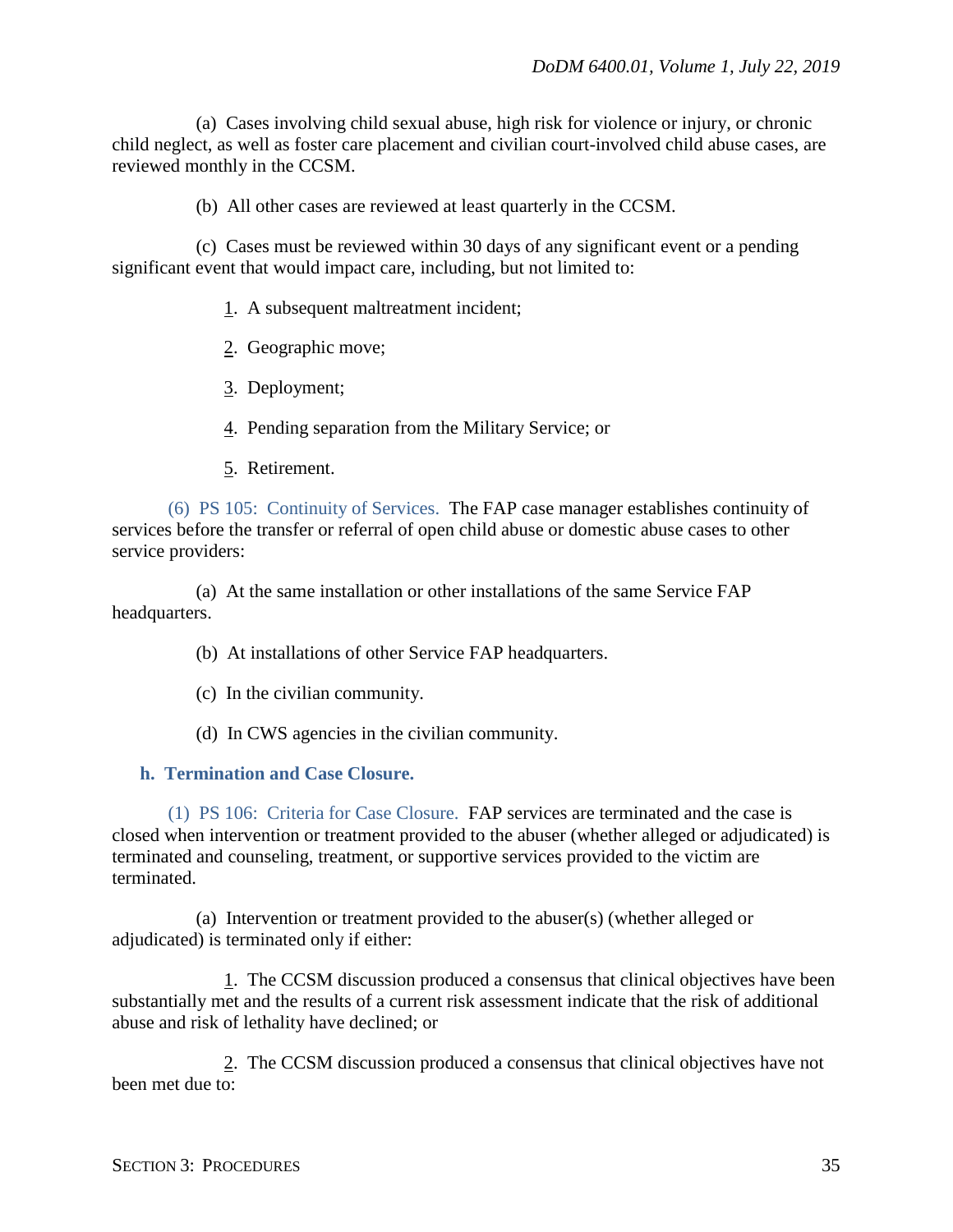a. Noncompliance of such abuser(s) with the requirements of the intervention or treatment program.

b. Unwillingness of such abuser(s) to make changes in behavior that would result in intervention or treatment progress.

(b) Supportive services, counseling, or treatment provided to the victim are terminated only if either:

1. The CCSM discussion produced a consensus that clinical objectives have been substantially met; or

2. The victim declines further FAP supportive services.

(2) PS 107: Communication of Case Closure. Upon closure of the case, FAP notifies:

(a) The abuser (whether alleged or adjudicated), victim, and in a child abuse case, the non-abusing parent or legal guardian.

(b) The commander of an active duty victim or abuser (whether alleged or adjudicated).

(c) Any appropriate civilian court currently exercising jurisdiction over the abuser (whether alleged or adjudicated) or, in a child abuse case, over the child.

(d) A CWS agency currently exercising protective authority over a child victim.

(e) The NPSP, if the family has been currently receiving NPSP intensive home visiting services.

(f) The domestic abuse victim advocate if the victim has been receiving victim advocacy services.

(3) PS 108: Disclosure of Information. Information gathered during FAP clinical assessments and during treatment, counseling, or supportive services is only disclosed in accordance with DoDI 5400.11, DoD 5400.11-R, DoDM 6025.18 (when applicable), and Service FAP headquarters implementing policies and guidance.

#### <span id="page-35-0"></span>**3.7. FAP RESPONSE TO INCIDENTS OF PSB-CY.**

#### <span id="page-35-1"></span>**a. Responsibilities in Responding to Reports of PSB-CY.**

(1) PS 109: Roles and Responsibilities on the MDT. The FAC defines the roles, functions, and responsibilities of the MDT, with the FAPM serving as either chair or co-chair, in accordance with PS 23 in Paragraph 3.3.b.(1) of this volume.

(2) PS 110: Activation of the MDT. In coordination with MDT members, the FAPM will establish procedures for the activation of the installation MDT designated to respond to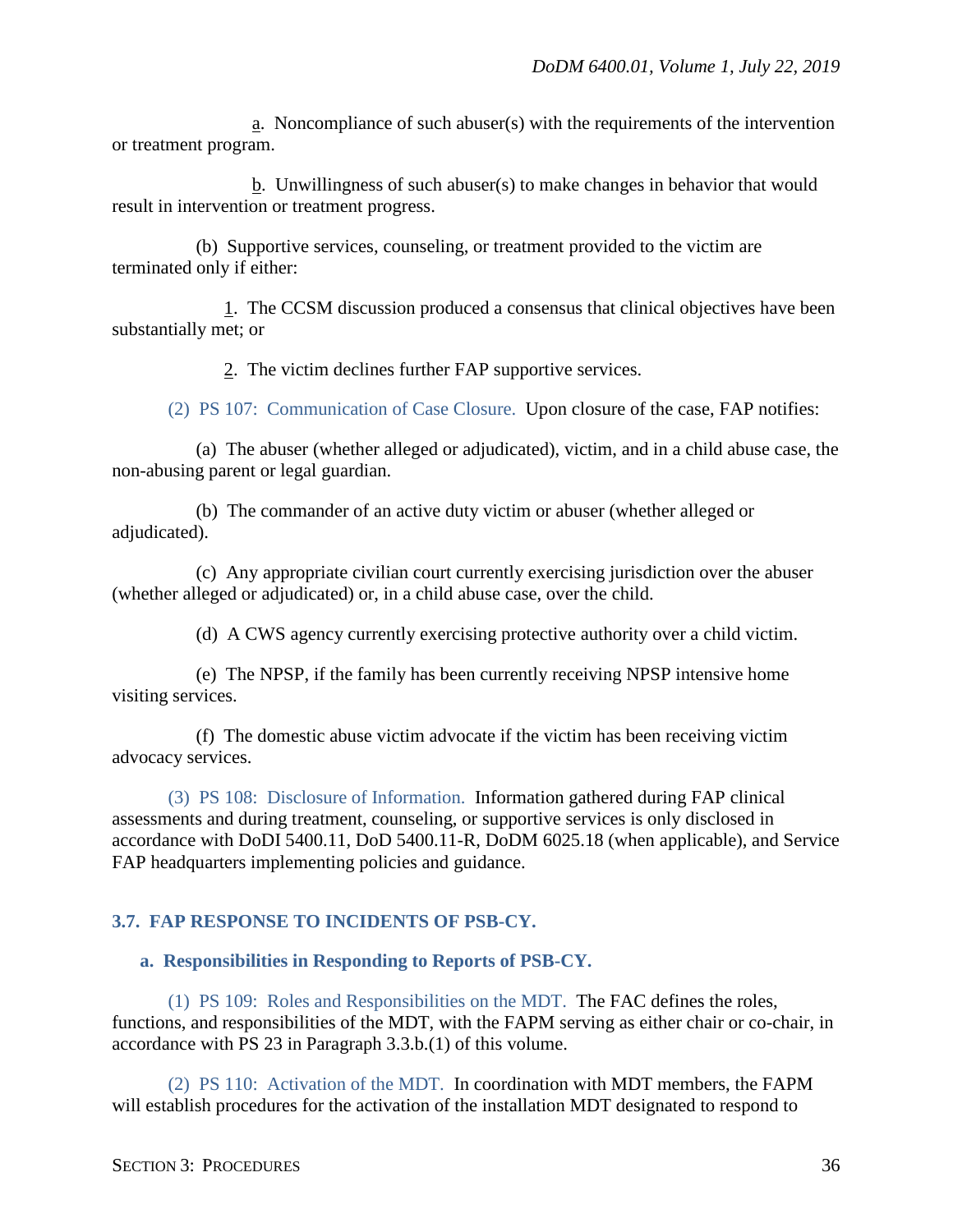PSB-CY on receipt of a referral in accordance with DoDI 6400.01 and Service FAP headquarters implementing policies and guidance.

### <span id="page-36-0"></span>**b. Informed Consent.**

(1) PS 111: Informed Consent for FAP Clinical Assessment, Intervention Services, and Supportive Services, Counseling, or Clinical Treatment. Parental consent, or consent by a child's non-parent legal guardian, if applicable, must be obtained for every child referred for FAP assessment, clinical intervention, and supportive services for such assessment or services. Clients are considered voluntary, non-mandated recipients of services except when the individual is:

(a) A child, and the parent or legal guardian has authorized such assessment or services.

(b) Ordered by a court of competent jurisdiction to participate.

(c) A military child or youth exhibiting PSB-CY who may also be a victim of cooccurring child abuse or exposed to domestic abuse or exhibiting potential for harm to other children in the home.

(2) PS 112: Documentation of Informed Consent. FAP staff document when the parent or non-parent legal guardian gives informed consent in the FAP case record, in accordance with the Service FAP headquarters implementing policies and guidance.

(3) PS 113: Privileged Communication. When applicable, those referred for FAP clinical intervention and support services are informed of their right to assert privilege with respect to communications with specified service providers as expressed in Military Rules of Evidence Rules 513 and 514.

## <span id="page-36-1"></span>**c. Clinical Case Management and Risk Management.**

(1) PS 114: FAP Case Management. A clinical service provider is assigned to each FAP referral immediately when the case enters the FAP system in accordance with Service FAP headquarters implementing policies and guidance.

(2) PS 115: Initial Risk Monitoring. The installation MDT initiates monitoring risk of further PSB-CY on receipt of the report. The FAP case manager provides the MDT with available information from a variety of sources, to include the referral source, any children or youth impacted, and their family members, in order to identify additional risk factors, to clarify the context of the behavior, and to ascertain the need for safety planning.

(3) PS 116: Ongoing Risk Monitoring. The FAP case manager monitors risk at least:

(a) Monthly, through meetings of the CCSM, for all children and youth impacted by PSB-CY. Any increase in risk must be communicated immediately to the MDT.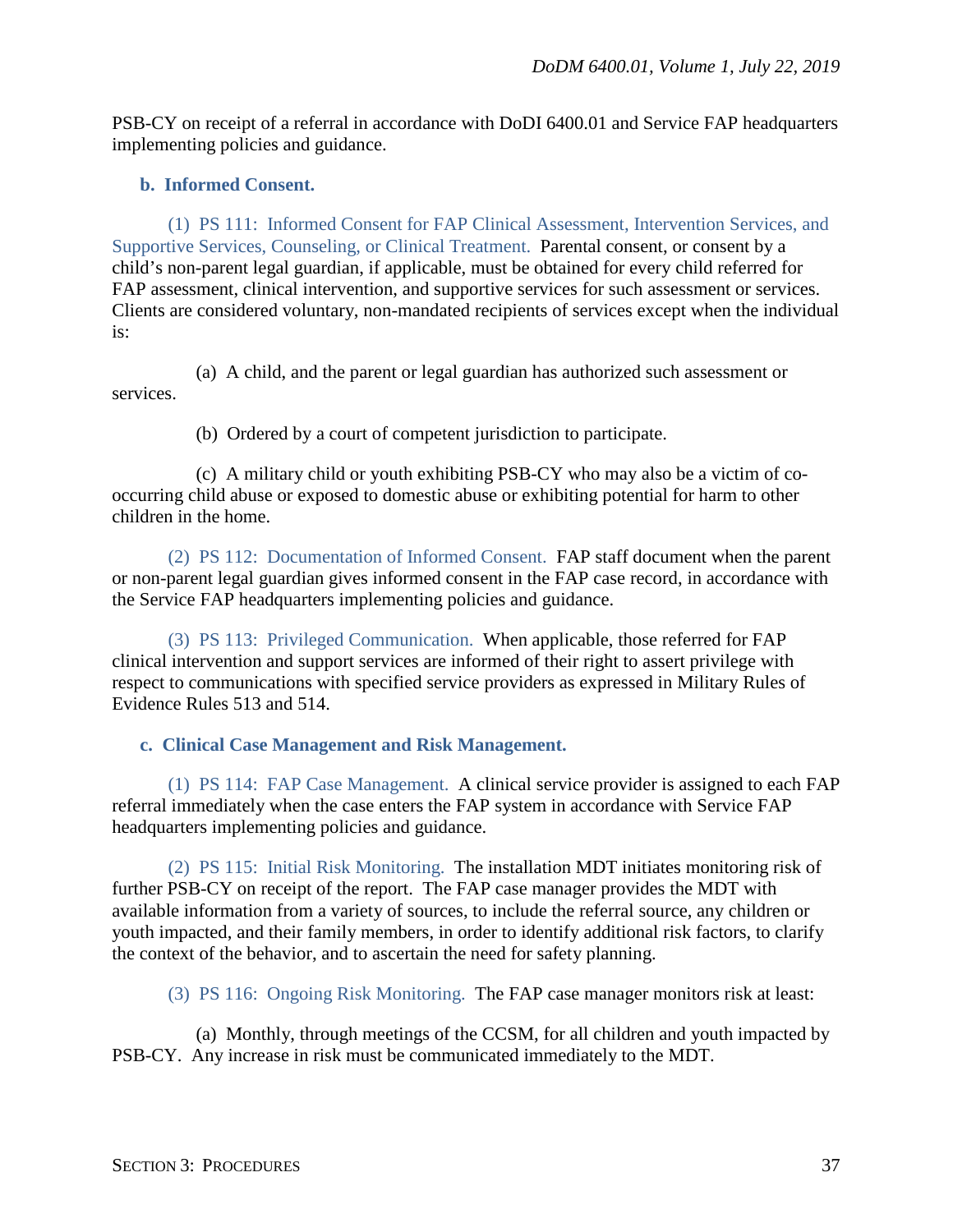(b) Quarterly, through meetings of the MDT, when civilian agencies provide the clinical intervention services or CWS through MOUs with such agencies.

(4) PS 117: Communication of Increased Risk. The FAPM communicates increases in risk to the appropriate military and civilian law enforcement or CWS agency.

### <span id="page-37-0"></span>**d. Clinical Assessment.**

(1) PS 118: Clinical Assessment Policy. In accordance with Service FAP headquarters implementing policies and guidance, the installation FAPM establishes procedures for the clinical assessment of any child or youth exhibiting or impacted by PSB-CY and other family members who are eligible to receive treatment in an MTF, including:

(a) Developmentally appropriate clinical tools and measures to use, including those that take into account relevant cultural attitudes and practices.

(b) Procedures for communication with the referral source, other members of the MDT, and any involved or relevant civilian agencies, as appropriate.

(2) PS 119: Components of Clinical Assessment. In accordance with PS 92 in Paragraph 3.6.e.(1), a FAP clinical service provider conducts a trauma-informed clinical assessment of any child or youth exhibiting or impacted by PSB-CY and other family members who are eligible for treatment in an MTF, including:

(a) A biopsychosocial assessment, including developmentally appropriate assessment tools for children and youth, specific to PSB-CY.

(b) A review of information obtained from the referral source and any relevant collateral contacts, including but not limited to law enforcement, medical providers, schools, child development centers, and youth programs.

(c) An assessment to determine whether any credible information exists to indicate co-occurring child abuse or domestic abuse.

(d) An assessment of the presence and balance of risk and protective factors.

(e) A safety assessment.

(3) PS 120: Referral to Civilian Provider for Clinical Assessment. In the absence of adequately trained FAP clinical service providers to conduct a trauma-informed clinical assessment, the FAPM will coordinate an appropriate referral for assessment in the civilian community.

(4) PS 121: Ethical Conduct in Clinical Assessments. When conducting FAP clinical assessments, FAP staff must treat those being clinically assessed with respect, fairness, and in accordance with professional ethics.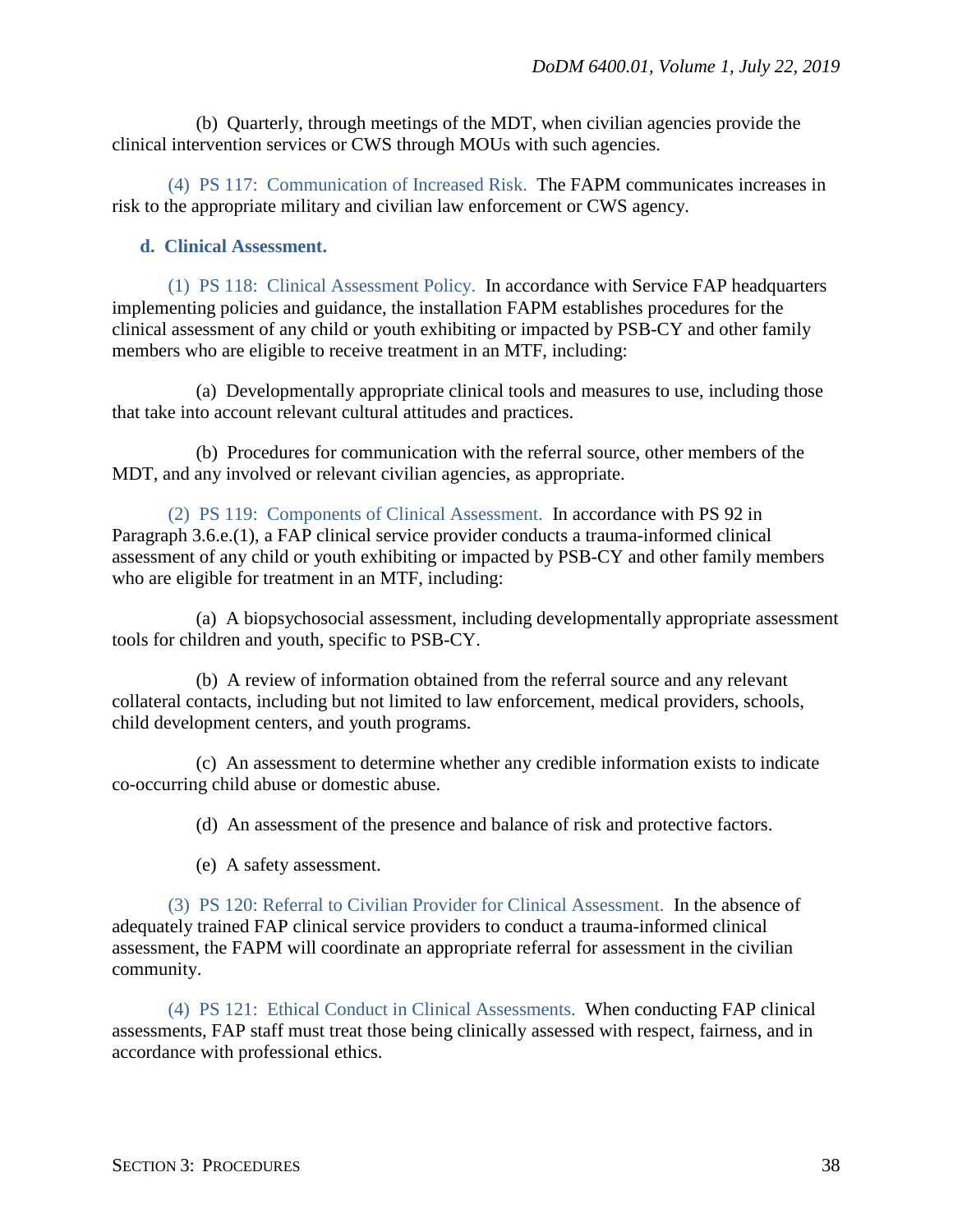<span id="page-38-0"></span>**e. PS 122: Intervention and Safety Plan.** The FAP case manager, in coordination with the MDT, prepares an appropriate intervention and safety plan based on the clinical assessment of any child or youth exhibiting PSB-CY who is eligible to receive treatment in a MTF. The intervention and safety plan documents and recommends appropriate:

(1) Actions that may be taken by appropriate authorities in the MDT coordinated community response, including safety and protective measures, to reduce the risk of another act of PSB-CY, and the assignment of responsibilities for carrying out such actions.

(2) Evidence-based treatment modalities based on the clinical assessment that may assist the child or youth exhibiting PSB-CY in changing his or her behavior.

(3) Actions that may be taken by appropriate authorities to assess and monitor the effectiveness of the safety plan.

#### <span id="page-38-1"></span>**f. Intervention and Treatment.**

(1) PS 123: Intervention Services for Children and Youth Exhibiting PSB-CY Who Are Eligible to Receive Treatment in an MTF. The FAP case manager identifies and offers intervention services available either from FAP or from other military agencies, contractors, or civilian service providers for a child or youth exhibiting PSB-CY. Intervention services may include:

(a) Evidence-based clinical treatment specifically designed to address risk and protective factors and dynamics associated with PSB-CY.

(b) Referral to clinical evaluation or treatment for co-occurring behavioral health concerns.

(c) Referral to the installation exceptional family member program-family support office for co-occurring developmental issues.

(2) PS 124: Supportive Services for Parents and Other Caregivers Who Are Eligible to Receive Treatment in an MTF. The FAP case manager offers appropriate trauma-informed, developmentally-attuned support and intervention services that are available either from FAP or from other military agencies, contractors, or civilian service providers. Supportive services may include:

(a) Information and referral to behavioral health resources for family members.

(b) Non-medical counseling.

(3) PS 125: Supportive Services or Treatment for Children Impacted by PSB-CY Who Are Eligible to Receive Treatment in an MTF. The FAP case manager offers appropriate trauma-informed, developmentally-attuned supportive services or evidence-based treatment available either from the FAP or from other military agencies, contractors, or civilian service providers. Supportive services or treatment may include: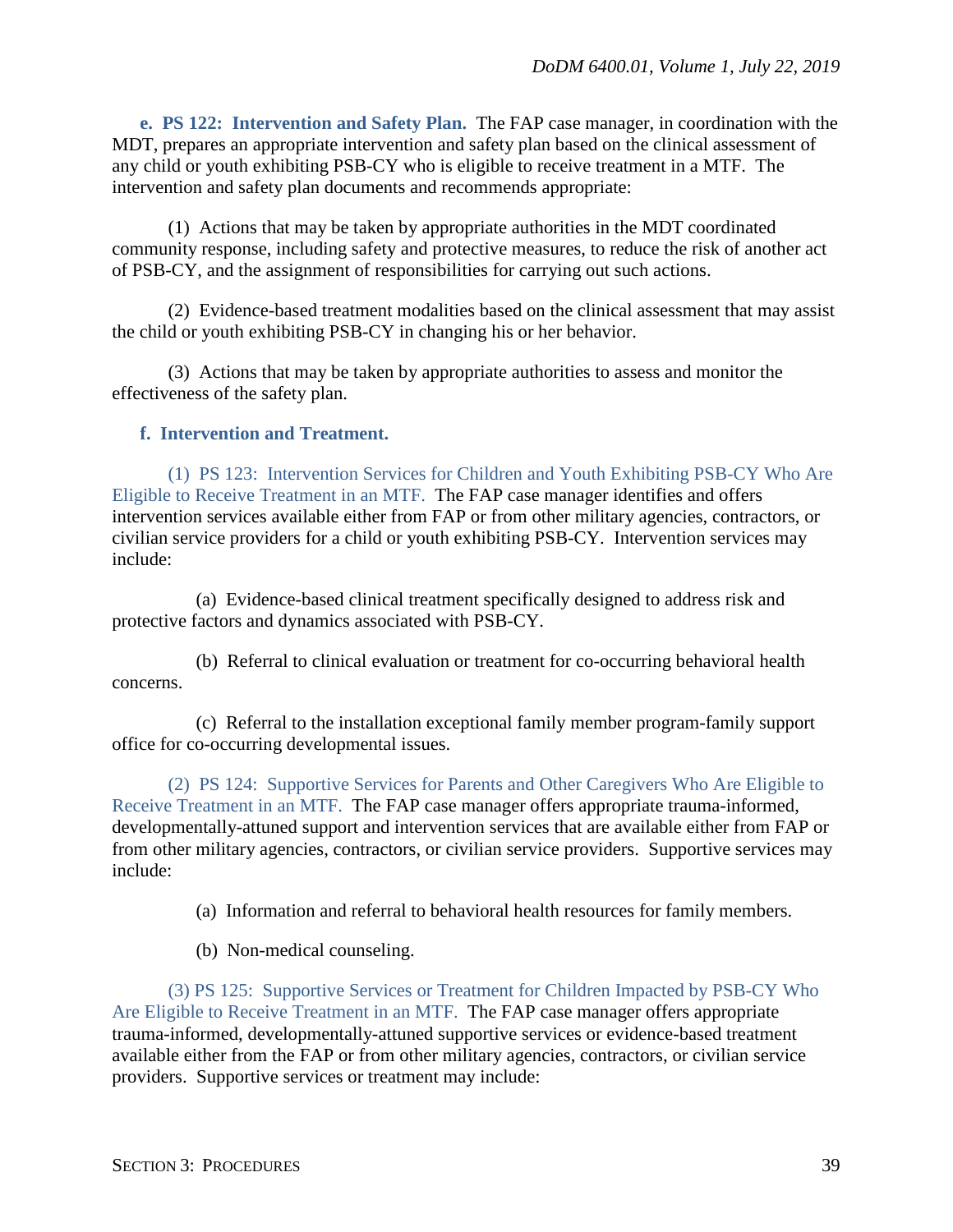(a) Clinical assessment and treatment specifically designed to address risk and protective factors and dynamics associated with child trauma.

(b) Non-medical counseling.

(4) PS 126: Supportive Services for Children Who Are Not Eligible to Receive Treatment in an MTF. Impacted children will receive initial safety-planning services only and will be referred to civilian support services for all follow-on care. Children exhibiting PSB-CY will receive referrals to appropriate civilian intervention or treatment programs.

(5) PS 127: Ethical Conduct in Supportive Services, Counseling, and Treatment for Children. When providing FAP supportive services, counseling, or treatment, FAP staff must treat those receiving such services with respect, fairness, and in accordance with professional ethics

(6) PS 128: Continuity of Services. The FAP case manager establishes continuity of services before the transfer or referral of a case involving PSB-CY to other service providers:

(a) At the same installation or other installations of the same Service FAP headquarters.

- (b) At installations of other Service FAP headquarters.
- (c) In the civilian community.
- (d) In CWS agencies.

#### <span id="page-39-0"></span>**g. Termination and Case Closure.**

(1) PS 129: Criteria for Case Closure. FAP services are terminated and the case is closed when intervention or treatment provided to the child or youth exhibiting PSB-CY is completed or discontinued for any reason and treatment, counseling, or supportive services (if elected) provided to the impacted child are completed or discontinued for any reason.

(2) PS 130: Communication of Case Closure. On closure of the case, FAP notifies:

(a) The MDT designated to respond to PSB-CY.

(b) Through the MDT, any appropriate civilian court currently exercising jurisdiction over a child or youth who has engaged in PSB-CY (whether alleged or adjudicated).

(c) Any civilian CWS agency currently exercising protective authority over any involved children or youth.

(d) The parent(s) or legal guardian(s) of any child or youth involved in the incident, as appropriate.

(3) PS 131: Disclosure of Information. Information gathered during FAP clinical assessments and during treatment, counseling, or supportive services is only disclosed in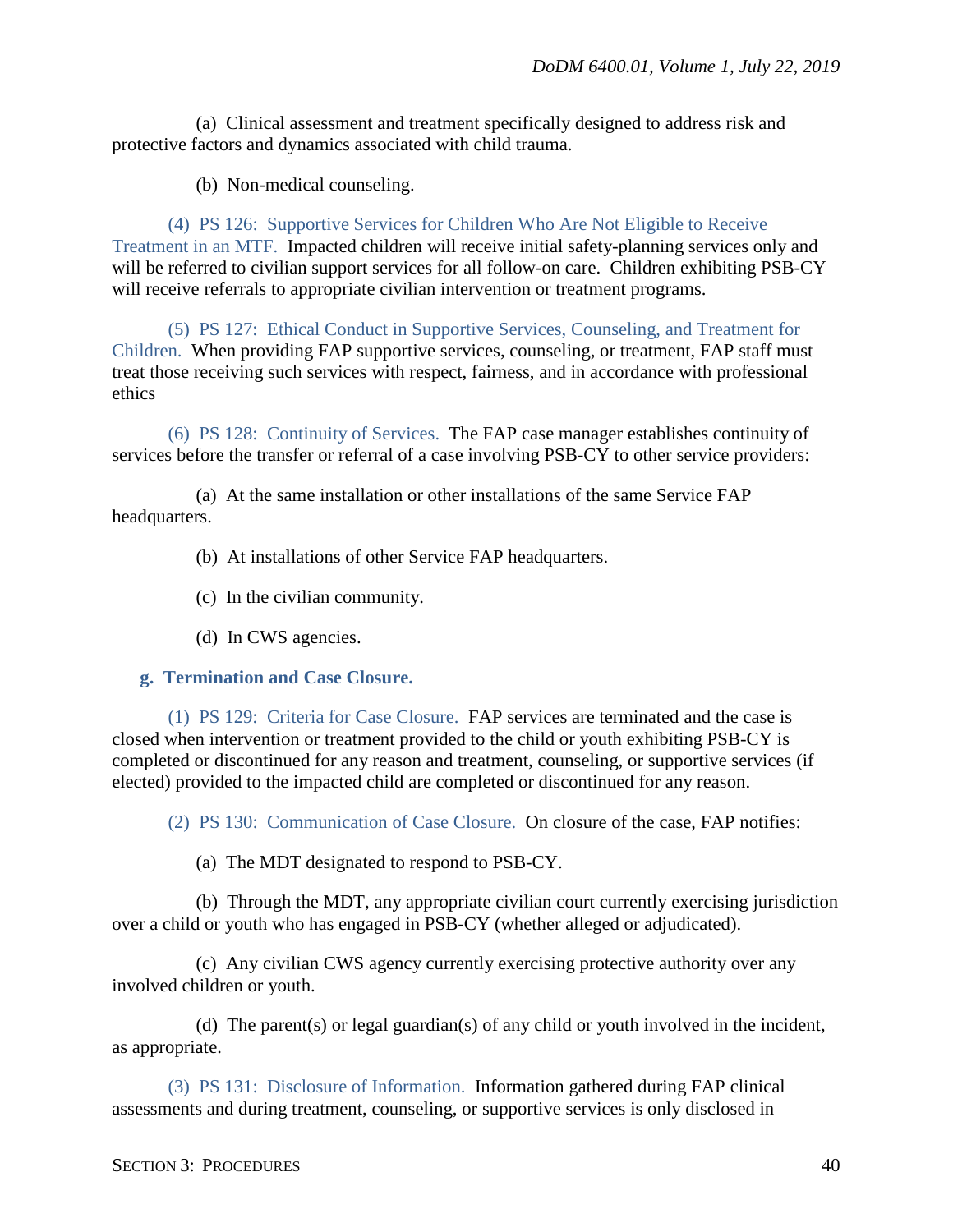accordance with DoDI 5400.11, DoD 5400.11-R, DoDM 6025.18 (when applicable), and Service FAP headquarters implementing policies and guidance.

#### <span id="page-40-0"></span>**3.8. DOCUMENTATION AND RECORDS MANAGEMENT.**

#### <span id="page-40-1"></span>**a. Documentation of NPSP Cases.**

(1) PS 132: NPSP Case Record Documentation. For every client screened for NPSP services, NPSP personnel must document in accordance with Service FAP headquarters implementing policies and guidance, at a minimum:

(a) The informed consent of the parents based on the services offered.

(b) The results of the initial screening for risk and protective factors and, if the risk was high, document:

- 1. The assessment(s) conducted.
- 2. The plan for services and goals for the parents.

3. The services provided and whether suspected child abuse or domestic abuse was reported.

4. The parents' progress toward their goals at the time NPSP services ended.

(2) PS 133: Maintenance, Storage, and Security of NPSP Case Records. NPSP case records are maintained, stored, and kept secure in accordance with DoDI 5400.11, DoD 5400.11- R, DoDM 6025.18 (when applicable), and Service FAP headquarters implementing policies and guidance.

(3) PS 134: Transfer of NPSP Case Records. NPSP case records are transferred in accordance with DoDI 5400.11, DoD 5400.11-R, DoDM 6025.18 (when applicable), and Service FAP headquarters implementing policies and procedures.

(4) PS 135: Disposition of NPSP Records. NPSP records are disposed in accordance with DoDI 5015.02 and Service FAP headquarters implementing policies and guidance.

#### <span id="page-40-2"></span>**b. Documentation of Reported Incidents.**

(1) PS 136: Reports of Child Abuse and Unrestricted Reports of Domestic Abuse. For every new reported incident of child abuse and unrestricted report of domestic abuse in accordance with Service FAP headquarters implementing policies and guidance, the FAP documents, at a minimum:

(a) An accurate accounting of all risk levels.

(b) Actions taken.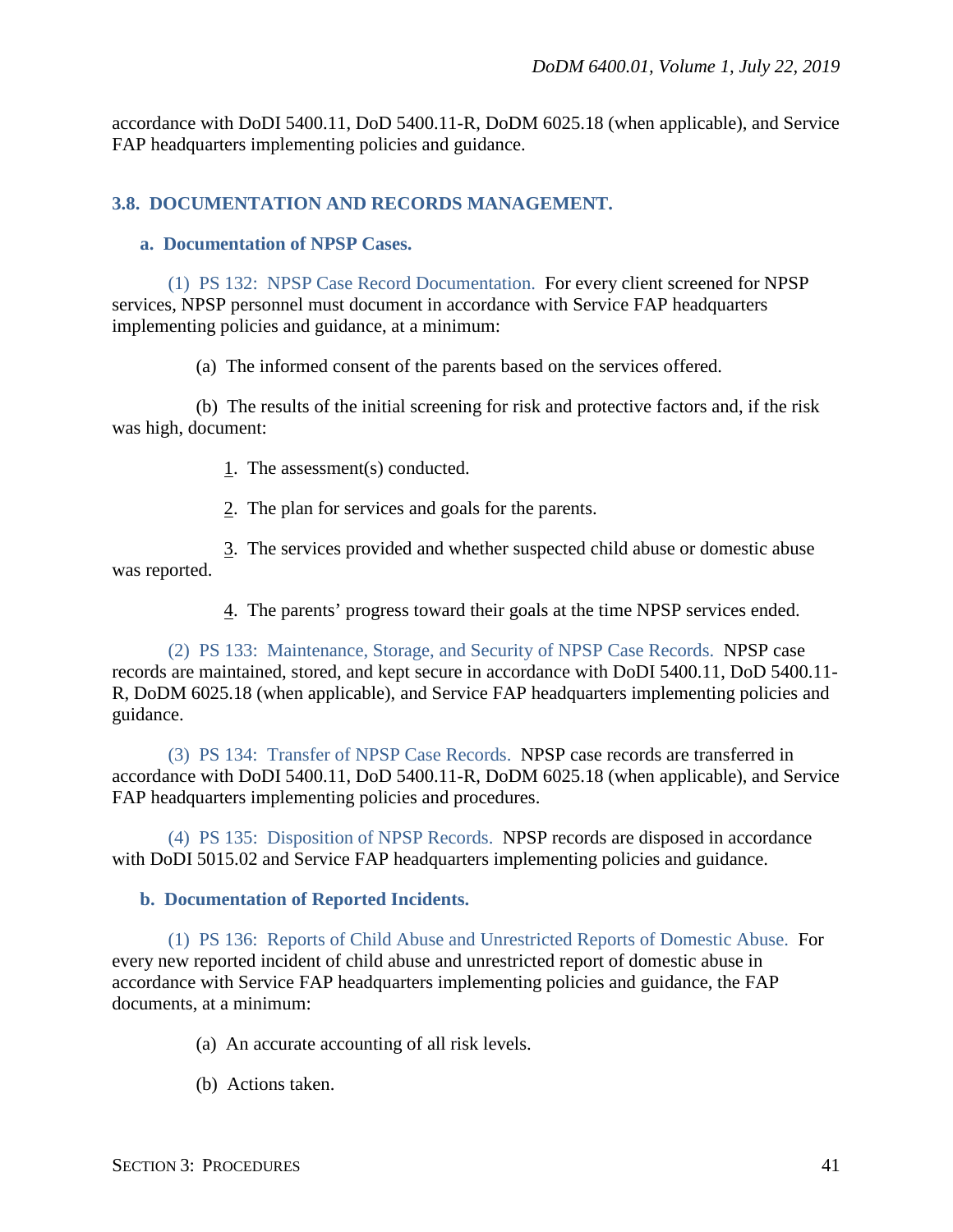(c) Assessments conducted.

(d) Foster care placements.

(e) Clinical services provided.

(f) Results of the quarterly or monthly CCSM from the initial report of an incident to case closure.

(2) PS 137: Documentation of Multiple Incidents. Multiple reported incidents of child abuse and unrestricted reports of domestic abuse involving the same Service member or family members are documented separately within one FAP case record.

(3) PS 138: Documentation of PSB-CY. For every reported incident of PSB-CY in accordance with Service FAP headquarters implementing policies and guidance, FAP documents, at a minimum:

(a) Referral source.

(b) The nature of the report.

(c) Screening and assessment findings.

(d) Counseling and treatment recommendations.

(e) Ongoing recommendations and actions of the MDT team from the initial report of an incident to case closure.

(f) Services offered and provided.

(4) PS 139: Maintenance, Storage, and Security of FAP Case Records. FAP case records are maintained, stored, and kept secure in accordance with DoDI 5400.11, DoD 5400.11- R, DoDM 6025.18 (when applicable), and Service FAP headquarters implementing policies and procedures.

(5) PS 140: Transfer of FAP Case Records. FAP case records are transferred in accordance with DoDI 5400.11, DoD 5400.11-R, DoDM 6025.18 (when applicable), DoDI 6400.05, and Service FAP headquarters implementing policies and procedures.

(6) PS 141: Disposition of FAP Records. FAP records are disposed in accordance with DoDI 5015.02 and Service FAP headquarters implementing policies and guidance.

<span id="page-41-0"></span>**c. Central Registry of Child Abuse and Domestic Abuse Incidents.** 

(1) PS 142: Recording Data into the Service FAP Headquarters Central Registry of Child Abuse and Domestic Abuse Incidents. Data pertaining to child abuse and unrestricted domestic abuse incidents reported to FAP are added to the Service FAP headquarters central registry of child and domestic abuse incidents. Quarterly edit checks are conducted in accordance with Service FAP headquarters implementing policies and guidance. Data that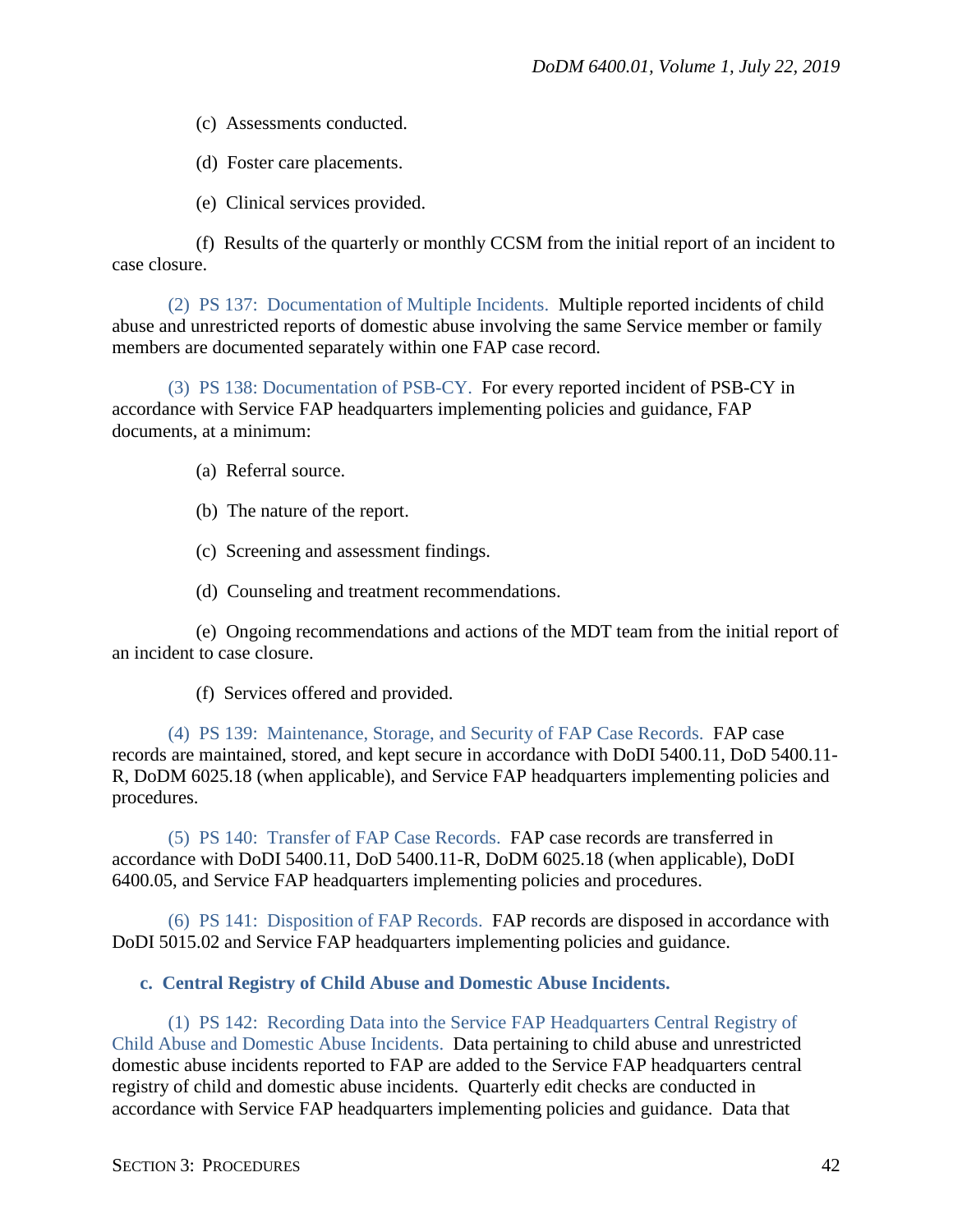personally identifies the sponsor, victim, or alleged abuser are not retained in the central registry for any incidents that did not meet criteria for entry or on any victim or alleged abuser who is not an active duty member or retired Service member, DoD civilian employee, contractor, or eligible beneficiary.

(2) PS 143: Access to the DoD Central Registry of Child and Domestic Abuse Incidents. Access to the DoD central registry of child and domestic abuse incidents and disclosure of information therein complies with DoDI 5400.11, DoD 5400.11-R, Volume 2 of DoD Manual 6400.01, and Service FAP headquarters implementing policies and guidance.

(3) PS 144: Access to the Service FAP Headquarters Central Registry of Child and Domestic Abuse Reports. Access to the Service FAP headquarters central registry of child and domestic abuse incidents and disclosure of information therein complies with DoDI 5400.11, DoD 5400.11-R, Volume 2 of DoDM 6400.01, and Service FAP headquarters implementing policies and guidance.

<span id="page-42-0"></span>**d. Documentation of Restricted Reports of Domestic Abuse.** 

(1) PS 145: Documentation of Restricted Reports of Domestic Abuse. Restricted reports of domestic abuse are documented in accordance with DoDI 6400.06 and Service FAP headquarters implementing policies and guidance.

(2) PS 146: Maintenance, Storage, Security, and Disposition of Restricted Reports of Domestic Abuse. Records of restricted reports of domestic abuse are maintained, stored, kept secure, and disposed in accordance with DoDI 5015.02, DoDI 5400.11, DoD 5400.11-R, DoDM 6025.18 (when applicable), DoDI 6400.06, and Service FAP headquarters implementing policies and procedures.

<span id="page-42-1"></span>**e. Documentation of Reports of PSB-CY.** 

(1) PS 147: Documentation of PSB-CY. Reports of PSB-CY are documented in accordance with relevant DoD and Service FAP headquarters implementing policies and guidance.

(2) PS 148: Maintenance, Storage, Security, and Disposition of Reports of PSB-CY. Records of reports of PSB-CY are maintained, stored, kept secure, and disposed of in accordance with DoDI 5015.02, DoDI 5400.11, DoD 5400.11-R, DoDM 6025.18 (when applicable), and Service FAP headquarters implementing policies and procedures.

<span id="page-42-2"></span>**f. PS 149: Requests for Release of Information.** If a records manager is unable to determine the extent to which a portion or a particular piece of information in a FAP-related system of record is subject to protections, the records manager and FAPM will consult the appropriate office at the installation or Service headquarters that is responsible for compliance with DoDI 5400.11, DoD 5400.11-R, DoDM 5400.07, and DoDM 6025.18 (when applicable).

## <span id="page-42-3"></span>**3.9. FATALITY NOTIFICATION AND REVIEW.**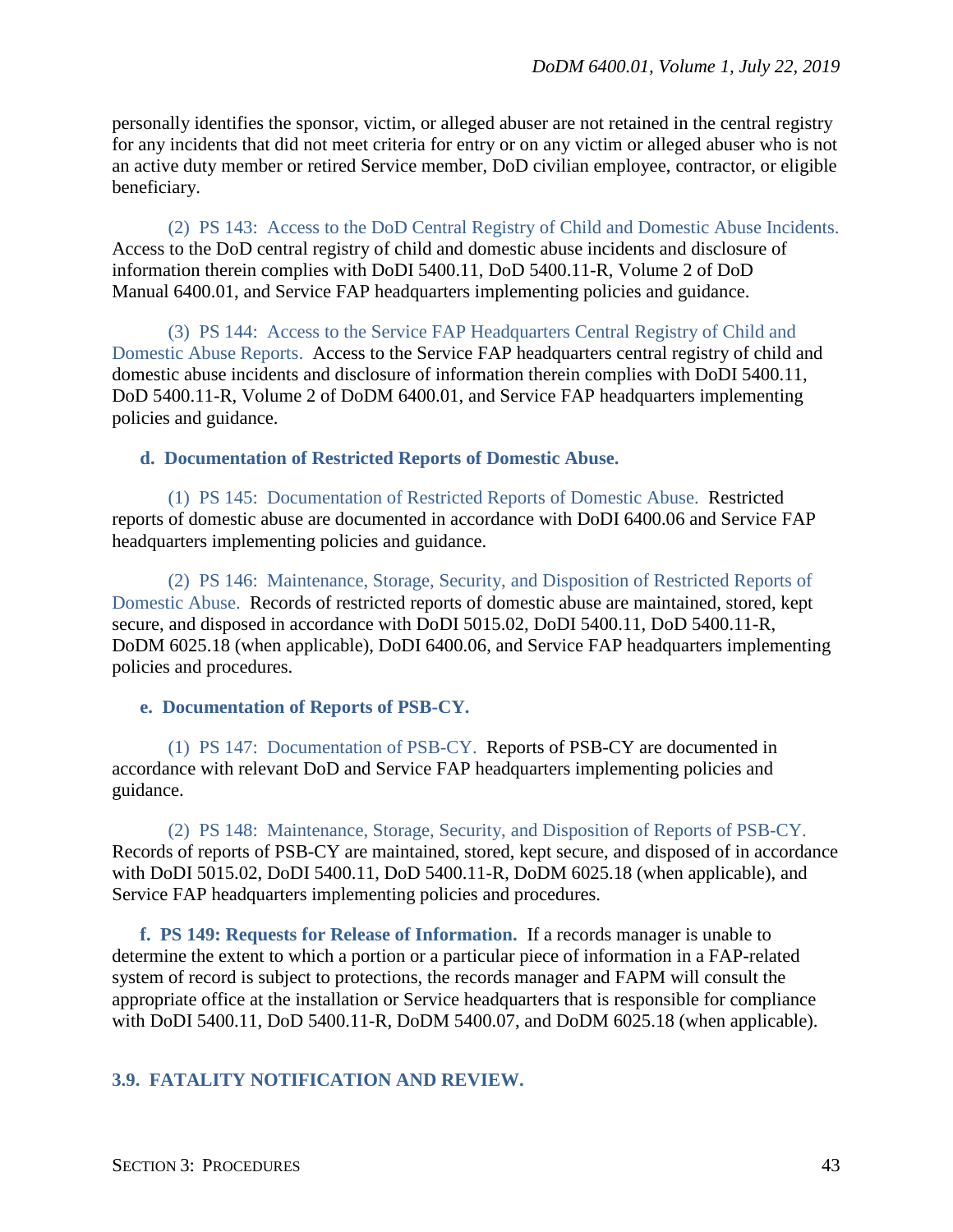#### <span id="page-43-0"></span>**a. Fatality Notification.**

(1) PS 150: Domestic Abuse Fatality and Child Abuse Fatality Notification. In accordance with Service FAP headquarters implementing policies and guidance, the FAPM reports fatalities known or suspected as a result from an act of domestic abuse, child abuse, or suicide related to an act of domestic abuse or child abuse that involve personnel assigned to the installation or within its area of responsibility. Fatalities are reported through the Service FAP headquarters and the Secretaries of the Military Departments to the DASD(MC&FP) in accordance with DoDIs 6400.01, 6400.06, and Service FAP headquarters implementing policies and guidance.

(2) PS 151: Timeliness of Reporting Domestic Abuse and Child Abuse Fatalities to DASD(MC&FP). The installation FAPM reports domestic abuse and child abuse fatalities through Service FAP headquarters channels to the DASD(MC&FP) within the timeframe specified in DoDI 6400.06 in accordance with Service FAP headquarters implementing policies and guidance.

(3) PS 152: Reporting Format for Domestic Abuse and Child Abuse Fatalities. Installation reports of domestic abuse and child abuse fatalities are reported on the DD Form 2901 and in accordance with DoDI 6400.01.

#### <span id="page-43-1"></span>**b. Review of Fatalities.**

(1) PS 153: Information Forwarded to the Service FAP Headquarters Fatality Review. The installation provides written information concerning domestic abuse and child abuse fatalities that involve personnel assigned to the installation or within its area of responsibility promptly to the Service FAP headquarters fatality review team in accordance with DoDI 6400.06 and in the format specified in Service FAP headquarters implementing policies and guidance.

(2) PS 154: Cooperation with Non-DoD Fatality Review Teams. Authorized installation personnel provide information about domestic abuse and child abuse fatalities that involve personnel assigned to the installation or within its area of responsibility to non-DoD fatality review teams in accordance with DoDI 5400.11, DoD 5400.11-R, and written MOUs.

#### <span id="page-43-2"></span>**3.10. QA AND ACCREDITATION, INSPECTION, OR CERTIFICATION.**

#### <span id="page-43-3"></span>**a. QA.**

(1) PS 155: Installation FAP QA Program. The installation FAC will establish local QA procedures that address compliance with the PSs in this section in accordance with DoDI 6400.01, DoDI 1342.22, when applicable, and Service FAP headquarters implementing policies and guidance.

(2) PS 156: QA Training. All FAP personnel must be trained in installation QA procedures in accordance with local QA procedures developed by the installation FAC.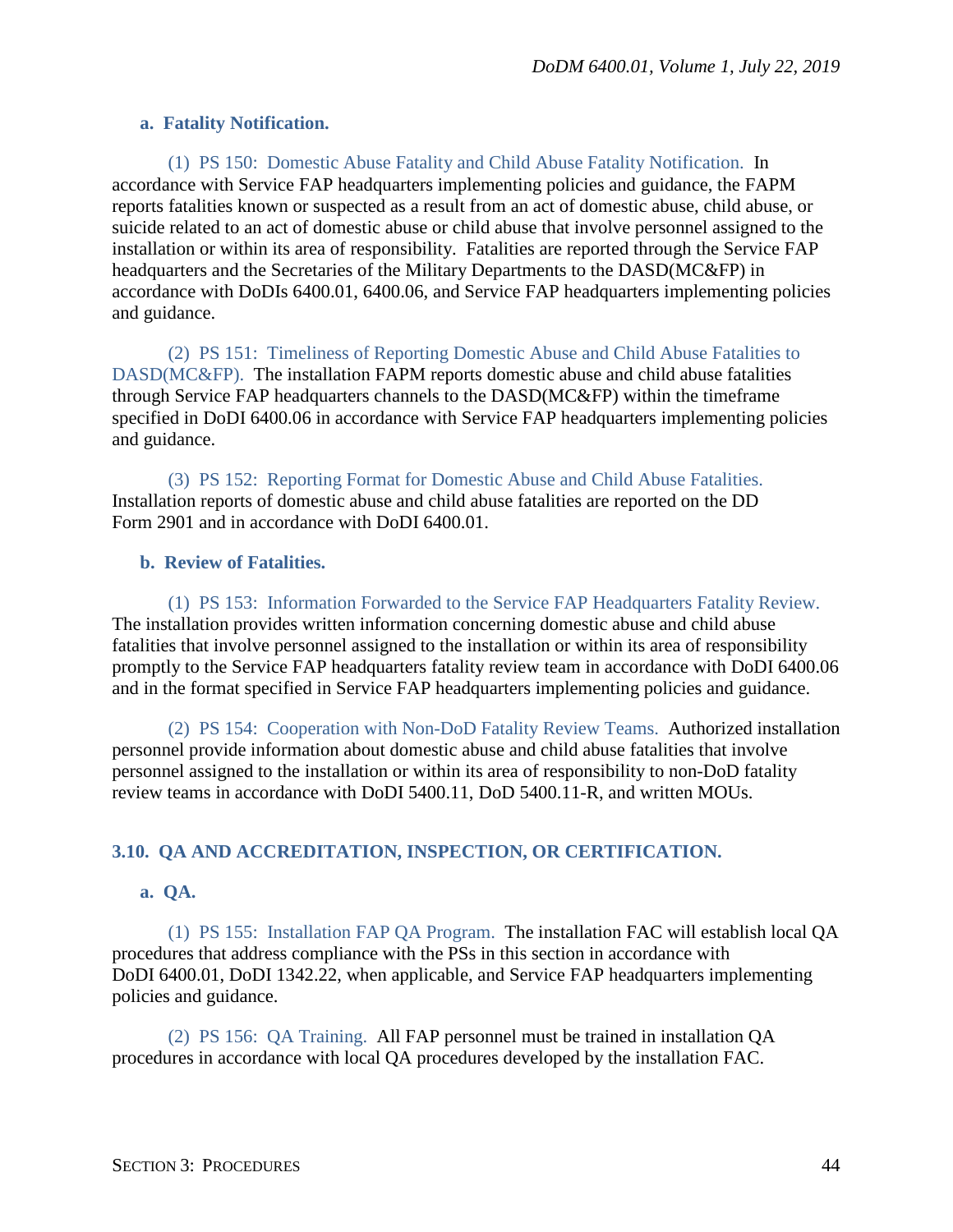(3) PS 157: Monitoring FAP Compliance with PSs. The installation FAPM monitors compliance of FAP personnel to installation QA procedures and the PSs in this section.

### <span id="page-44-0"></span>**b. Accreditation, Inspection, or Certification.**

(1) PS 158: Accreditation, Inspection, or Certification. The installation FAP undergoes accreditation, inspection, or certification review at least every 4 years to monitor compliance with the PSs in this section, in accordance with DoDI 6400.01 and Service FAP headquarters implementing policies and guidance.

(2) PS 159: Review of Accreditation, Inspection, or Certification Results. The installation FAC reviews the results of the FAP accreditation, inspection, or certification review and submits findings and corresponding corrective action plans to the Service FAP headquarters in accordance with its implementing policies and guidance.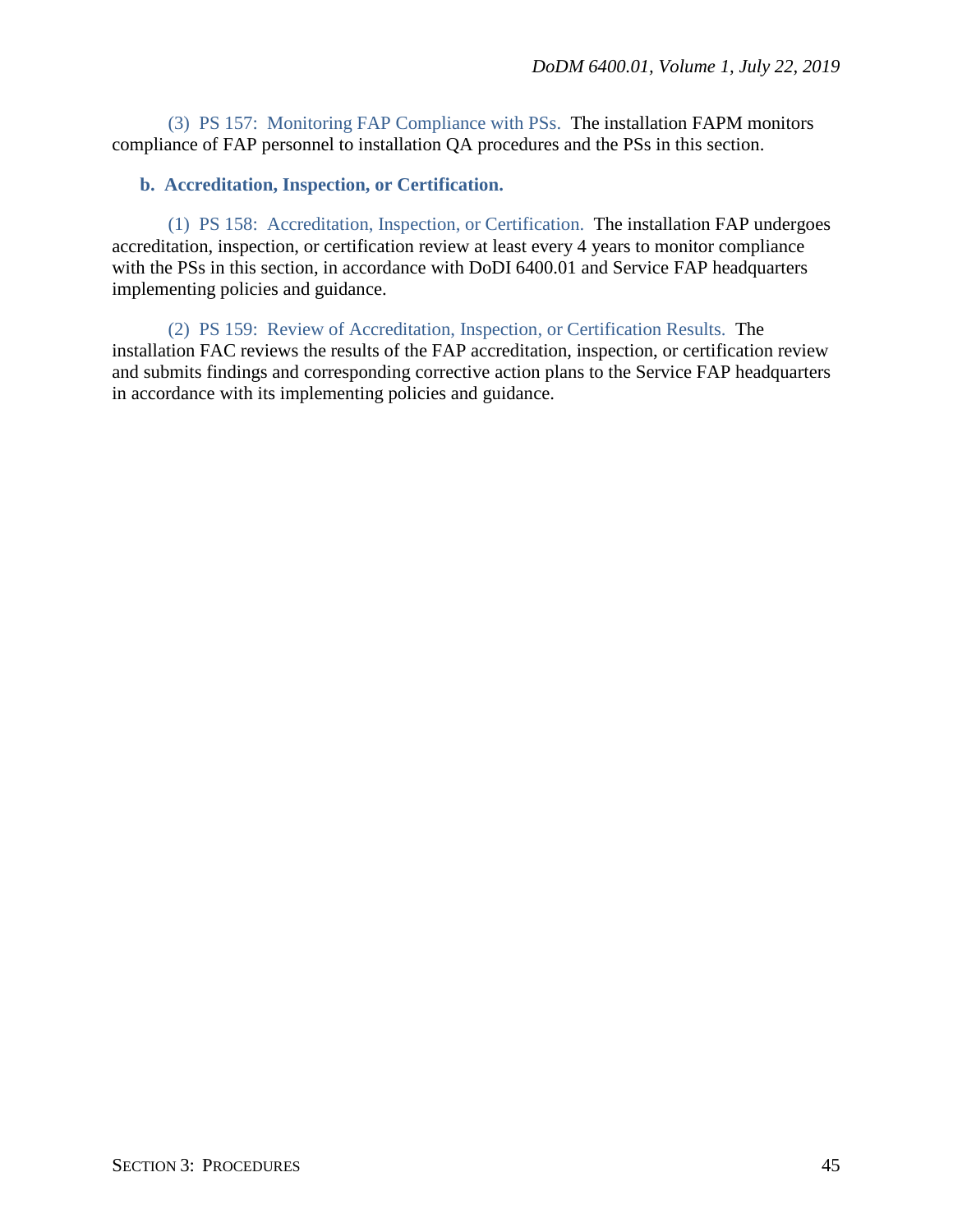# **APPENDIX 3A: INDEX OF FAP TOPICS**

<span id="page-45-0"></span>

| <b>Topic</b>                                                        | <b>PS Number(s)</b>         | <b>Page Number(s)</b>   |
|---------------------------------------------------------------------|-----------------------------|-------------------------|
| Accreditation, inspection, or certification of FAP                  | 155-159                     | 44-45                   |
| Case manager                                                        | 47,88                       | 19,30                   |
| Case closure                                                        | 106-108, 129-131            | 35-36,40-41             |
| Case transfer                                                       | 70,134,140                  | 25,41-42                |
| Central registry                                                    | 142-144                     | $42 - 43$               |
| Access to DoD central registry                                      | 143                         | 43                      |
| Access to Service FAP Headquarters central registry                 | 144                         | 43                      |
| Recording of data                                                   | 142                         | 42                      |
| Child abuse                                                         |                             |                         |
| Coordination with other authorities                                 | 80                          | 28                      |
| Emergency removal of a child                                        | 79                          | 28                      |
| FAP communication with CWS agencies and military<br>law enforcement | 10                          | 9                       |
| Protection of children                                              | 11                          | 10                      |
| Involving infants and toddlers birth to age three                   | 81                          | 28                      |
| Responsibilities in responding to reports of child abuse            | 78                          | 27                      |
| Sexual abuse in DoD-sanctioned activities                           | 82                          | 29                      |
| Clinical assessment                                                 | 41,84,92-95,111,<br>118-121 | 17, 29, 31 - 32, 37, 38 |
| Components of FAP clinical assessment                               | 94,119                      | 32,38                   |
| Ethical conduct                                                     | 95,103,121                  | 32, 34, 38              |
| Gathering and disclosing information                                | 93                          | 31                      |
| Informed consent                                                    | 84-87, 111-112              | 29-30, 37               |
| Policy                                                              | 92,118                      | 31,38                   |
| Clinical consultation                                               | 99                          | 33                      |
| Collaboration between military installations                        | 6, 26                       | 9, 13                   |
| Continuity of services                                              | 105,128                     | 35,140                  |
| Coordinated community response                                      | $2 - 4$                     | $6 - 8$                 |
| Emergency response plan                                             | 9                           | 9                       |
| FAP communication with CWS agencies and military<br>law enforcement | 10,27                       | 9,13                    |
| <b>MOUs</b>                                                         | 5,25                        | 8,13                    |
| Roles, functions, and responsibilities                              | 4,23                        | 8,13                    |
| Criminal history record check                                       | 40                          | 17                      |
| Disclosure of information                                           | 15,31,71,93,108,<br>131     | 11, 14, 25, 31, 36, 41  |
| Disposition of records                                              |                             |                         |
| FAP records                                                         | 142                         | 42                      |
| NPSP records                                                        | 135                         | 41                      |

# **Table 1. Index of FAP Topics.**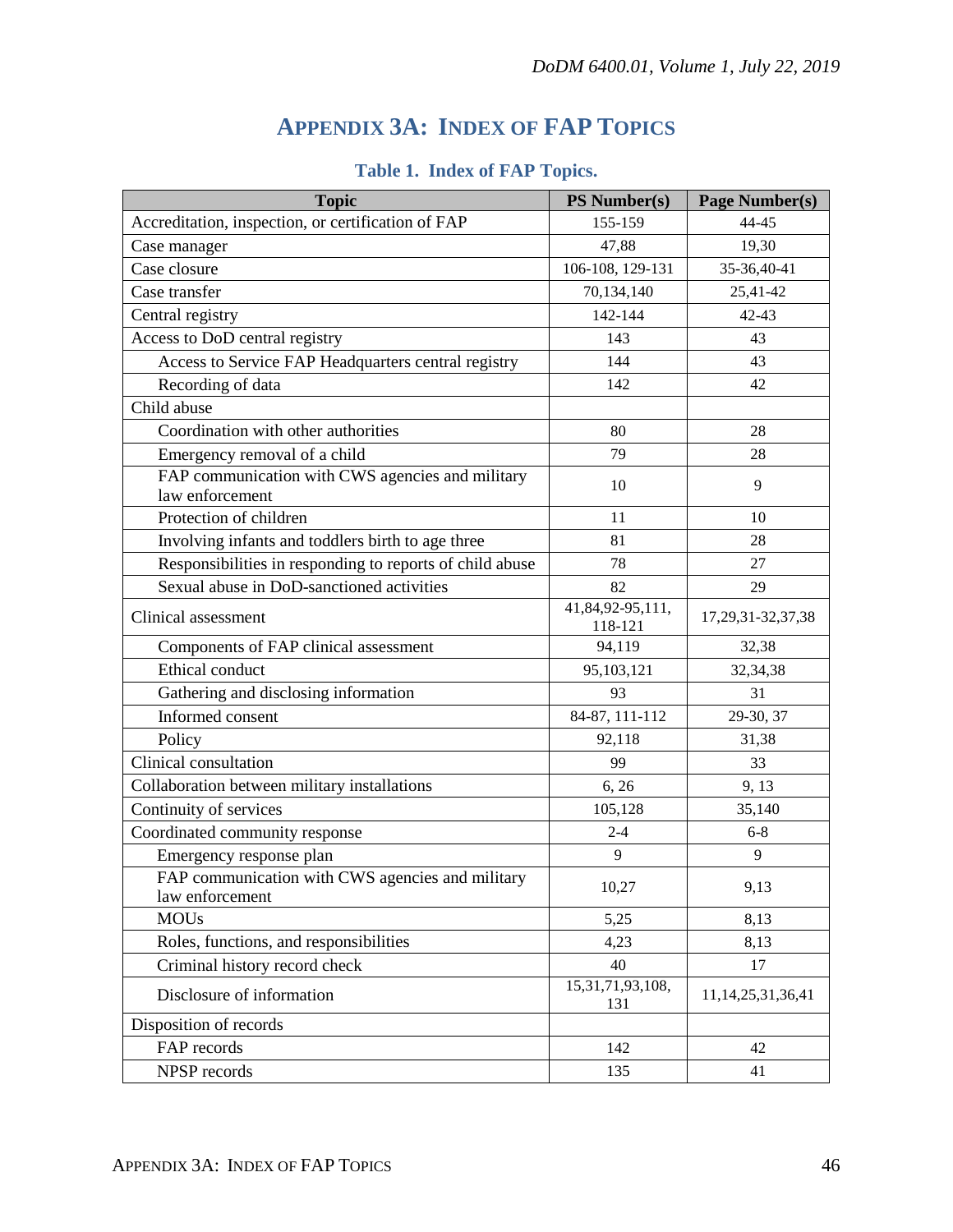| <b>Topic</b>                                                     | PS Number(s)   | Page Number(s) |
|------------------------------------------------------------------|----------------|----------------|
| PSB-CY records                                                   | 148            | 43             |
| Restricted reports of domestic abuse                             | 146            | 43             |
| Documentation                                                    |                |                |
| Informed consent                                                 | 85,112         | 29,37          |
| Multiple incidents                                               | 137            | 41             |
| <b>NPSP</b> cases                                                | 132-135        | 41             |
| PSB-CY                                                           | 138, 147-148   | 42,43          |
| Reports of child abuse                                           | 136            | 41             |
| Restricted reports of domestic abuse                             | 145-146        | 43             |
| Unrestricted reports of domestic abuse                           | 136            | 41             |
| Domestic abuse                                                   |                |                |
| Clinical assessment                                              | 92-95          | $31 - 32$      |
| Clinical case management                                         | 88-91          | $30 - 31$      |
| Emergency response plan                                          | 9              | 9              |
| FAP communication with military law enforcement                  | 10,27          | 9,13           |
| FAP case manager                                                 | 88             | 30             |
| Informed consent                                                 | 84-87          | 29-30          |
| Privileged communication                                         | 86             | 29             |
| Response to reports                                              | 83             | 29             |
| Victim advocacy services                                         | $7 - 8$        | 9              |
| Victim advocate personnel requirements                           | 8              | 9              |
| Victim advocate staff qualifications                             | 45-46          | $18-19$        |
| <b>FAC</b>                                                       | $1 - 7$        | $6-9$          |
| Collaboration between military installations                     | 6,26           | 9,13           |
| Coordinated community response and risk management               | $\overline{2}$ | 6              |
| plan                                                             |                |                |
| Domestic abuse victim advocacy services                          | 7              | 9              |
| Establishment                                                    | $\mathbf{1}$   | 6              |
| Installation FAP QA program                                      | 155            | 44             |
| Monitoring of coordinated community response and                 | 3              |                |
| risk management<br><b>MOUs</b>                                   | 5,25           | 8,13           |
| Multidisciplinary team for PSB-CY                                | 21,23, 9       | 12,13,14       |
| Operations policy                                                | 35             | $15-16$        |
| Parent engagement strategy                                       | 22             | 12             |
| Protection of children                                           | 11             | 10             |
|                                                                  | 156            | 45             |
| QA training<br>Responsibility for training FAC and IDC members   | 19             | 12             |
|                                                                  |                | 44             |
| Review of accreditation, inspection, or certification<br>results | 159            |                |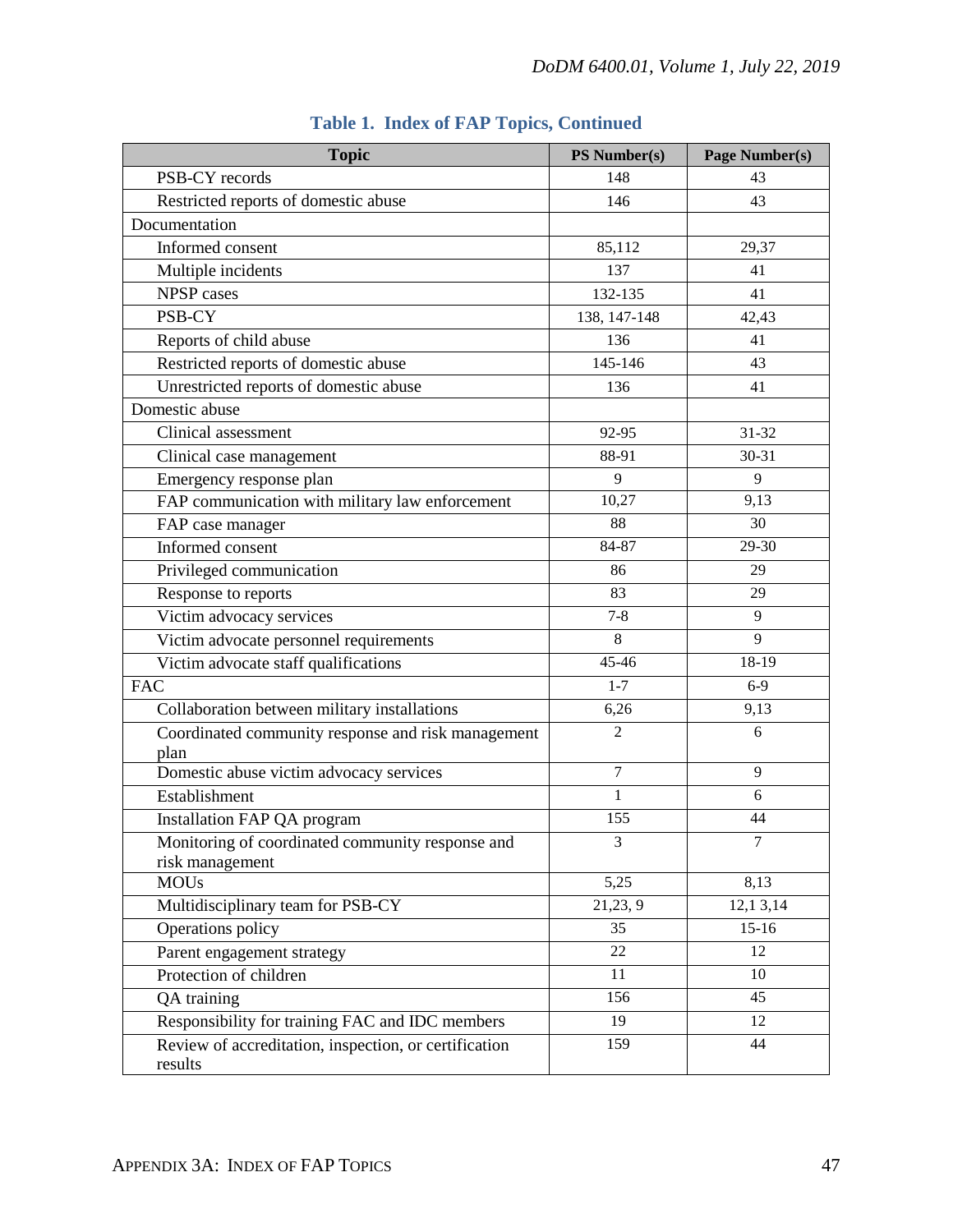| <b>Topic</b>                                               | PS Number(s)   | Page Number(s) |
|------------------------------------------------------------|----------------|----------------|
| Roles and responsibilities of the MDT                      | 109            | 36             |
| Roles, functions and responsibilities                      | 4,23           | 8,13           |
| FAP                                                        |                |                |
| Accreditation, inspection, or certification                | 155-159        | 44-45          |
| Clinical staff qualifications                              | $41 - 42$      | 17             |
| Clinical staff qualifications PSB-CY                       | 42             | 17             |
| Coordinated community response and risk management<br>plan | $\overline{2}$ | 6              |
| Criminal history background check                          | 40             | 17             |
| Establishment                                              | 34             | 15             |
| FAP manager                                                | 36             | 16             |
| Funding                                                    | 37             | 16             |
| Internal and external duress system                        | 49             | 20             |
| Management information system policy                       | 52             | 20             |
| Non-clinical case management staff qualifications          | 47             | 19             |
| NPSP staff qualifications                                  | 48             | 20             |
| Operations policy                                          | 35             | 15             |
| Other resources                                            | 38             | 16             |
| Personnel requirements                                     | 39             | 17             |
| Pre-licensed clinical staff qualifications                 | 43             | 17             |
| Prevention and education staff qualifications              | 44             | 18             |
| QA                                                         | 155-159        | 44-45          |
| Victim advocate personnel requirements                     | 8              | 9              |
| Victim advocate staff qualifications                       | 45             | 18             |
| Fatality notification                                      | 150-152        | 44             |
| Reporting format                                           | 152            | 44             |
| Timeliness of report to OSD                                | 151            | 44             |
| <b>Fatality review</b>                                     | 153-154        | 44             |
| Cooperation with non-DoD fatality review teams             | 154            | 44             |
| Service FAP headquarters fatality review process           | 153            | 44             |
| <b>IDC</b>                                                 |                |                |
| Establishment                                              | 17             | 12             |
| Operations                                                 | 18             | 12             |
| QA                                                         | 20             | 12             |
| Training of IDC members                                    | 19             | 12             |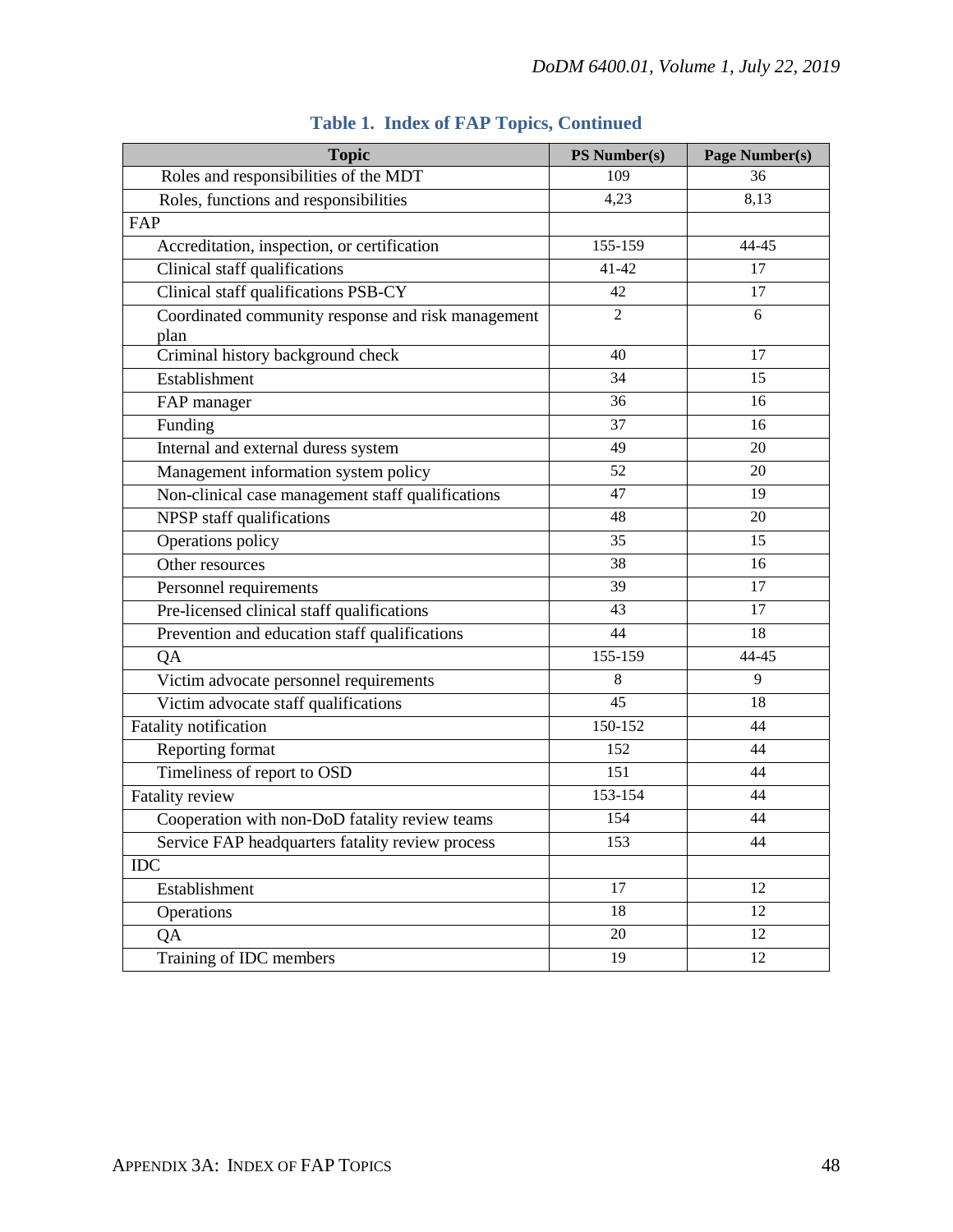| <b>Topic</b>                                                           | <b>PS Number(s)</b> | <b>Page Number(s)</b> |
|------------------------------------------------------------------------|---------------------|-----------------------|
| Intervention and treatment services                                    |                     |                       |
| CCSM review of counseling or treatment progress                        | 104                 | 34                    |
| Communication of case closure                                          | 107                 | 36                    |
| Continuity of services                                                 | 105                 | 35                    |
| Criteria for case closure                                              | 106                 | 35                    |
| Ethical conduct in supportive services                                 | 103                 | 34                    |
| Intervention services for abusers                                      | 100                 | $\overline{33}$       |
| Supportive services, counseling, and treatment for<br>eligible victims | 101                 | 34                    |
| Supportive services for ineligible victims                             | 102                 | 34                    |
| Intervention strategy and treatment plan                               |                     |                       |
| Clinical consultation                                                  | 99                  | 33                    |
| Commander's access to information                                      | 97                  | 33                    |
| Disclosure of information                                              | 108                 | 36                    |
| Informed consent                                                       | 84,111              | 29,37                 |
| Intervention strategy and treatment plan for abusers                   | 96                  | 32                    |
| Supportive services plan for victims                                   | 98                  | 33                    |
| Management information system                                          | 52-53               | 20                    |
| Policy                                                                 | 52                  | 20                    |
| Reporting statistics                                                   | 53                  | 20                    |
| <b>MOU</b>                                                             | 5,25                | 8,13                  |
| <b>NPSP</b>                                                            | $62 - 71$           | $24 - 25$             |
| Continuing risk assessment                                             | 69                  | 25                    |
| Disclosure of information                                              | 71                  | 25                    |
| Disposition of records                                                 | 135                 | 41                    |
| Eligibility                                                            | 64                  | 24                    |
| Frequency of home visits                                               | 68                  | $\overline{25}$       |
| Informed consent                                                       | 63                  | 24                    |
| Internal and external duress system                                    | 49                  | 20                    |
| Maintenance, storage, and security of records                          | 133                 | 41                    |
| Opening, transferring, and closing cases                               | 70                  | 25                    |
| Protection of home visitors                                            | 50                  | 20                    |
| Protocol                                                               | 66                  | 25                    |
| Referrals to NPSP                                                      | 62                  | 24                    |
| Reporting known or suspected child abuse                               | 51                  | 20                    |
| Screening                                                              | 65                  | 24                    |
| Services                                                               | 66                  | 24                    |
| Staff qualifications                                                   | 48                  | 20                    |
| Training for NPSP personnel                                            | 76                  | 27                    |
| <b>Transfer of NPSP records</b>                                        | 134                 | 41                    |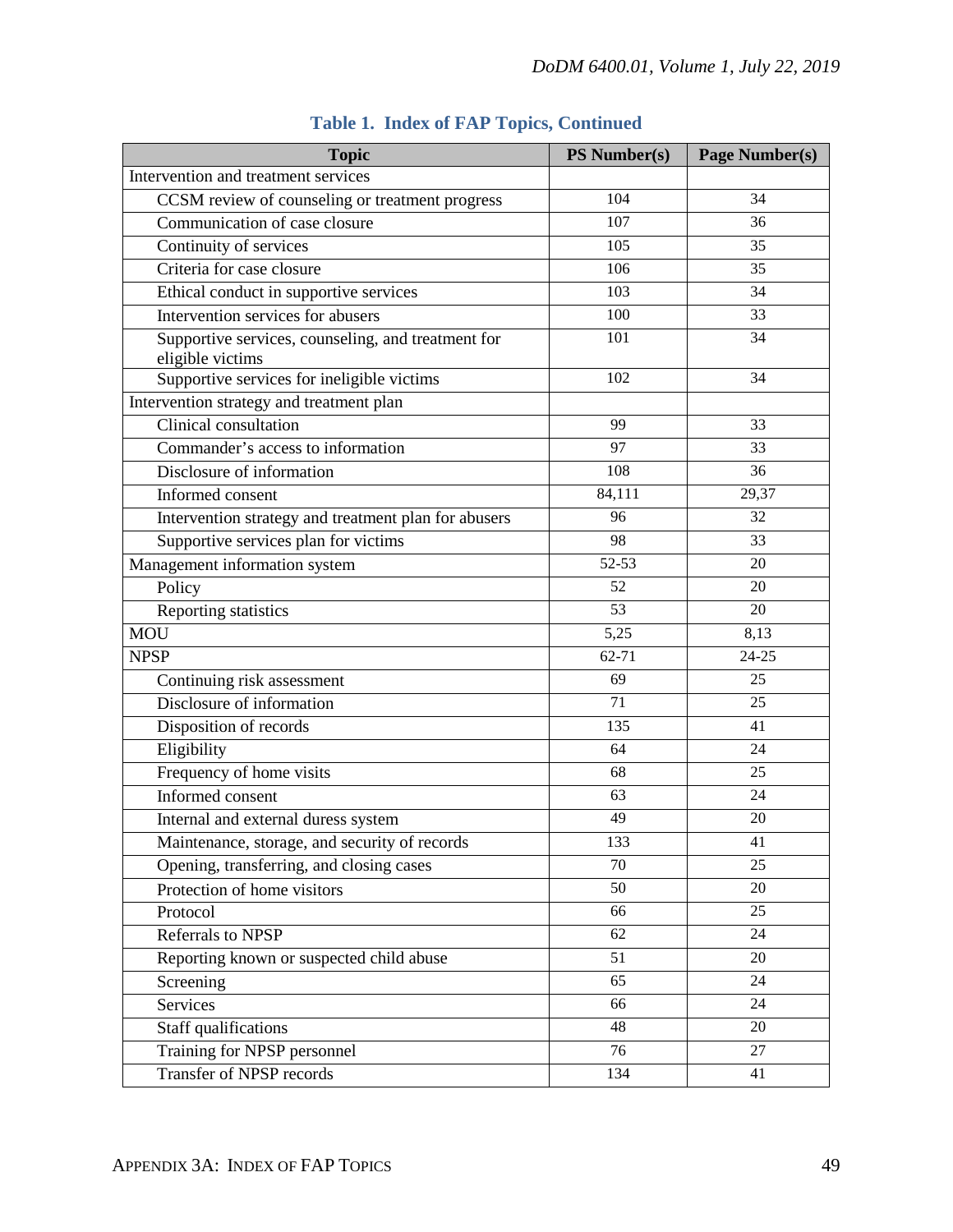| <b>Topic</b>                                                                                                    | <b>PS Number(s)</b> | Page Number(s)  |
|-----------------------------------------------------------------------------------------------------------------|---------------------|-----------------|
| Parent engagement                                                                                               | 32-33               | 14              |
| Parent engagement strategies                                                                                    | 33                  | 14              |
| Parent engagement and the MDT                                                                                   | 32                  | 14              |
| PSB-CY                                                                                                          |                     |                 |
| Activation of the MDT                                                                                           | 110                 | 37              |
| Clinical assessment                                                                                             | 118-121             | 38              |
| Continuity of services                                                                                          | 128                 | 40              |
| Ethical conduct in supportive services, counseling, and                                                         | 127                 | 40              |
| treatment for children                                                                                          |                     |                 |
| FAP case management                                                                                             | 114                 | 37              |
| Informed consent                                                                                                | $111 - 112$         | 37              |
| Intervention and safety plan                                                                                    | 122                 | 39              |
| Intervention services for children and youth exhibiting                                                         | 123                 | 39              |
| PSB-CY who are eligible to receive treatment in an                                                              |                     |                 |
| <b>MTF</b>                                                                                                      |                     |                 |
| Privileged communication                                                                                        | 113                 | 37              |
| Risk monitoring                                                                                                 | $115 - 117$         | 37-38           |
| Roles and responsibilities on the MDT                                                                           | 109                 | 36              |
| Supportive services for parents and other caregivers                                                            | 124                 | $\overline{39}$ |
| who are eligible to receive treatment in an MTF                                                                 | 125                 | 39              |
| Supportive services or treatment for children impacted<br>by PSB-CY who are eligible to receive treatment in an |                     |                 |
| <b>MTF</b>                                                                                                      |                     |                 |
| Supportive services for children who are not eligible to                                                        | 126                 | 40              |
| receive treatment in an MTF                                                                                     |                     |                 |
| Prevention activities                                                                                           | 57-61               | $22 - 24$       |
| Collaboration                                                                                                   | 58                  | 22              |
| Identification of populations for secondary prevention                                                          | 60                  | 23              |
| activities                                                                                                      |                     |                 |
| Implementation of activities in coordinated community                                                           | 57                  | 22              |
| response and risk management plan                                                                               |                     |                 |
| Primary prevention activities                                                                                   | 59                  | 22              |
| Secondary prevention activities                                                                                 | 61                  | 23              |
| <b>PMA</b>                                                                                                      | 12                  | 10              |
| Public awareness                                                                                                | 54-56               | $21 - 22$       |
| Collaboration to increase public awareness                                                                      | 55                  | 21              |
| Components                                                                                                      | 56                  | 21              |
| Implementation of activities in the coordinated                                                                 | 54                  | 21              |
| community response and risk management plan                                                                     |                     |                 |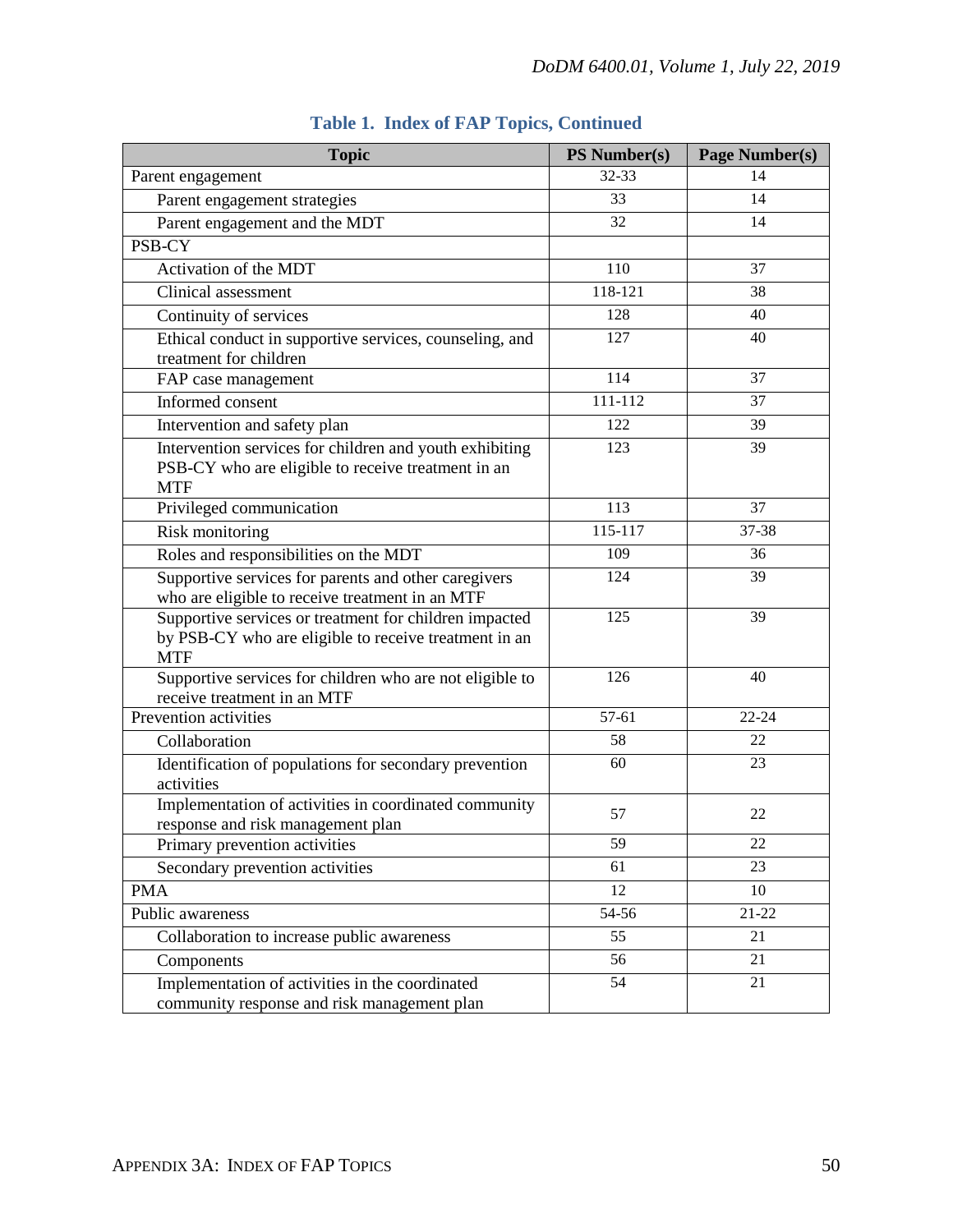| <b>Topic</b>                                                                            | <b>PS Number(s)</b> | Page Number(s) |
|-----------------------------------------------------------------------------------------|---------------------|----------------|
| QA                                                                                      | 155-159             | 44-45          |
| FAP QA program                                                                          | 155                 | 44             |
| Monitoring FAP compliance with PSs                                                      | 157                 | 45             |
| Training                                                                                | 156                 | 45             |
| Records Management                                                                      |                     |                |
| Disposition of FAP records                                                              | 141                 | 42             |
| Disposition of NPSP records                                                             | 135                 | 41             |
| FAP case records maintenance, storage, and security                                     | 139                 | 42             |
| NPSP case records maintenance, storage, and security                                    | 133                 | 41             |
| PSB-CY reports                                                                          | 147-148             | 43             |
| Restricted reports of domestic abuse                                                    | $145 - 146$         | 43             |
| <b>Transfer of FAP records</b>                                                          | 140                 | 42             |
| <b>Transfer of NPSP records</b>                                                         | 134                 | 41             |
| Risk management                                                                         |                     |                |
| Approach                                                                                | 13                  | 11             |
| Assessments                                                                             | 14                  | 11             |
| Case manager                                                                            | 88                  | 30             |
| Communication of increased risk                                                         | 91                  | 30             |
| Deployment                                                                              | 16                  | 11             |
| Disclosure of information                                                               | 15,31               | 11,14          |
| Initial risk monitoring                                                                 | 89                  | 30             |
| Ongoing risk assessment                                                                 | 90                  | 30             |
| <b>PMA</b>                                                                              | 12                  | 10             |
| <b>MDT</b> for PSB-CY                                                                   | 29                  | 14             |
| Monitoring risk in PSB-CY                                                               | 30                  | 14             |
| Review and monitoring of the coordinated community<br>response and risk management plan | 3                   | $\overline{7}$ |
| Training                                                                                |                     |                |
| Commanders and senior enlisted advisors                                                 | 73                  | 26             |
| Content                                                                                 | $\overline{75}$     | $26\,$         |
| FAC and IDC                                                                             | 19                  | 12             |
| Implementation of training requirements                                                 | 72                  | 26             |
| <b>Installation personnel</b>                                                           | 74                  | 26             |
| <b>MDT</b> for PSB-CY                                                                   | 77                  | 27             |
| NPSP personnel                                                                          | 76                  | 27             |
| QA                                                                                      | 156                 | 45             |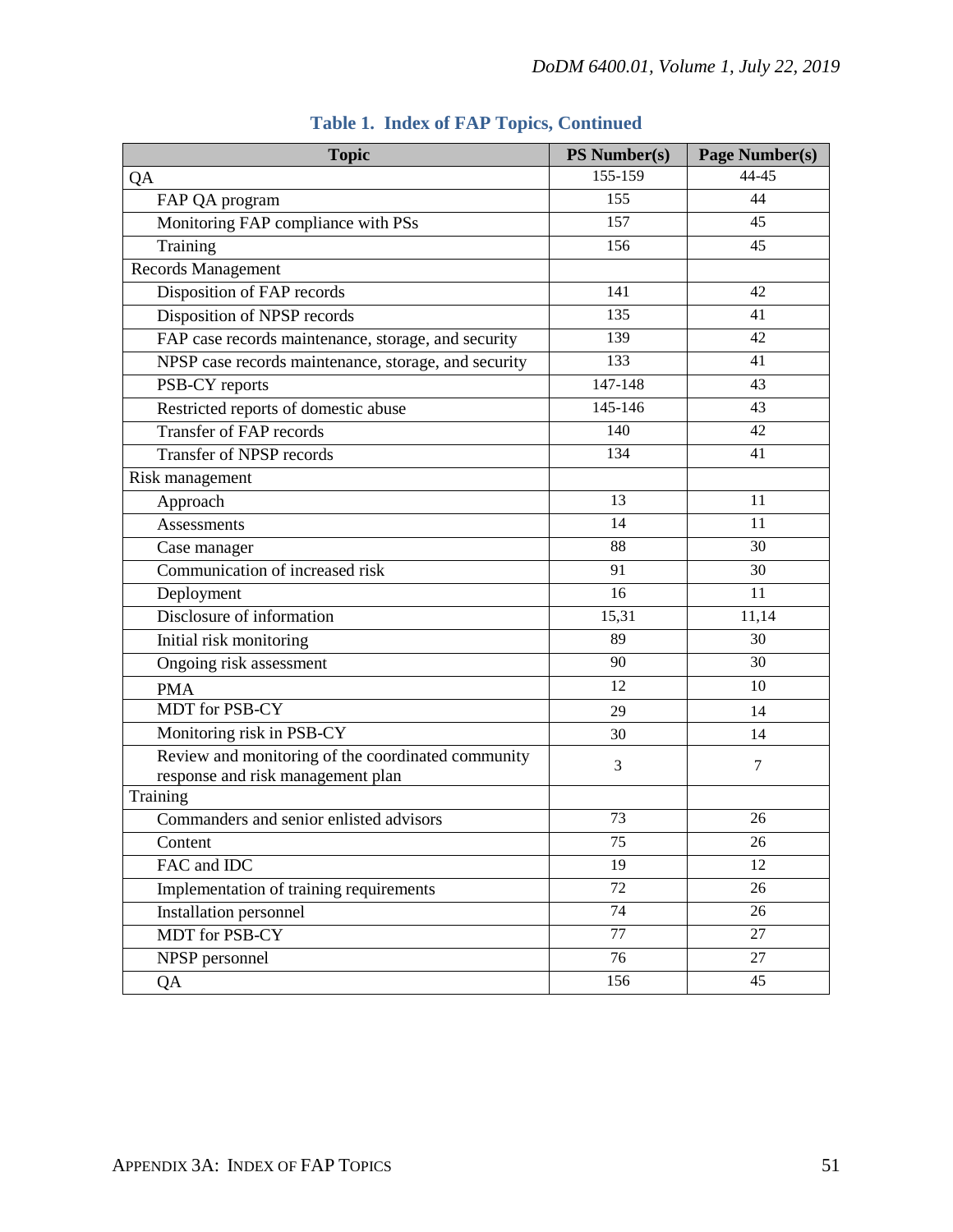# **GLOSSARY**

## <span id="page-51-1"></span><span id="page-51-0"></span>**G.1. ACRONYMS.**

| <b>CCSM</b><br><b>CFR</b><br><b>CWS</b>          | clinical case staff meeting<br>Code of Federal Regulations<br>child welfare services                                               |
|--------------------------------------------------|------------------------------------------------------------------------------------------------------------------------------------|
| DASD(MC&FP)                                      | Deputy Assistant Secretary of Defense for Military Community and<br><b>Family Policy</b>                                           |
| <b>DoDEA</b>                                     | DoD Education Activity                                                                                                             |
| DoDI                                             | DoD instruction                                                                                                                    |
| <b>DoDM</b>                                      | DoD manual                                                                                                                         |
| <b>FAC</b><br><b>FACAT</b><br>FAP<br><b>FAPM</b> | family advocacy committee<br>family advocacy command assistance team<br>family advocacy program<br>family advocacy program manager |
| <b>IDC</b>                                       | incident determination committee                                                                                                   |
| <b>MDT</b><br><b>MOU</b><br><b>MTF</b>           | multidisciplinary team<br>memorandum of understanding<br>military treatment facility                                               |
| <b>NPSP</b>                                      | <b>New Parent Support Program</b>                                                                                                  |
| <b>PMA</b><br><b>PS</b><br>PSB-CY                | primary managing authority<br>program standard<br>problematic sexual behavior in children and youth                                |
| QA                                               | quality assurance                                                                                                                  |
| U.S.C.                                           | <b>United States Code</b>                                                                                                          |

<span id="page-51-2"></span>**G.2. DEFINITIONS.** Unless otherwise noted, these terms and their definitions are for the purpose of this issuance.

**alleged abuser.** Defined in DoDI 6400.01.

**case.** One or more reported incidents of suspected child abuse or domestic abuse pertaining to the same victim.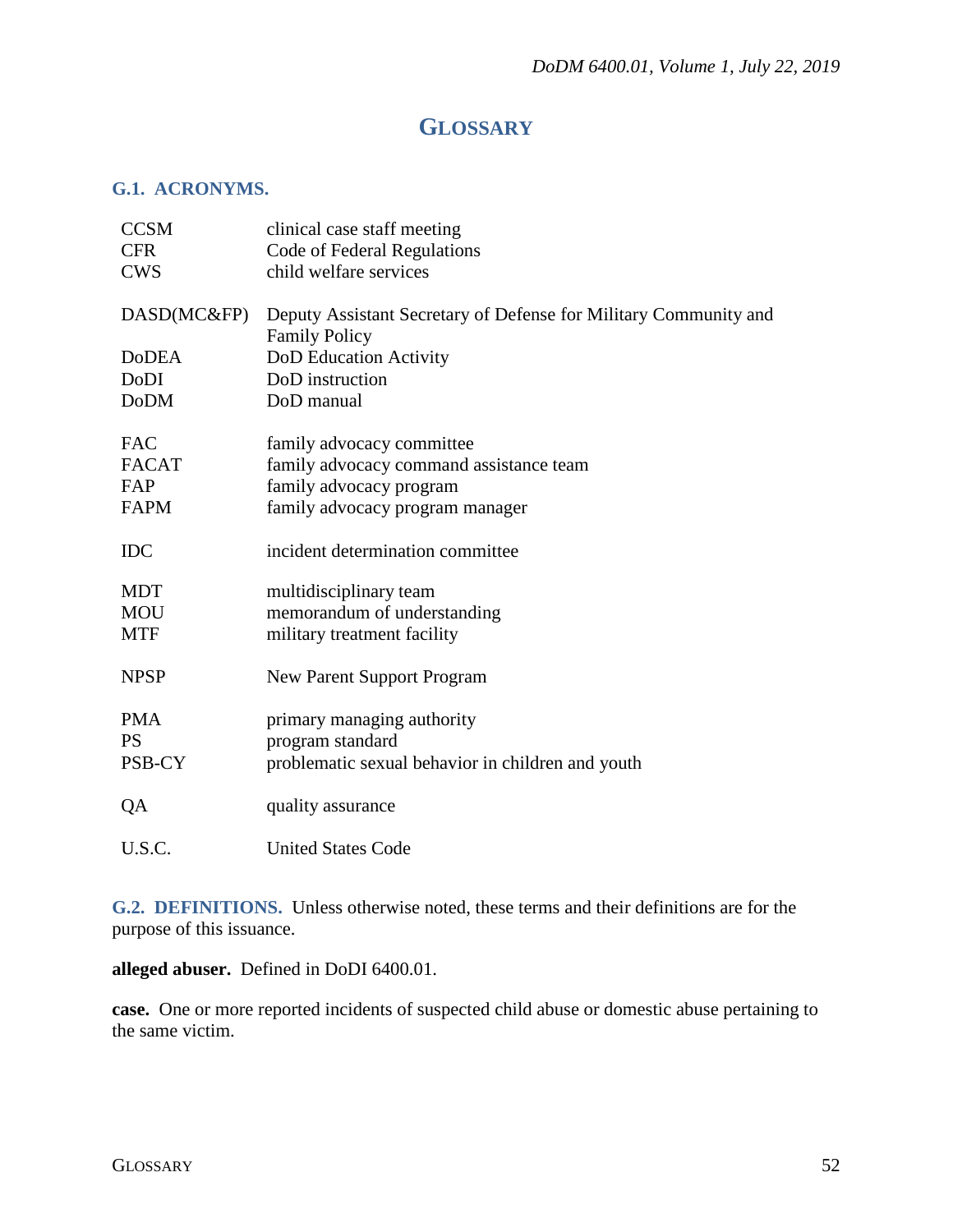**CCSM.** An installation FAP meeting of clinical service providers to assist the coordinated delivery of supportive services, counseling, and clinical treatment in child abuse, domestic abuse, and PSB-CY cases, as appropriate. They provide:

Clinical consultation directed to ongoing safety planning for the victim or child impacted by PSB-CY.

The planning and delivery of supportive services, counseling, and clinical treatment, as appropriate, for the victim or child impacted by PSB-CY.

The planning and delivery of rehabilitative treatment for the alleged abuser or child exhibiting PSB-CY.

Case management, including risk assessment and ongoing safety monitoring.

**child.** Defined in DoDI 6400.01.

**child abuse.** Defined in DoDI 6400.01.

**clinical case management.** The FAP process of providing or coordinating the provision of clinical services, as appropriate, in each FAP child abuse, domestic abuse, or PSB-CY incident from entry into to exit from the FAP system. It includes:

Identifying risk factors.

Safety planning.

Conducting and monitoring clinical case assessments.

Presentation to the IDC in child abuse and domestic abuse incidents.

Developing and implementing intervention and treatment plans and services.

Completion and maintenance of forms, reports, and records.

Communication and coordination with relevant agencies and professionals on the case.

Case review and advocacy.

Case counseling with the individual victim, alleged abuser, and family member, as appropriate.

Other direct services to the victim, alleged abuser, and family members, as appropriate.

Case transfer or closing.

**clinical intervention.** A continuous risk management process that includes identifying risk factors, safety planning, initial clinical assessment, formulation of a clinical treatment plan, counseling or clinical treatment based on assessing readiness for and motivating behavioral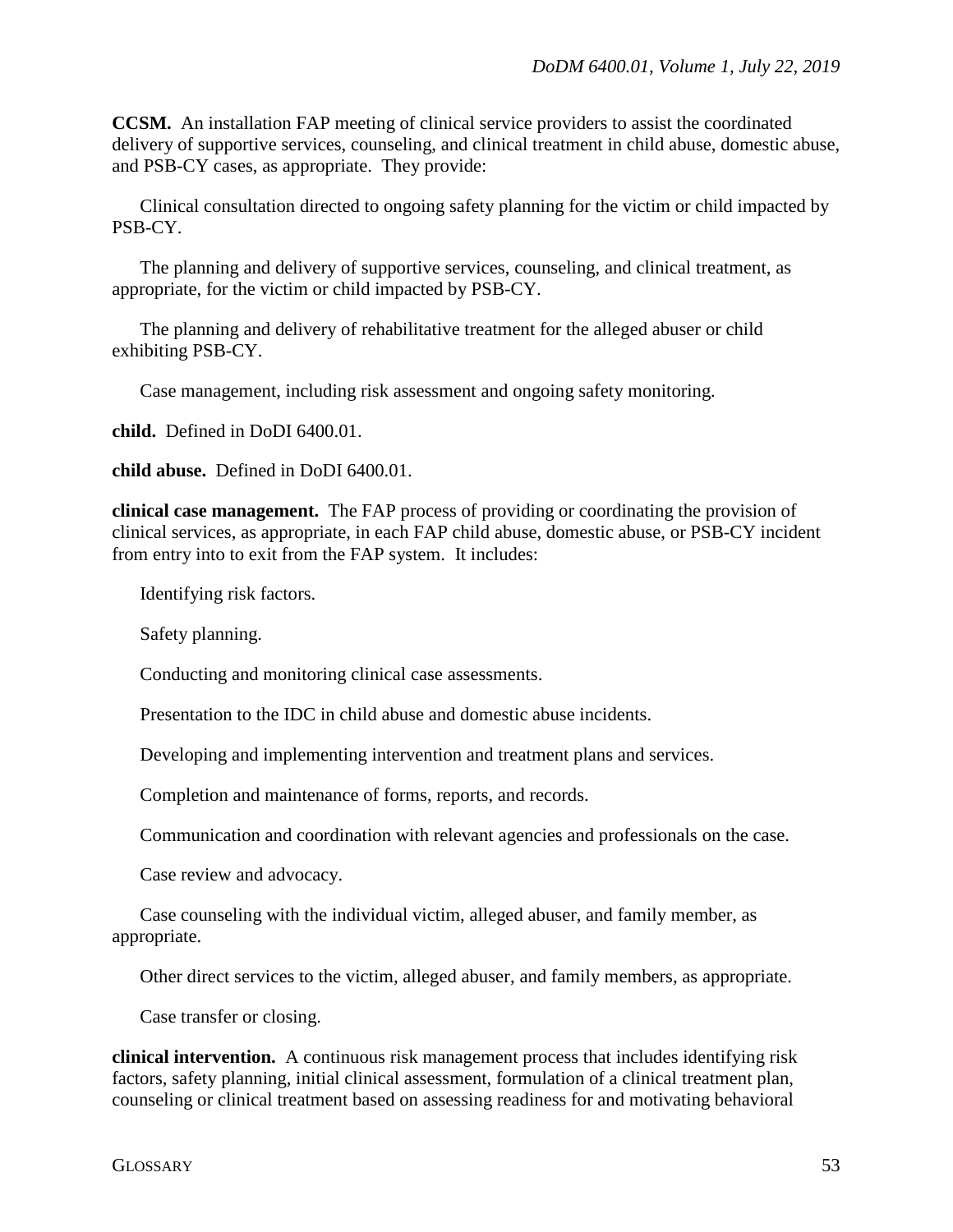change and life skills development, periodic assessment of behavior in the treatment setting, and monitoring behavior and periodic assessment of outside-of-treatment settings.

**domestic abuse.** Defined in DoDI 6400.06.

**domestic violence.** Defined in DoDI 6400.06.

**extra-familial caregiver.** A caregiver who is not a family member. It includes nannies, temporary babysitters certified by the Red Cross, temporary babysitters in the home, and other individuals who provide care for or supervision of children.

**FAC.** Defined in DoDI 6400.01.

**FACAT.** Defined in DoDI 6400.01.

**FAP.** Defined in DoDI 6400.01.

**grievous bodily harm.** Defined in DoDI 5505.19.

**high risk for violence.** A level of risk describing families or individuals experiencing severe abuse or the potential for severe abuse, or alleged abusers engaging in high-risk behaviors such as making threats to cause grievous bodily harm, preventing victim access to communication devices, stalking, etc. Such cases require coordinated community safety planning activities that actively involve installation law enforcement, command, legal, and FAP.

**home visitation.** Defined in DoDI 6400.05.

**home visitor.** A person who provides FAP services to promote child and family functioning to parents in their homes.

**IDC.** Defined in DoDI 6400.01.

**informed consent.** The process of informing clients of the purpose of services, risks related to services, reasonable alternatives, clients' right to refuse or withdraw consent, and the time frame covered by the consent.

**installation FAPM.** The individual at the installation level designated by the installation commander in accordance with Service FAP headquarters implementing policies and guidance to manage FAP, supervise FAP staff, and coordinate all FAP activities. If Service FAP headquarters implementing policies and guidance splits the responsibilities of the local FAPM between two individuals, the FAPM is the individual who has been assigned the responsibility for implementing the specific procedure.

**military criminal investigative organization.** U.S. Army Criminal Investigation Command, Naval Criminal Investigative Service, and Air Force Office of Special Investigations.

**NPSP.** Defined in DoDI 6400.05.

**non-medical counseling.** Defined in DoDI 6490.06.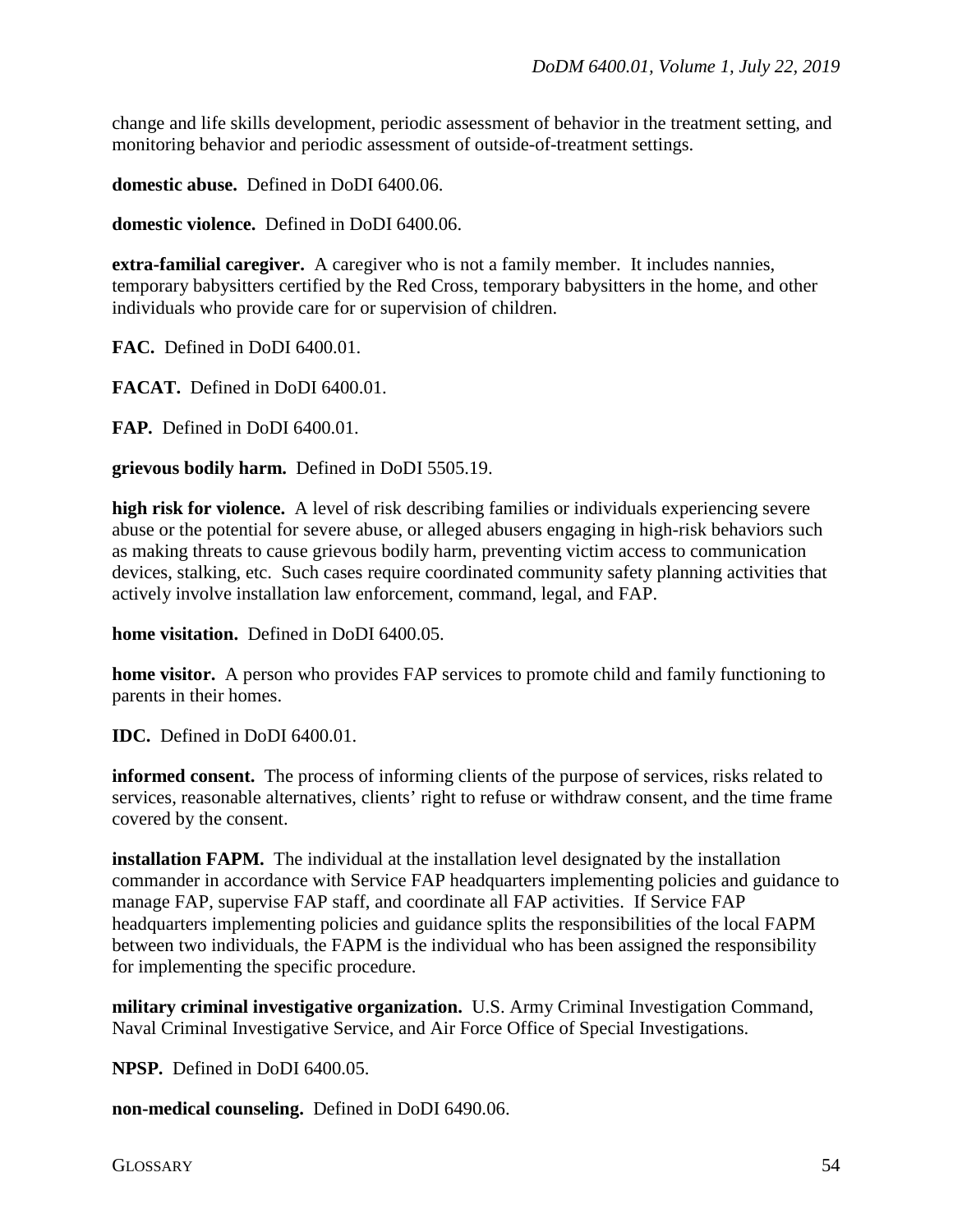**PMA.** The installation FAP that has primary authority and responsibility for the management and incident status determination of reports of child abuse and unrestricted reports of domestic abuse.

**PSB-CY.** Defined in DoDI 6400.01.

**restricted reporting.** Defined in DoDI 6400.06.

**risk assessment.** The collection and analysis of information to determine the degree to which key factors are present in a family or relationship that increase the likelihood of future abuse or neglect.

**risk management.** The process of identifying risk factors associated with increased risk for child abuse or domestic abuse and controlling those factors that can be controlled through collaborative partnerships with key military and civilian agencies, including the commander(s) of any involved Service member(s), law enforcement personnel, any CWS agency involved, and victim advocates. It includes the development and implementation of an intervention plan when significant risk of lethality or serious injury is present to reduce the likelihood of future incidents and to increase the victim's safety, continuous assessment of risk factors associated with the abuse, and prompt updating of the victim's safety plan, as needed.

**safety planning.** Defined in DoDI 6400.06.

**Service FAP headquarters.** The office designated by the Secretary of the Military Department to develop and issue Service FAP implementing guidance in accordance with DoD policy, manage the Service-level FAP, and provide oversight for Service FAP functions.

**status-of-forces agreement.** A bilateral or multilateral agreement that defines the legal position of a visiting military force deployed in the territory of a friendly state.

**unrestricted reporting.** Defined in DoDI 6400.06.

**victim.** Defined in Volume 2 of DoDM 6400.01.

**victim advocate.** Defined in DoDI 6400.06.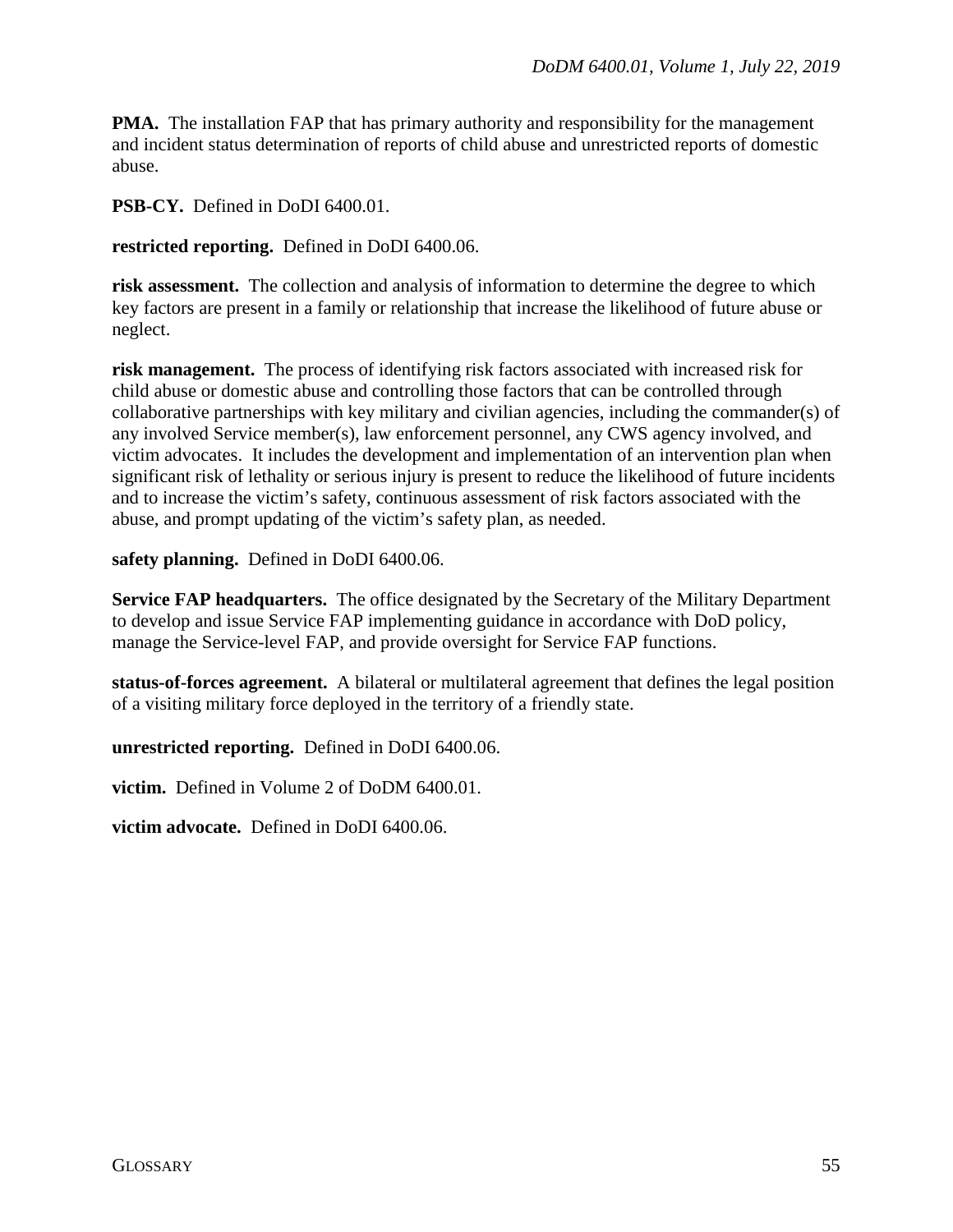# **REFERENCES**

- <span id="page-55-0"></span>Code of Federal Regulations, Title 28, Part 81.2
- Deputy Secretary of Defense Memorandum, "Final Implementation Actions of Fort Hood Recommendations," February 2, 2017
- DoD 5400.11-R, "Department of Defense Privacy Program," May 14, 2007
- DoD Directive 5124.10, "Assistant Secretary of Defense for Manpower and Reserve Affairs (ASD(M&RA))," March 14, 2018
- DoD Directive 5205.16, "The DoD Insider Threat Program," September 30, 2014, as amended
- DoD Instruction 1342.12, "Provision of Early Intervention and Special Education Services to Eligible DoD Dependents," June 17, 2015
- DoD Instruction 1342.22, "Military Family Readiness," July 3, 2012, as amended
- DoD Instruction 1342.24, "Transitional Compensation for Abused Dependents," May 23, 1995, as amended
- DoD Instruction 1402.05, "Background Checks on Individuals in DoD Child Care Services Programs," September 11, 2015, as amended
- DoD Instruction 5015.02, "DoD Records Management Program," February 24, 2015, as amended
- DoD Instruction 5400.11, "DoD Privacy and Civil Liberties Programs," January 29, 2019
- DoD Instruction 5505.19, "Establishment of Special Victim Investigation and Prosecution (SVIP) Capability Within the Military Criminal Investigative Organizations (MCIOs)," September 4, 2015, as amended
- DoD Instruction 6400.01, "Family Advocacy Program (FAP)," May 1, 2019
- DoD Instruction 6400.03, "Family Advocacy Command Assistance Team (FACAT)," April 25, 2014, as amended
- DoD Instruction 6400.05, "New Parent Support Program (NPSP)," June 13, 2012
- DoD Instruction 6400.06, "Domestic Abuse Involving DoD Military and Certain Affiliated Personnel," August 21, 2007, as amended
- DoD Instruction 6400.07, "Standards for Victim Assistant Services in the Military Community," November 25, 2013, as amended
- DoD Instruction 6490.06, "Counseling Services for DoD Military, Guard and Reserve, Certain Affiliated Personnel, and Their Family Members," April 21, 2009, as amended
- DoD Manual 5400.07, "DoD Freedom of Information Act (FOIA) Program," January 25, 2017
- DoD Manual 6025.18, "DoD Health Information Privacy Regulation," March 13, 2019
- DoD Manual 6400.01, Volume 2, "Family Advocacy Program (FAP): Child Abuse and Domestic Abuse Incident Reporting System," August 11, 2016
- DoD Manual 8910.01, Volume 1, "DoD Information Collections Manual: Procedures for DoD Internal Information Collections," June 30, 2014, as amended
- DoD Manual 8910.01, Volume 2, "DoD Information Collections Manual: Procedures for DoD Public Information Collections," June 30, 2014, as amended